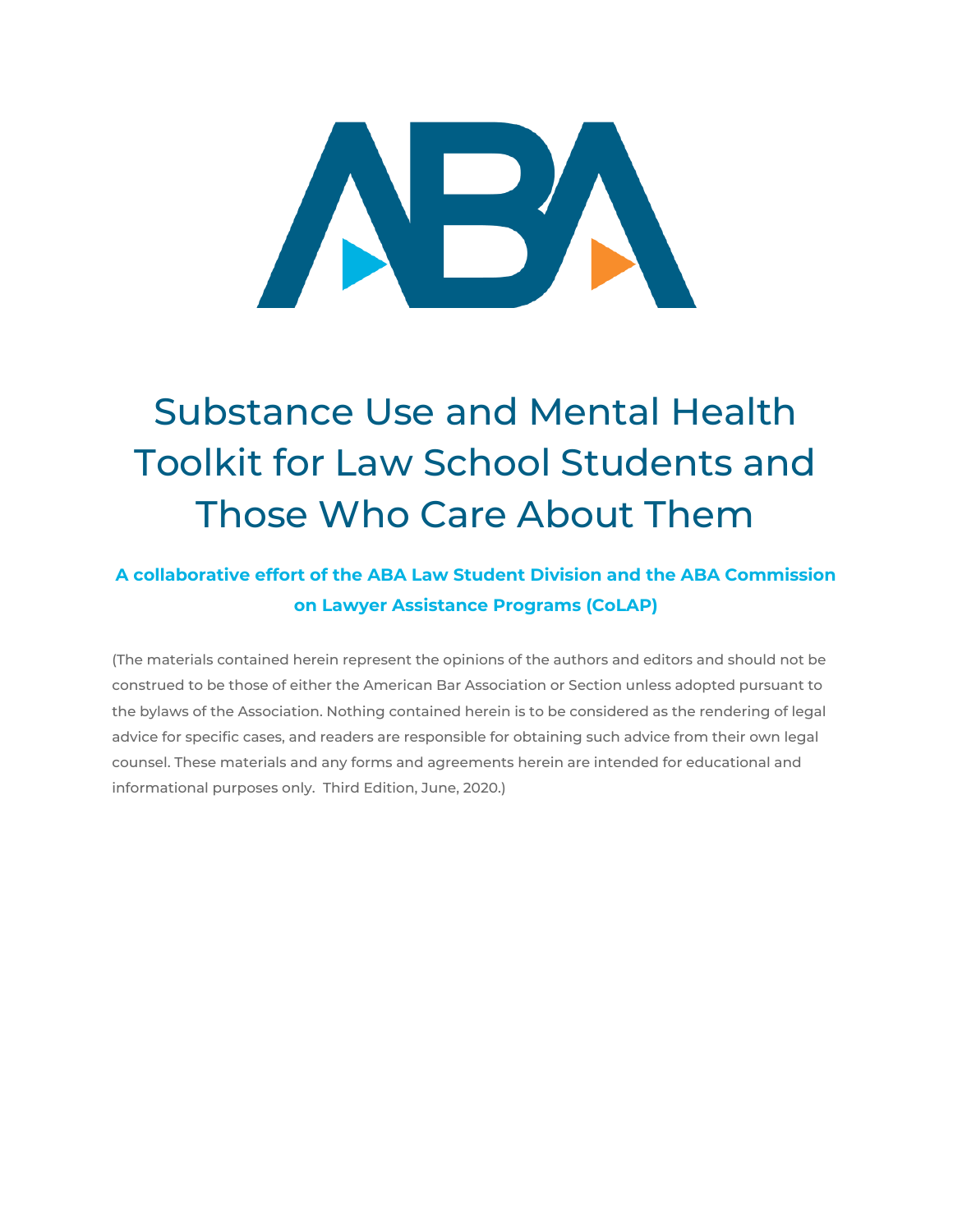# <span id="page-1-0"></span>**EXECUTIVE SUMMARY**

You, the law student, matter. It is okay that you will not be okay from time-to-time while in law school; this Toolkit is the result of efforts from hundreds of individuals around the country who want to facilitate your well-being. It is a long document, not necessarily to be digested in one sitting. And, while we address you, the law student, we also seek assistance from those around you while you attend school. Do not assume your faculty, your staff, your Student Bar Association has seen the Toolkit. Do bring it to their attention. Raise it with your student Mental Health Alliance (and if you do not have one, start one). Ensure that you are doing okay, and then see to your classmates as part of your current community and as your future colleagues in the profession. Together we will continue to strengthen the well-being of law schools and through it, of the legal profession.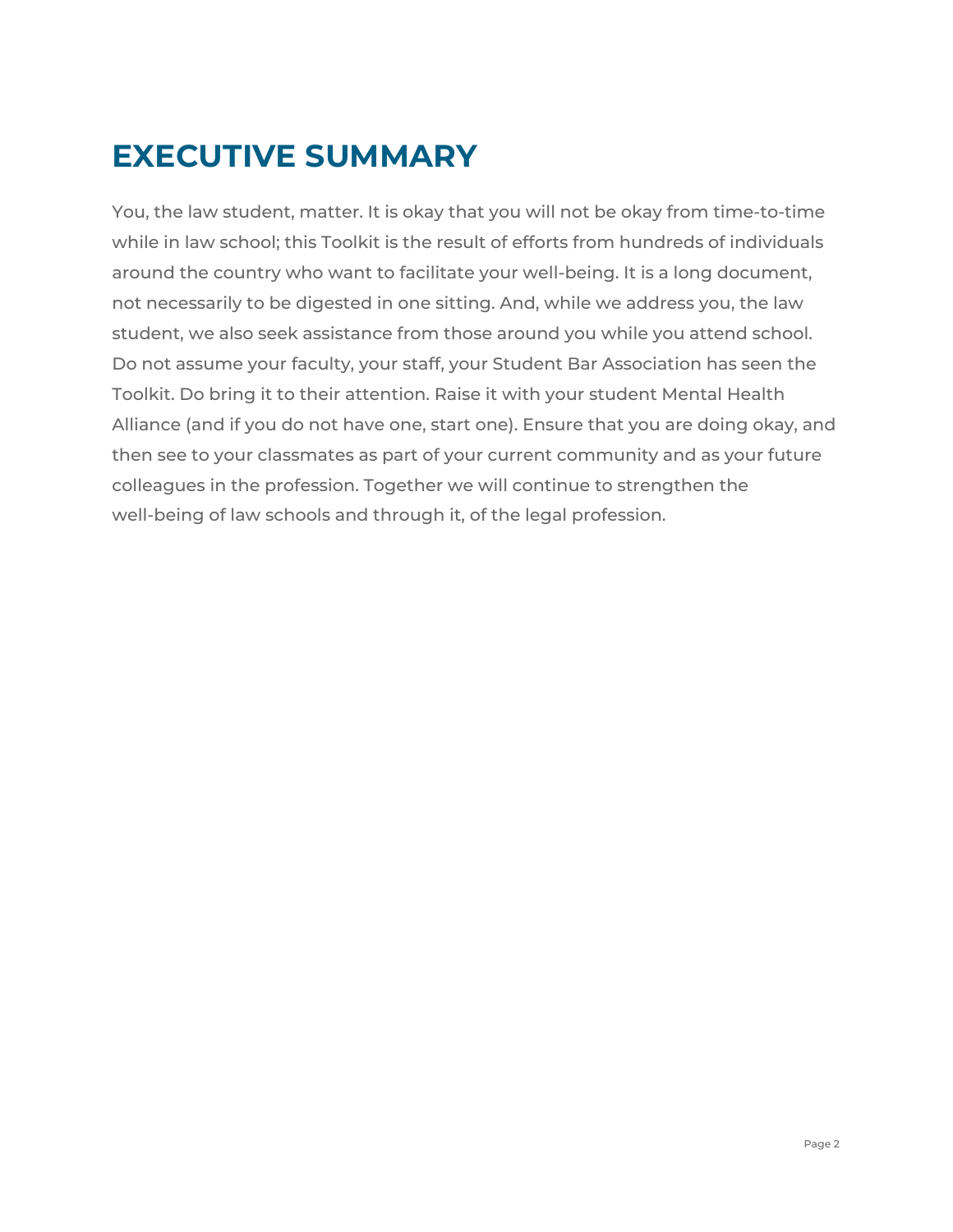# <span id="page-2-0"></span>**TABLE OF CONTENTS**

| <b>EXECUTIVE SUMMARY</b>                                                                                                                                                                                                    | $\overline{2}$                   |
|-----------------------------------------------------------------------------------------------------------------------------------------------------------------------------------------------------------------------------|----------------------------------|
| <b>TABLE OF CONTENTS</b>                                                                                                                                                                                                    | 3                                |
| <b>INTRODUCTION</b>                                                                                                                                                                                                         | 6                                |
| A Brief History                                                                                                                                                                                                             | 7                                |
| ABA Commission on Lawyer Assistance Programs                                                                                                                                                                                | 9                                |
| THE NATURE OF THE PROBLEM FACING LAW STUDENTS                                                                                                                                                                               | 10                               |
| Root Causes of Common Law Student Mental Health Issues                                                                                                                                                                      | 10                               |
| The Crush of Hopes, Dreams, and Aspirations                                                                                                                                                                                 | 10                               |
| Living an Unbalanced Life                                                                                                                                                                                                   | -11                              |
| Law School Becomes One's Identity                                                                                                                                                                                           | 13                               |
| <b>RISK FACTORS: SUBSTANCE USE DISORDERS</b><br>The effect of substance use and dependency issues on academic performance 14<br>The effect of the law school environment on substance use and dependency                    | 14<br>15                         |
| <b>INDICATORS</b>                                                                                                                                                                                                           | 16                               |
| Dispelling Myths about Mental Health                                                                                                                                                                                        | 17                               |
| Signs and Symptoms of Substance Use                                                                                                                                                                                         | 17                               |
| Signs and Symptoms of an Episode of Depression                                                                                                                                                                              | 18                               |
| Signs and Symptoms of Anxiety                                                                                                                                                                                               | 20                               |
| Signs and Symptoms of Stress                                                                                                                                                                                                | 21                               |
| Panic Attacks or Anxiety?                                                                                                                                                                                                   | 21                               |
| Are panic attacks and anxiety the same thing?                                                                                                                                                                               | 22                               |
| Signs that Someone May Be At Risk for Suicide                                                                                                                                                                               | 23                               |
| <b>Early Recognition</b>                                                                                                                                                                                                    | 26                               |
| <b>FOR PRE-LAW ADVISORS</b><br>Your Role and Why It Matters<br>What Can You Do?<br>Let the student know that there is support and resources for whatever issue<br>is confronting him or her.<br>Finally<br><b>Resources</b> | 27<br>27<br>28<br>28<br>29<br>29 |
| <b>FOR THOSE AT THE LAW SCHOOLS</b>                                                                                                                                                                                         | 31                               |
| <b>ADMISSIONS STAFF</b>                                                                                                                                                                                                     | 31                               |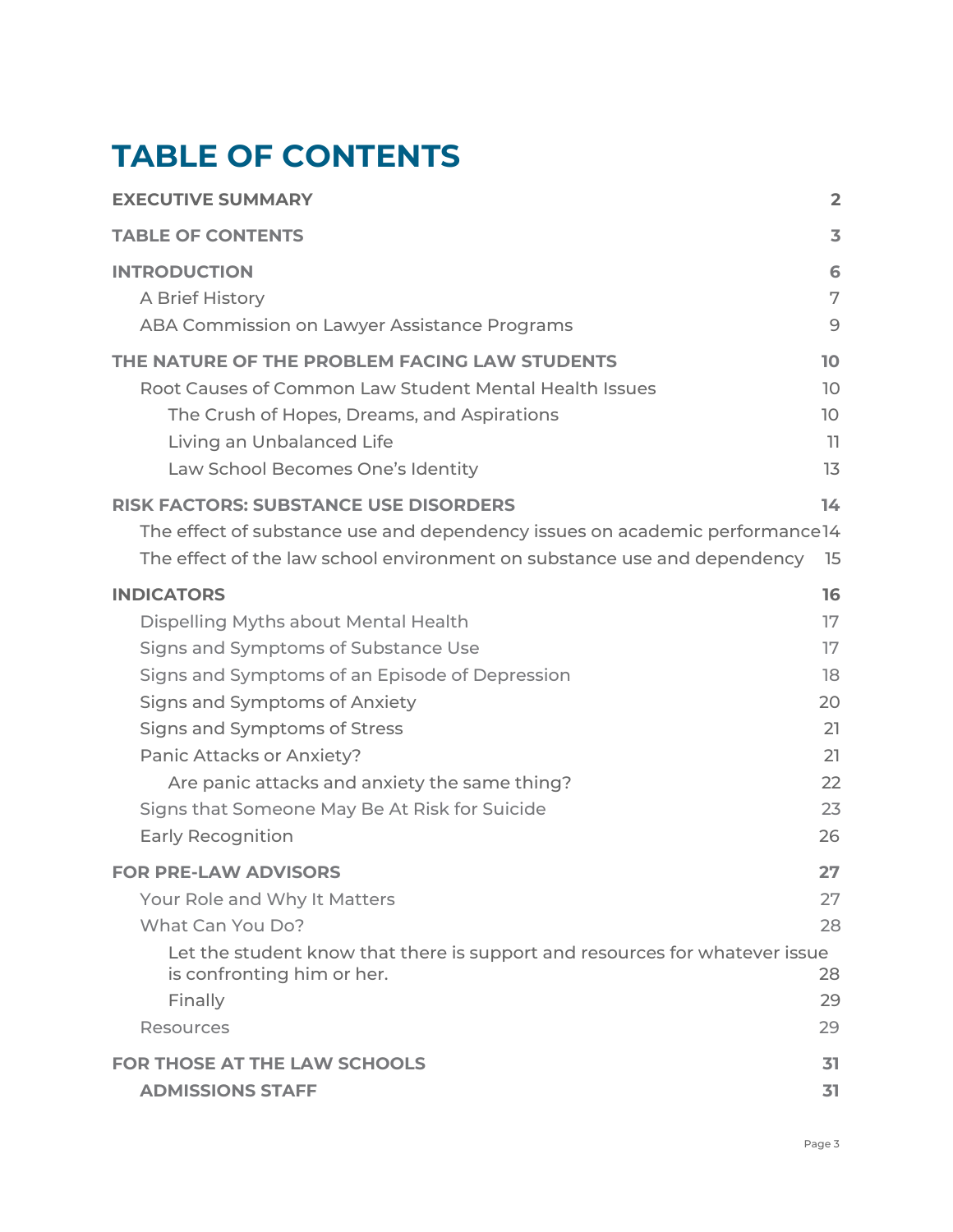| Your Role and Why It Matters                                                        | 31 |
|-------------------------------------------------------------------------------------|----|
| What You Can Do                                                                     | 31 |
| <b>STUDENTS</b>                                                                     | 32 |
| Your Role and Why It Matters                                                        | 32 |
| What You Can Do                                                                     | 32 |
| Maintain a Balanced Life                                                            | 32 |
| Cope with Stress in a Healthy Way                                                   | 34 |
| Unhealthy Ways to Cope With Stress:                                                 | 34 |
| Healthy Ways to Cope With Stress:                                                   | 35 |
| Maintain Your Identity and Never Lose Your Passion or Your Purpose                  | 36 |
| Be Aware of and Proactively Address Mental Health Concerns                          | 37 |
| <b>Cope with Anxiety</b>                                                            | 38 |
| <b>Managing Panic Attacks</b>                                                       | 39 |
| Step 1: R-e-l-a-x                                                                   | 39 |
| Step 2: Change Habits                                                               | 40 |
| Step 3: Discover The Power of Positive Thinking                                     | 41 |
| Step 4: Get Help                                                                    | 42 |
| Step 5: Keep the Faith!                                                             | 42 |
| Help a Friend Who is Depressed                                                      | 42 |
| <b>STUDENT BAR ASSOCIATIONS</b>                                                     | 43 |
| Your Role and Why It Matters                                                        | 43 |
| What You Can Do                                                                     | 43 |
| Help Start a Mental Health Student Organization                                     | 46 |
| <b>ADMINISTRATION</b>                                                               | 46 |
| Your Role and Why It Matters                                                        | 46 |
| What You Can Do                                                                     | 47 |
| Ensure a Substance Use Policy Exists.                                               | 47 |
| Consider possible provisions:                                                       | 48 |
| Address Mental Health Issues During First-Year Orientation.                         | 48 |
| Make Students Aware of Available Health Resources.                                  | 49 |
| <b>Provide Additional Resources</b>                                                 | 50 |
| Establish a Ground Strategy                                                         | 50 |
| Help Educate Faculty on How to Deal With Law Student Mental Health<br><b>Issues</b> | 51 |
| <b>FACULTY</b>                                                                      | 51 |
| Your Role and Why It Matters                                                        | 51 |
| What You Can Do                                                                     | 51 |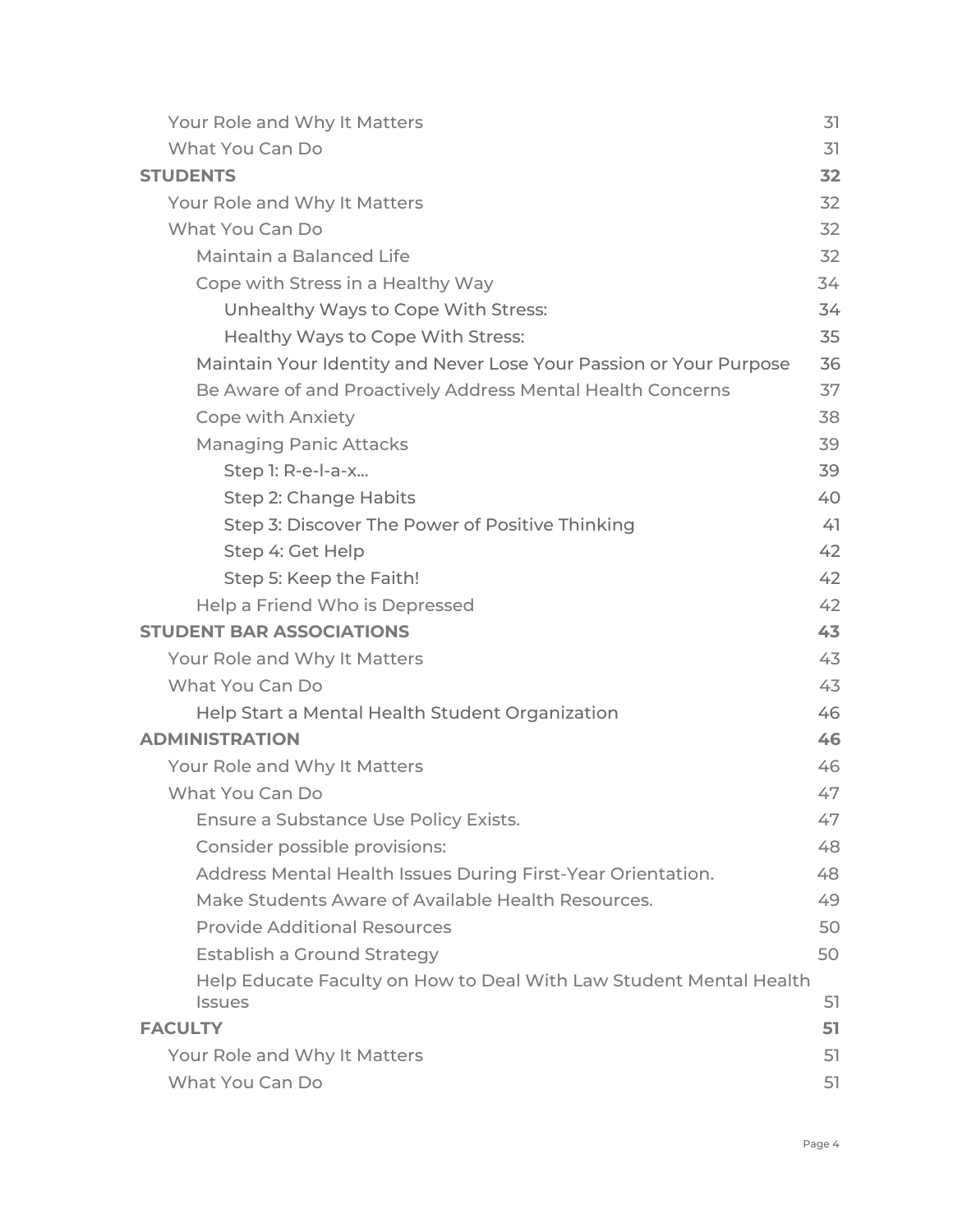| <b>Counsel Students.</b>                                                                     | 51 |
|----------------------------------------------------------------------------------------------|----|
| Counseling Skills for Faculty When Meeting with a Student in Need of<br>Assistance           | 52 |
| <b>Stay Abreast of Current Literature.</b>                                                   | 53 |
| <b>FOR EMPLOYERS</b>                                                                         | 54 |
| Programming on Mental Health and Substance Use Disorder                                      | 54 |
| <b>RESOURCES</b>                                                                             | 55 |
| <b>SEEKING TREATMENT</b>                                                                     | 55 |
| <b>General Mental Health</b>                                                                 | 55 |
| <b>Anxiety &amp; Depression</b>                                                              | 56 |
| <b>Eating Disorders</b>                                                                      | 56 |
| <b>Additional Resources</b>                                                                  | 56 |
| <b>SELECTED ARTICLES and MEDIA RESOURCES</b>                                                 | 58 |
| Free Apps for Stress, Anxiety, Relaxation, Depression, OCD & More:                           | 58 |
| <b>Discovery Stories</b>                                                                     | 59 |
| <b>Mindfulness Resources</b>                                                                 | 59 |
| <b>LAW SCHOOL RESOURCES</b>                                                                  | 60 |
| Sample bylaws                                                                                | 60 |
| WHAT SOME LAW SCHOOLS HAVE DONE/ARE DOING TO PROMOTE<br><b>WELLNESS</b>                      | 64 |
| <b>Programming Ideas</b>                                                                     | 64 |
| <b>Relaxation Week Example</b>                                                               | 65 |
| Sample Wellness Week schedules:                                                              | 66 |
| Peer to Peer                                                                                 | 66 |
| <b>Suicide Prevention Programs:</b>                                                          | 67 |
| <b>INTERVENTION</b>                                                                          | 67 |
| <b>Types</b>                                                                                 | 67 |
| <b>Assessment Tools</b>                                                                      | 68 |
| <b>COURSES AND OTHER LAW SCHOOL PROGRAMMING ON MENTAL HEALTH</b><br><b>AND SUBSTANCE USE</b> | 68 |
| <b>HISTORY AND SOURCES</b>                                                                   | 71 |
|                                                                                              |    |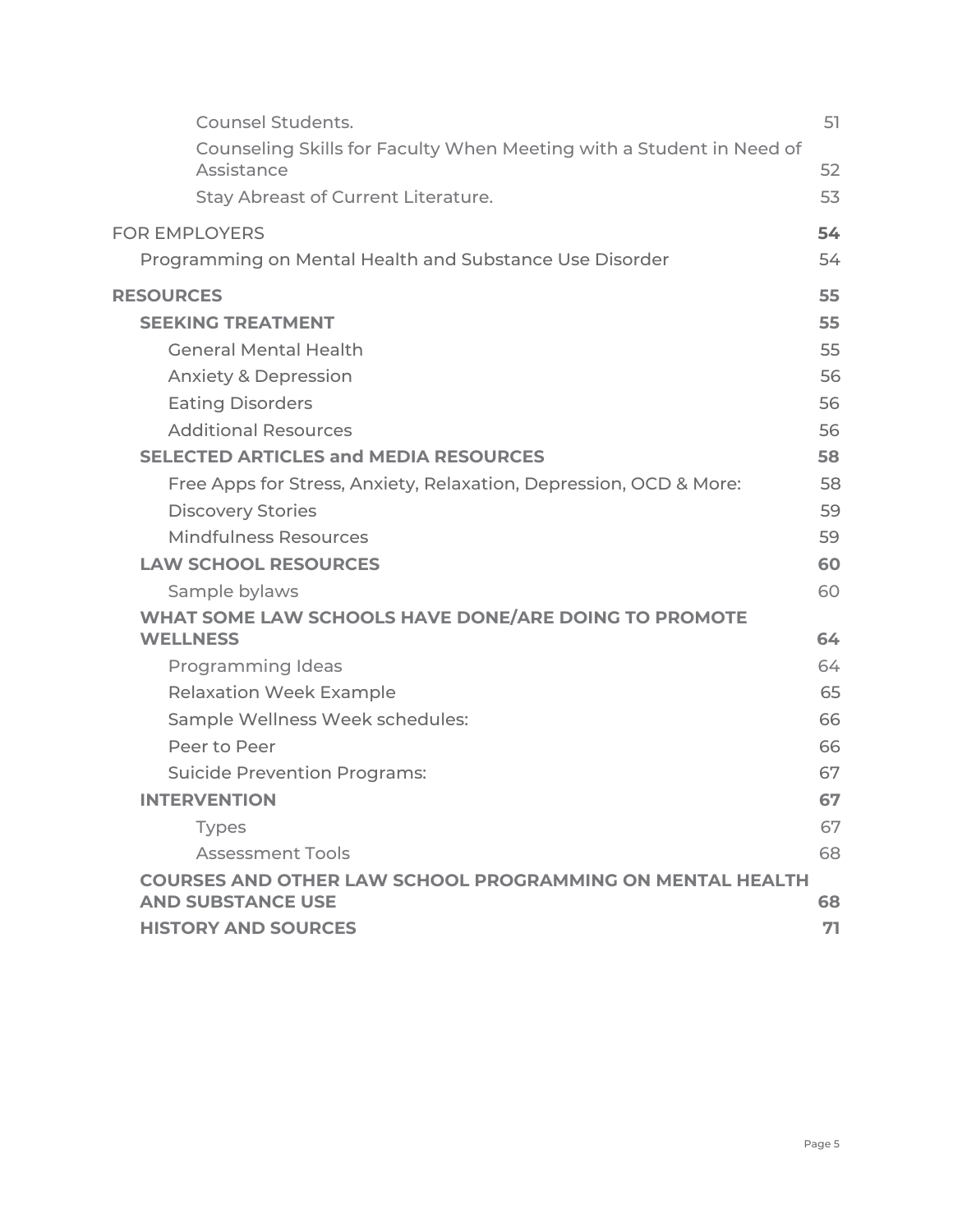*None of us got where we are solely by pulling ourselves up by our bootstraps. We got here because somebody bent down and helped us pick up our boots.*

- Thurgood Marshall

## <span id="page-5-0"></span>**INTRODUCTION**

Stress, depression, anxiety, chemical dependency, substance use, and other mental health conditions and impairments among law students are problems that continue to spark a national dialogue among faculty, administrators, and students. While you enter law school suffering from clinical stress and depression at a rate that mirrors the national average, the rate sharply increases during the first year of law school. Through the duration of your legal education, the rates of substance use and mental health problems increase dramatically. If unrecognized and untreated, these issues can carry into your professional careers.

Consider the following from the 2014 Survey of Law Student Well-Being:  $^{\rm 2}$ 

- 89.6% of you have had a drink of alcohol in the last 30 days.
- 21.6% of you reported binge drinking at least twice in the past two weeks.
- 20.4% of you have thought seriously about suicide sometime in your life.

 $^{\text{1}}$  See, e.g., Rachael Field and James Duffy, "Better to Light a Single Candle than to Curse the Darkness: Promoting Law Student Well-Being through a First Year Law Subject", QUT Law & Justice Journal Volume 12 Number 1 (2012); Kennon M. Sheldon, Ph.D. and Lawrence S. Krieger, J.D., "Does Legal Education have Undermining Effects on Law Students? Evaluating Changes in Motivation, Values, and Well-Being", Behav. Sci. Law 22: 261-286 (2004); G. Andrew Benjamin, "The Role of Legal Education in Producing Psychological Distress Among Law Students and Lawyers," Am. B. Found. Res. J. 225, 240 (1986).

<sup>&</sup>lt;sup>2</sup> 2014 Survey of Law Student Well-Being (co-piloted by David Jaffe and Jerry Organ and funded by the ABA Enterprise Fund and the Dave Nee Foundation).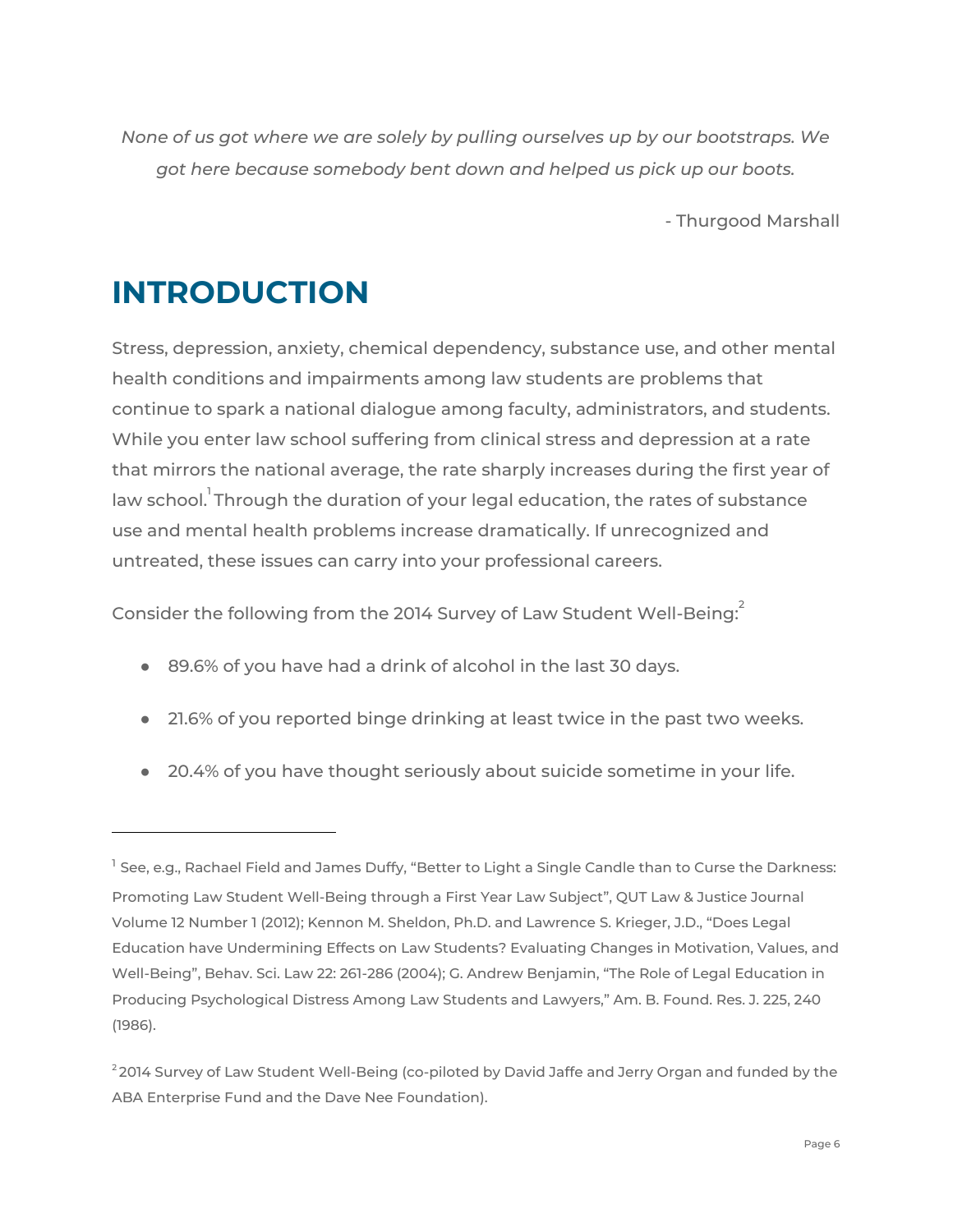- 6.3% of you have thought seriously about suicide in the last 12 months.
- 17.4% of you screened positive for depression with 20% indicating that you had been diagnosed with depression at some time in your life.
- Roughly one-sixth of you with a depression diagnosis had received the diagnosis since starting law school.

At the same time, well-being can be achieved by law students as well as in the legal profession. Consider, for example, the article "What Makes [Lawyers](http://ssrn.com/abstract=2398989) Happy? [Transcending](http://ssrn.com/abstract=2398989) the Anecdotes with Data from 6200 Lawyers."

The purpose of this Toolkit is to provide caring pre-law advisors, law school administrators, counseling personnel, faculty, students, student leaders, and lawyer assistance programs with a user-friendly resource to deal with mental health and substance use within your respective schools. The pages that follow identify signs and risk factors for mental health and substance use, and then suggest ways that these health concerns can be addressed. The Toolkit is organized around a law student timeline, starting with pre-law advisors and ending with resources available for practicing lawyers.

This guide is for informational purposes only and is not designed to be a substitute for independent research, professional assessment, or mental health treatment.

## <span id="page-6-0"></span>A Brief History

The American Bar Association created the Commission on Impaired Attorneys in 1988. In August 1996, its name was changed to the Commission on Lawyer Assistance Programs (CoLAP) to better describe the Commission's expanded services to include stress, depression, and other mental health problems, and to avoid any stigma that its former name may have implied. CoLAP's primary goal is to advance the legal community's knowledge of impairments facing lawyers and its response to those issues. Each state and the District of Columbia have some variation of a lawyer assistance program which provides free and confidential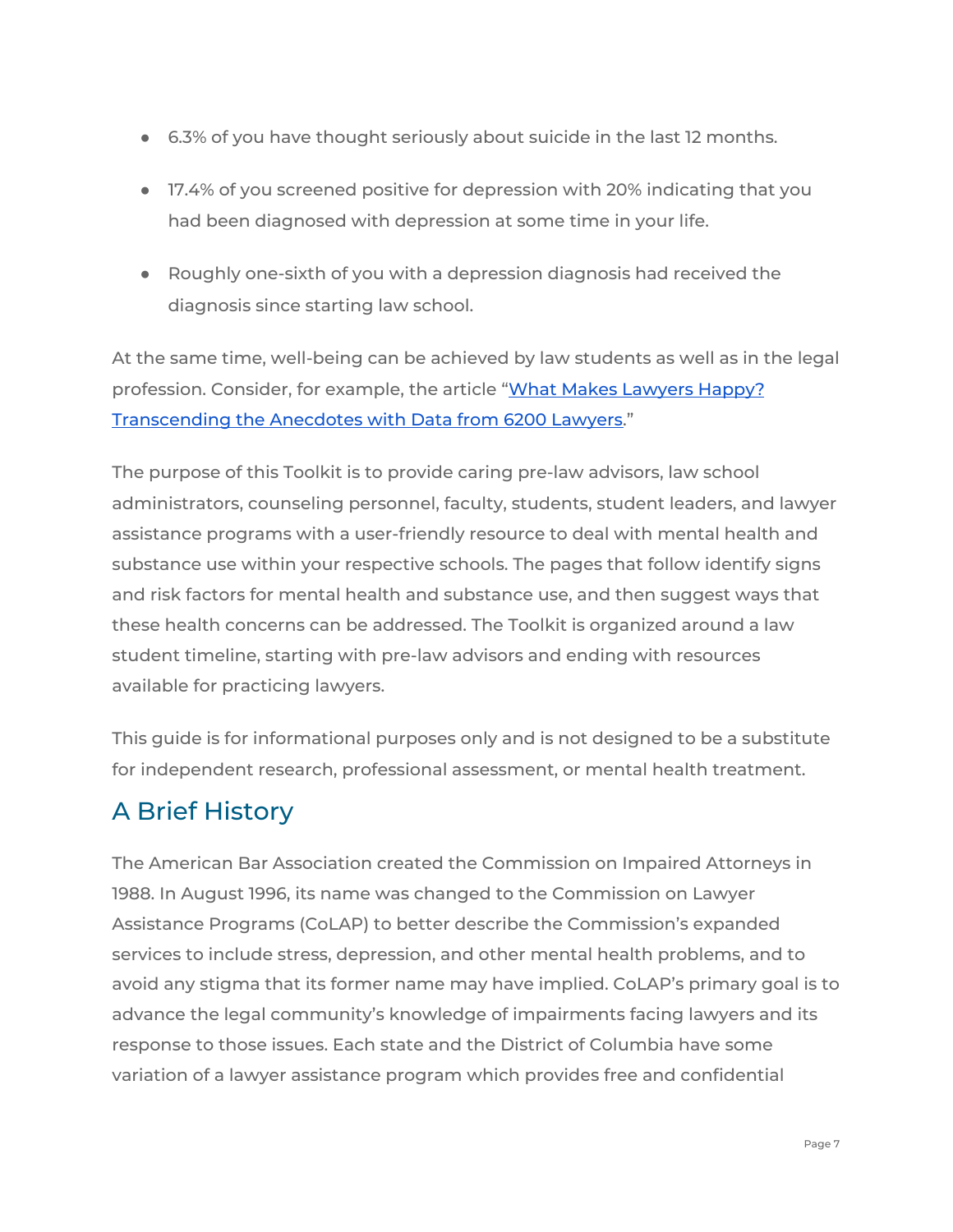counseling and assistance to lawyers, judges, and law students. This Toolkit aims to supplement the work of these programs so that anyone affected by and/ or concerned about an impaired student can assist in addressing the challenges that arise.

According to the 2017 National Task Force on Lawyer Well-Being, law students start law school with high life satisfaction and strong mental health measures. But within the first year of law school, you experience a significant increase in anxiety and depression. Research suggests that as law students you are among the most dissatisfied, demoralized, and depressed of any graduate student population. The 2016 Survey of Law Student Well-Being found troublesome rates of alcohol use, anxiety, depression, and illegal drug use at law schools across the country. Equally worrisome is your collective level of reluctance to seek help for those issues. The top factors that you reported as discouraging you from seeking help were concerns that it would threaten your bar admission, job, or academic status; social stigma; privacy concerns; financial reasons; belief that you could handle problems on your own; and not having enough time. Students' general reluctance to seek help may be one factor explaining why law student wellness has not changed significantly since the last student survey in the 1990s.

In releasing its Report in 2017, the National Task Force on Lawyer Well-Being asked all stakeholders relevant to the practice of law to address perceived gaps in strengthening well-being. For law schools, the recommendations seek to:

- Create best practices for detecting and assisting students experiencing psychological distress.
- Assess law school practices and office faculty education on promoting wellbeing in the classroom.
- Empower students to help fellow students in need.
- Include well-being topics in courses on professional responsibility.
- Commit resources for onsite professional counselors.
- Facilitate a confidential recovery network.
- Provide education opportunities on well-being-related topics.
- Discourage alcohol-centered social events.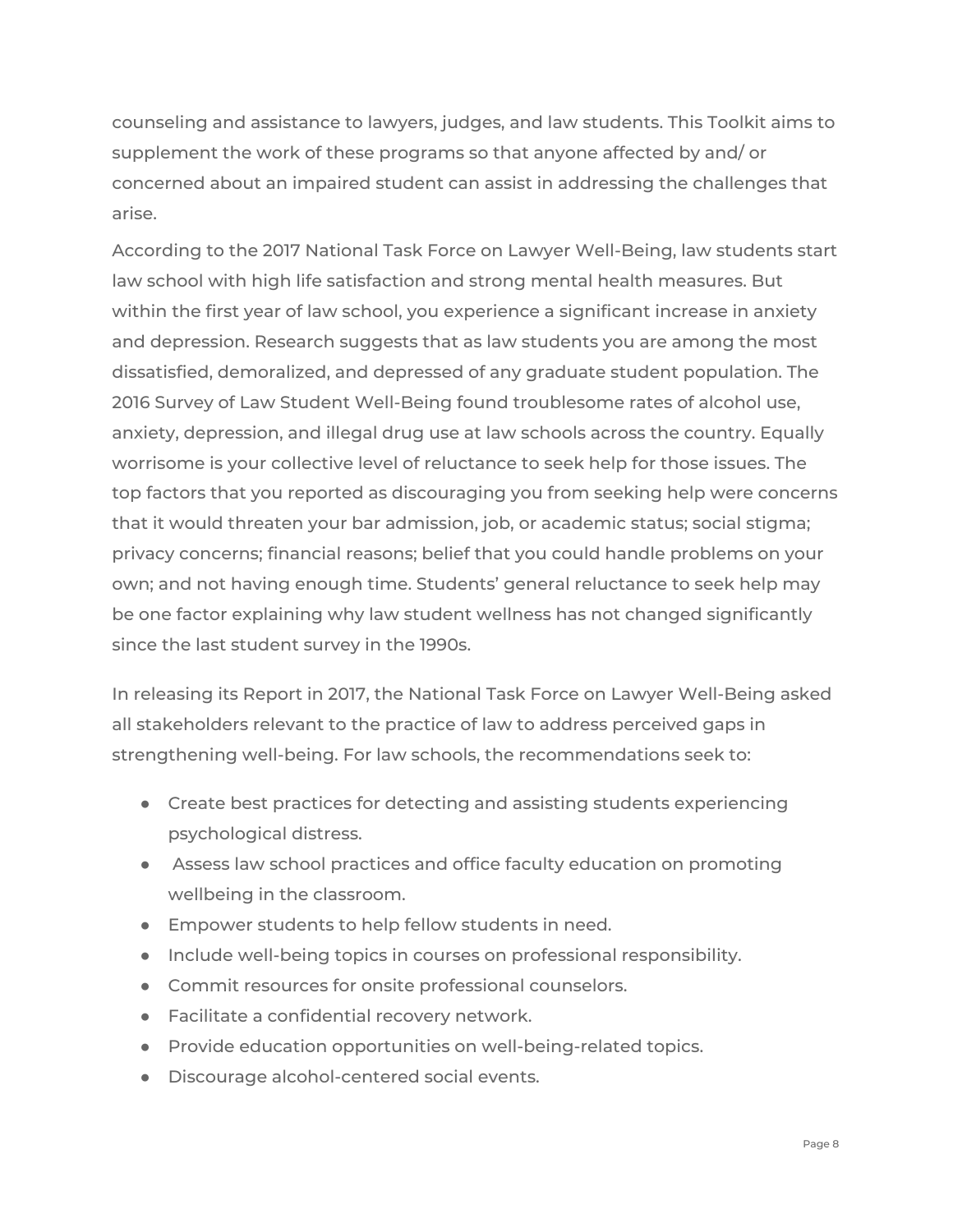● Conduct anonymous surveys relating to student well-being.

Significant data shows an alarming increase in mental and chemical illness at the same time as the start of one's legal career: during law school. Many students, however, are unaware of the multitude of resources available in your communities to assist you with these common issues. At the 2007 ABA Annual Meeting in San Francisco, student bar association presidents expressed great concern for the mental health of the students in their student bodies and decided it was time to take action. The result was the ABA Law Student Division Mental Health Initiative, followed shortly thereafter by a Student Toolkit.

The ABA Substance Use in Law Schools Toolkit, originally designed for law school administrators, was the result of an initiative of the ABA CoLAP which found that ten years after the Report of the Association of American Law Schools Report on Problems of Substance Use in the Law Schools (see "History" for additional information) little had been done to implement the recommendations of the report and that during the interim, the problem of substance use and dependency in law schools had grown. The Toolkit did not try to reinvent an analysis of the problems or solutions but became a collection of available and proven resources to assist law school administrators. While the focus of the original Toolkit was on substance use and dependency, the resources provided herein are also helpful for a variety of issues, including other mental health problems.

In 2014, the merging of the ABA Law Student Division Toolkit and the ABA Substance Use in Law Schools Toolkit resulted in a resource to provide access to all related and overlapping issues in a single location.

## <span id="page-8-0"></span>ABA Commission on Lawyer Assistance Programs

Find the ABA CoLAP [website](http://www.americanbar.org/groups/lawyer_assistance.html) here.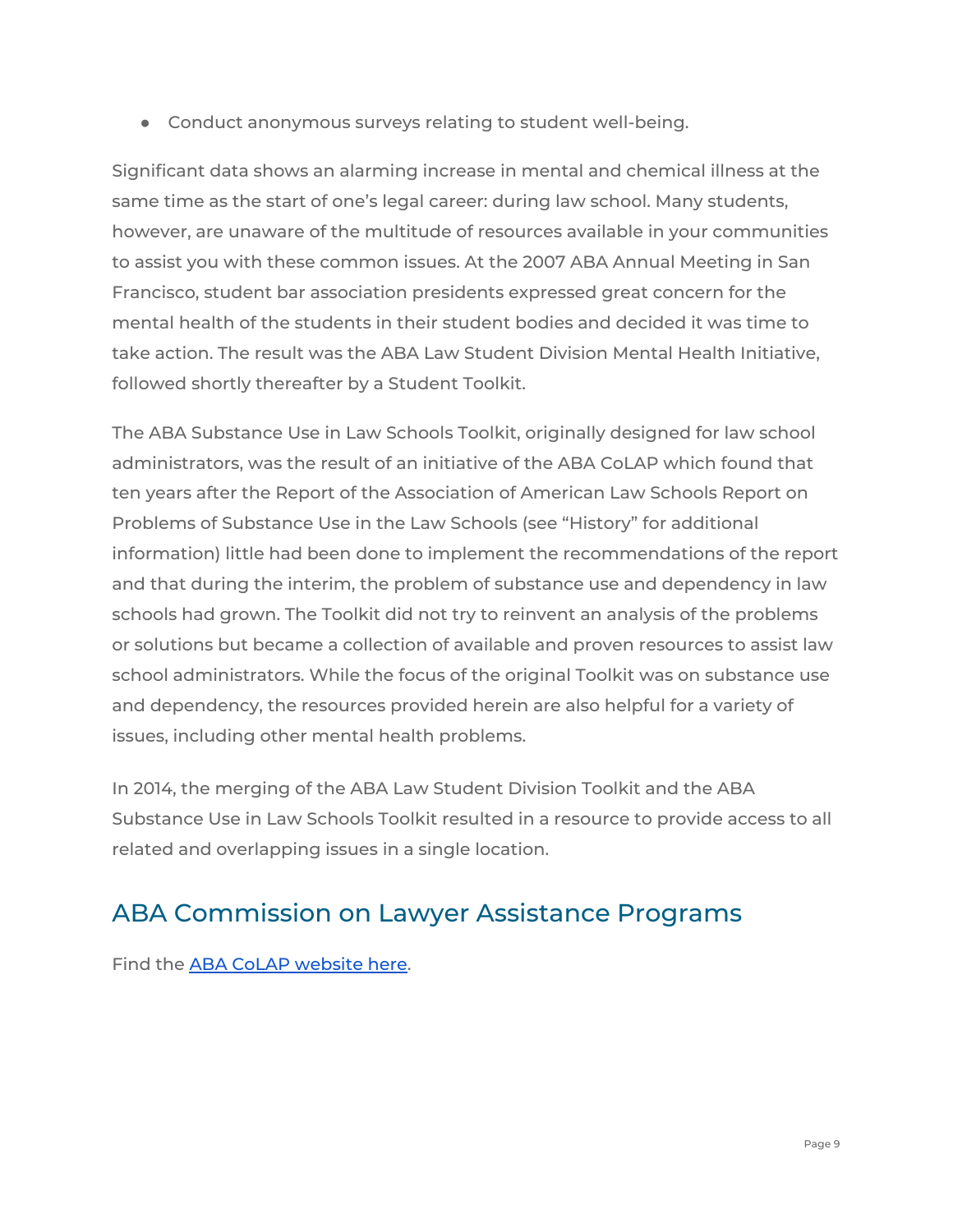# <span id="page-9-0"></span>**THE NATURE OF THE PROBLEM FACING LAW STUDENTS**

## <span id="page-9-1"></span>Root Causes of Common Law Student Mental Health **Issues**

Law students who begin law school with no major pre-existing mental health conditions frequently acquire mental health impairments as a result of your experience. For law students who begin law school with pre-existing mental health issues (such as chronic depression and anxiety, bipolar disorder, or an eating disorder), and those in recovery, the stressors of law school may intensify the conditions.

This section addresses three primary sources identified by law students nationwide that lead to law student burnout, a host of common mental health issues such as stress, anxiety, and depression, and abuse of and/or dependence on alcohol and/or other substances.

## <span id="page-9-2"></span>The Crush of Hopes, Dreams, and Aspirations

Entering law school is a major life decision for most students, one that is carefully weighed and considered. Many of you move your families, quit your jobs, or put off other employment to pursue a legal degree. Usually there is a real personal motivation or passion that causes you to do this.

Law students often come to law school with a certain passion and purpose that you hoped your legal education would fulfill. Whether it was a desire to serve as a voice for the poor and underprivileged, to help abused and neglected children, or perhaps to land a high-paying job at a big Wall Street firm, some of you at one point come to the belief - whether owing to high student debt, low grades, or job availability - that you will not be able to fulfill your dream. The resulting sense of loss and emptiness can be staggering. At the same time, there are students who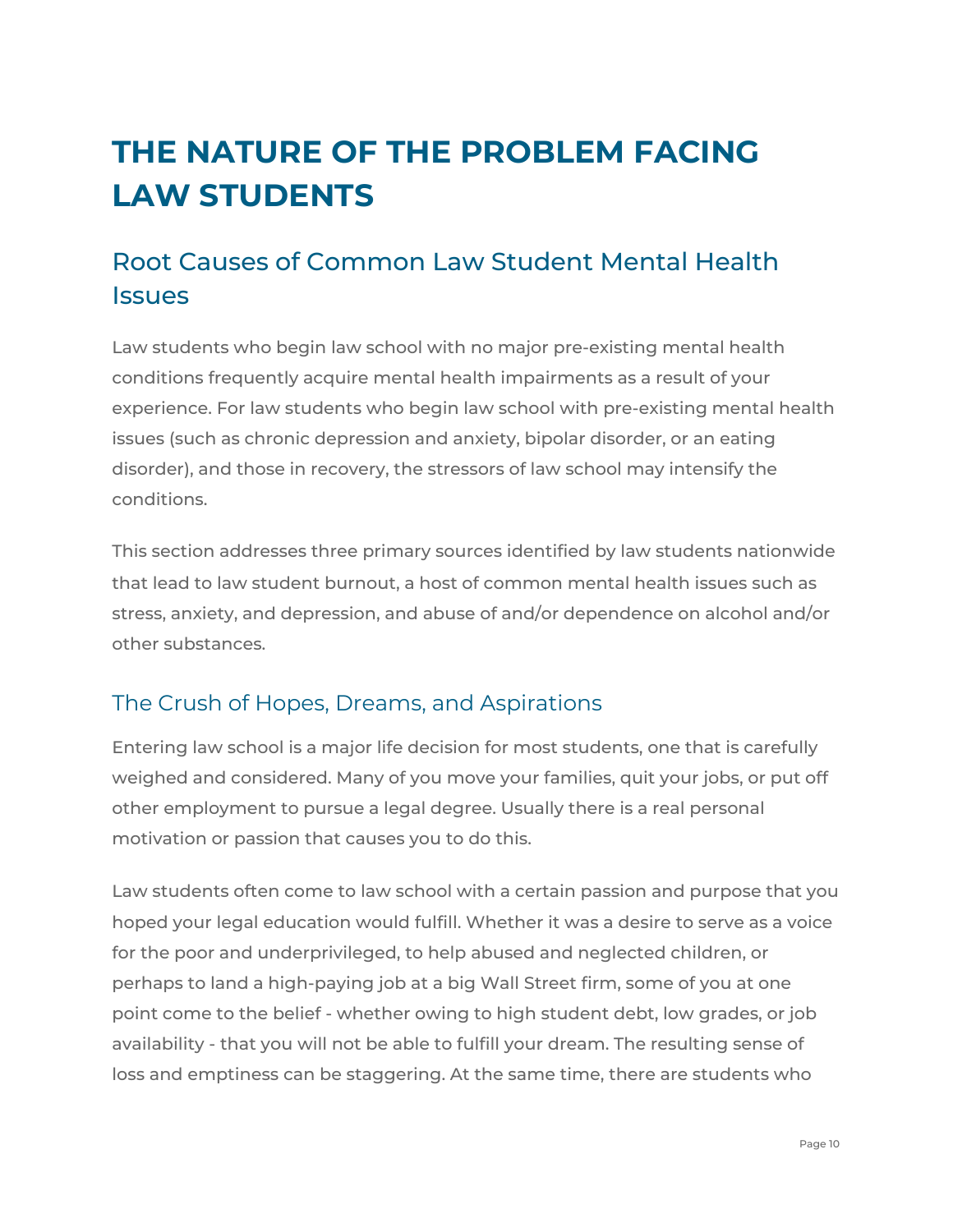enter law school because they were at a loss of what to do next, or who had family pressure and/or expectations imposed upon them. This group of students may lack the necessary passion and purpose of your classmates, leading to an even earlier sense of loss.

Many students also enter law school with a strong sense of what you believe is right and wrong. Over time, however, professors and the law teach you to "think like a lawyer", and that there is no real "correct" answer, rather that the right answer is determined by who can make the best argument. This can cause you to lose your passion and initial desire for coming to law school.

## <span id="page-10-0"></span>Living an Unbalanced Life

Law students are notoriously known for living "unbalanced" lives, and many of you almost take pride in the fact that law school consumes an enormous amount of your time. Your actions, especially in the first year, are seen not as the beginning stages of burnout but rather as the signs of a hard worker. Law school is known for late nights, high doses of caffeine, ignoring one's family, and locking oneself away in the library for a month to study for exams. The reality is that few of you take the time to make a priority of living a balanced life.

Yet, it is this very neglect of the other areas of one's life that can lead to the host of mental health conditions described above. Being out of balance in areas of your life will make it extra difficult to excel in law school. Those living an unbalanced life no longer make time for the personal activities that previously served as stress relievers and added fun and excitement to your lives. The neglect of your while dealing with a heavy course load and busy schedule can make it more difficult for the body to fight off stress. Add to that a constant "on the go" eating routine, lack of regular exercise, and poor sleeping habits and one can quickly see why you are easily susceptible to stress and anxiety. The neglect of one's spiritual needs can also negatively affect mental health. For many law students your faith in something greater than yourself is what gives meaning and purpose to your lives. For others, the fellowship keeps you connected with others and provides a support network.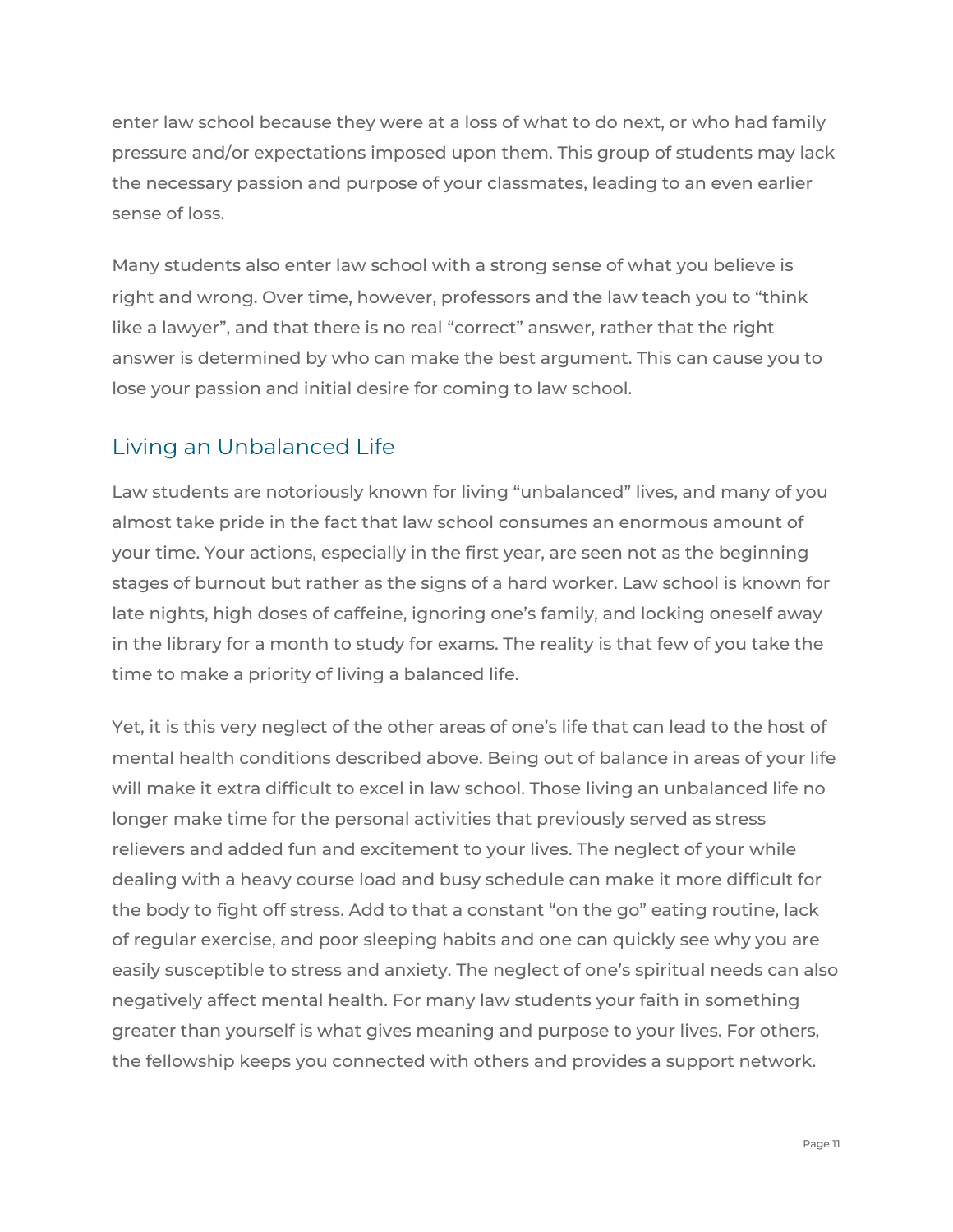#### *You are never strong enough that you don't need help.*

- Cesar Chavez

Neglecting your social life can also add stress and anxiety. Everyone needs time to unwind with friends, and meaningful relationships with others can greatly help during tough and stressful times. This goes for your family as well; neglecting time with your spouse or children as you study late in the library can create extra stress and tension at home.

To cope with the stressors of law school, it is important to maintain balance in all areas of life: spiritual, physical, mental, and social. Note that "balance" does not necessarily mean equal division of ALL the time; it should mean, however, that when you DO get or make the time to engage in balancing activities, that you are truly present in the moment. So, for example, you may not be able to spend as much time with your family as you do working at law school, but when you are with your family, you are completely present – not checking the phone or reading, or otherwise distracted.

In his 2019 article entitled, "Capitalizing on Healthy Lawyers: The Business Case for Law Firms to Promote and Prioritize Lawyer Well-Being,"<sup>3</sup> Jarrod Reich describes the legal profession as ignoring its pervasive mental health and addiction issues because firms have no financial incentive to change the existing law firm model. He notes "that buy-in from firm leadership—i.e., those that have helped create and perpetuate the commodification of the legal profession as well as the stigma attached to lawyers with mental health and addiction issues—will not come unless and until that leadership sees a potential return on such an investment." Reich proposes that concepts such as "conscious capitalism", wellness programming that embraces research that demonstrates that positive business outcomes of lawyer happiness, increasing lawyer connectedness, the rise of non-traditional billing and work-life balance are strategic factors to improve lawyer well-being and firm productivity. He concludes, "[i]f firms do not want to make changes on moral

 $3$  Reich, Jarrod, Capitalizing on Healthy Lawyers: The Business Case for Law Firms to Promote and Prioritize Lawyer Well-Being (August 15, 2019). Villanova Law Review, Vol. 65.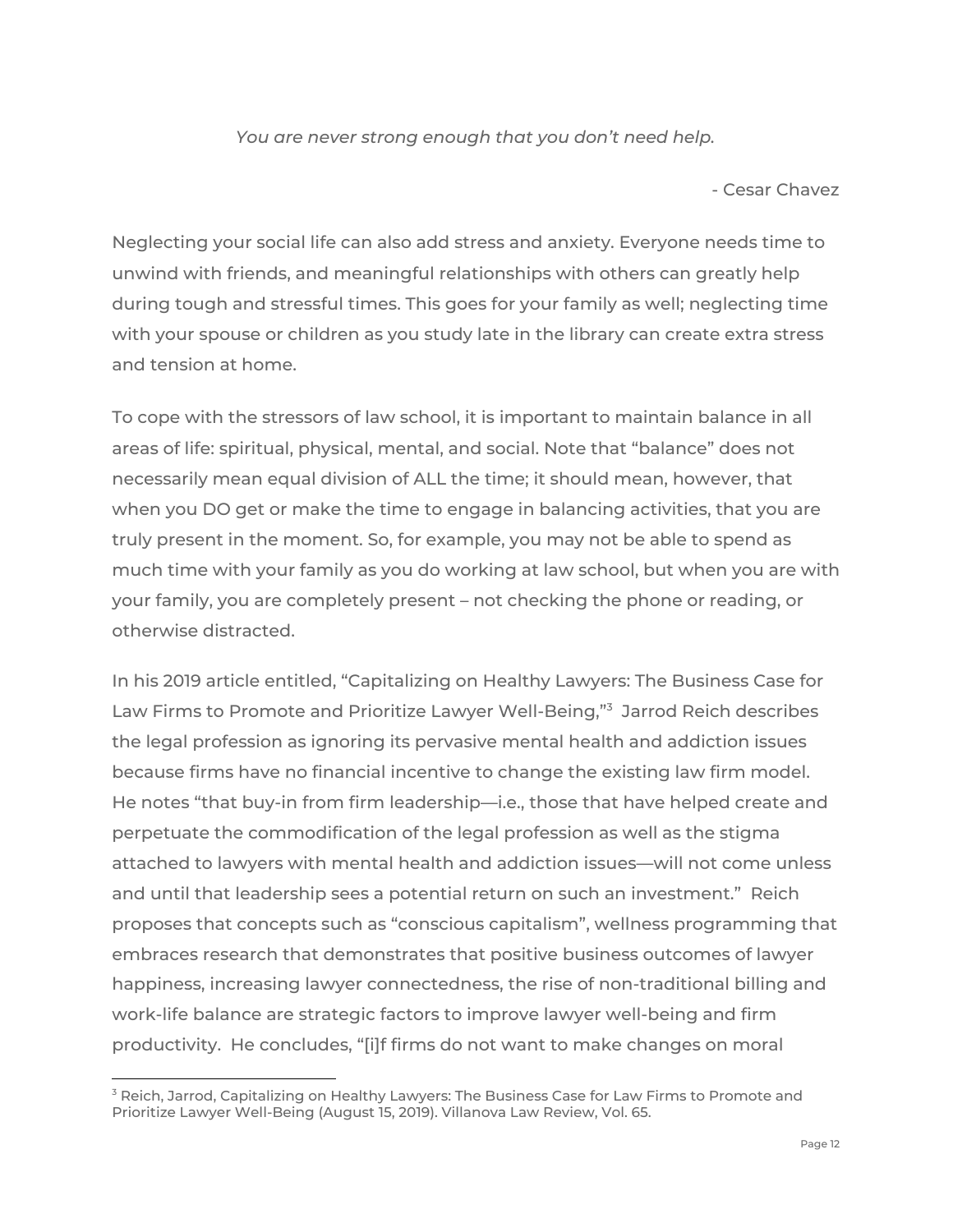grounds, they should at least make them on business ones. Put differently, *why* firms make these changes is not as important *that* they make them, and if it takes a cost-benefit analysis for firms and the profession to prioritize attorney well-being, so be it."

Many practicing attorneys fail to achieve any semblance of a work-life balance, and they pay a high price. If you as a law student fail to learn and instill this important skill while in law school, you risk letting it affect your career and ultimately your personal fulfillment and happiness in life.

## <span id="page-12-0"></span>Law School Becomes One's Identity

Another major cause of law student mental health issues occurs when law students allow their success in law school to define their own personal value and worth as a human being. For most law students there is a huge amount of pressure to succeed. This pressure can come from family members, friends, professors, or even oneself. It is often believed, albeit falsely, that unless you perform well in law school you will never be able to land that high-paying dream job, and your life as a result, will end up a failure. Often the results of exams translate to perceived measures of your own value and worth as a person. With so much on the line, there is no wonder that law students experience high amounts of stress and anxiety.

When you allow your success or failure in law school to define who you are as a person you place yourself in a no-win situation. It is self-evident that 90% of law students will not be in the top 10% of the class. Neither will most of you wind up on Law Review. Yet many lawyers who had mediocre grades in law school enjoy highly successful careers practicing law. You have to realize that your performance in law school is not the end-all, be-all guarantee of your career and future happiness. Law school is simply one of many steps on the road to a long and successful career. $\lq$ 

<sup>4</sup> For more information on the areas addressed in this section, see Krieger; Sheldon, "Understanding the Negative Effects of Legal Education on Law Students: A Longitudinal Test of Self-Determination Theory", 33 Personality & Social Psychology Bulletin 883 (2007).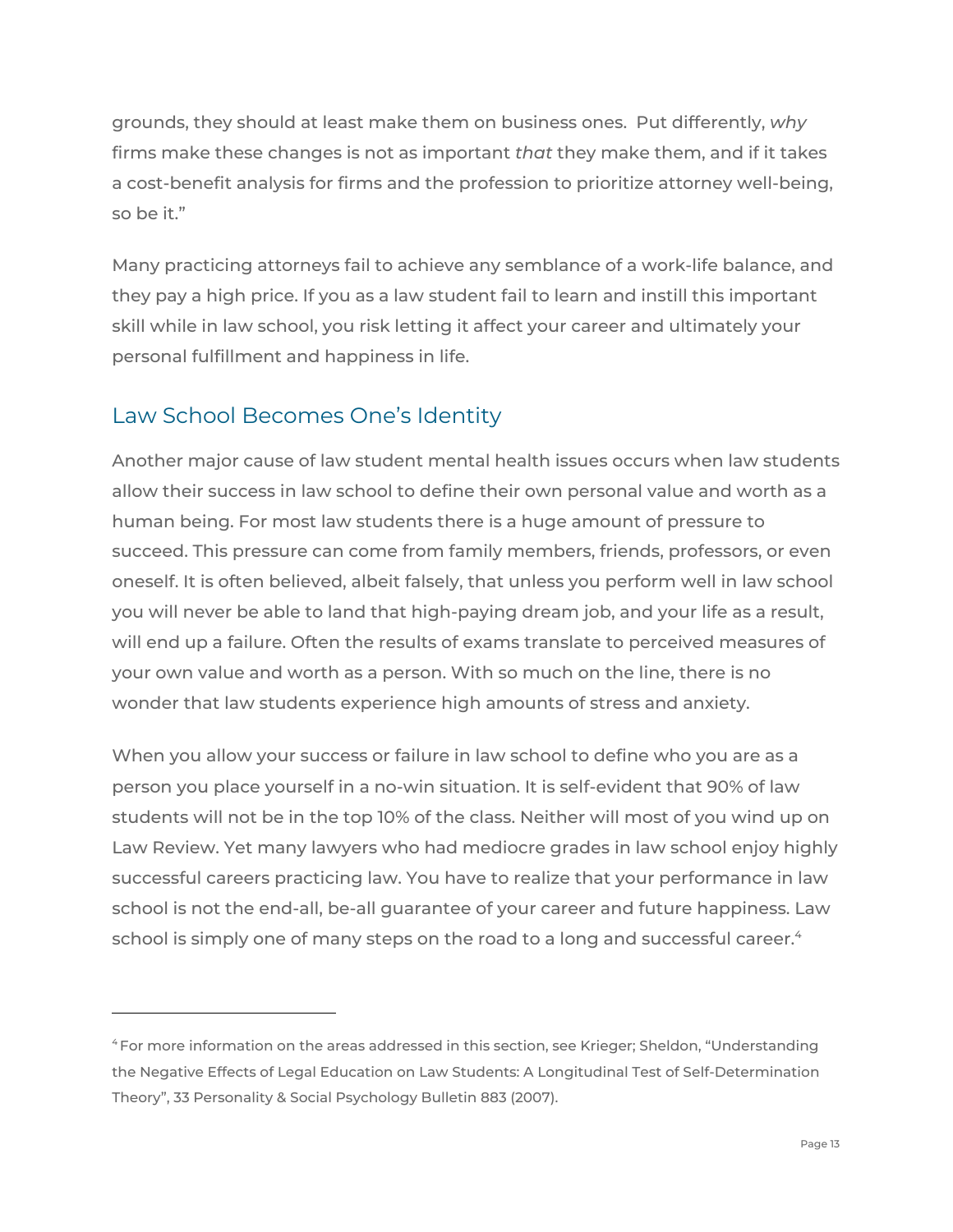# <span id="page-13-0"></span>**RISK FACTORS: SUBSTANCE USE DISORDERS**

One of the main risk factors associated with mental health disorders is substance use.<sup>5</sup> The most commonly used "substance" among law students is believed to be alcohol, although prescription drug use has been on the rise on law school campuses. Substance use is not only a rampant problem among law students, but also among practicing attorneys. Law students often become dependent on and use substances to cope with or to place a band aid over an underlying mental health condition with which you are dealing. Such "coping" mechanisms almost always worsen the underlying mental health condition.

## <span id="page-13-1"></span>The effect of substance use and dependency issues on academic performance

There has been little research on the effect of substance use on a law student's academic performance, although many have witnessed the adverse consequences not only in that area, but on professional licensing requirements, personal matters, and more (see for example Debra S. Austin's article, Drink Like A [Lawyer:](https://scholars.law.unlv.edu/cgi/viewcontent.cgi?article=1598&context=nlj) The [Neuroscience](https://scholars.law.unlv.edu/cgi/viewcontent.cgi?article=1598&context=nlj) of Substance Use and Its Impact on Cognitive Wellness). There is ample research in this area on the college student population, suggesting that college environments need to change for students to recognize the consequences of their behavior (see for example Binge [drinking](http://www.hsph.harvard.edu/news/magazine/winter09binge/) | News | Harvard TH Chan School of Public [Health](http://www.hsph.harvard.edu/news/magazine/winter09binge/), noting the various studies cited within).

When not addressed, students often assume a partying lifestyle is appropriate and acceptable. These students will later find it significantly more challenging to break

<sup>5</sup> The Diagnostic and Statistical Manual of Mental Disorders (DSM–5) is the standard classification of mental disorders used for clinical, research, policy, and reimbursement purposes in the United States and elsewhere. It therefore has widespread importance and influence on how disorders are diagnosed, treated, and investigated The DSM-5 revised its terminology to use "substance use disorders" as including dependency and abuse.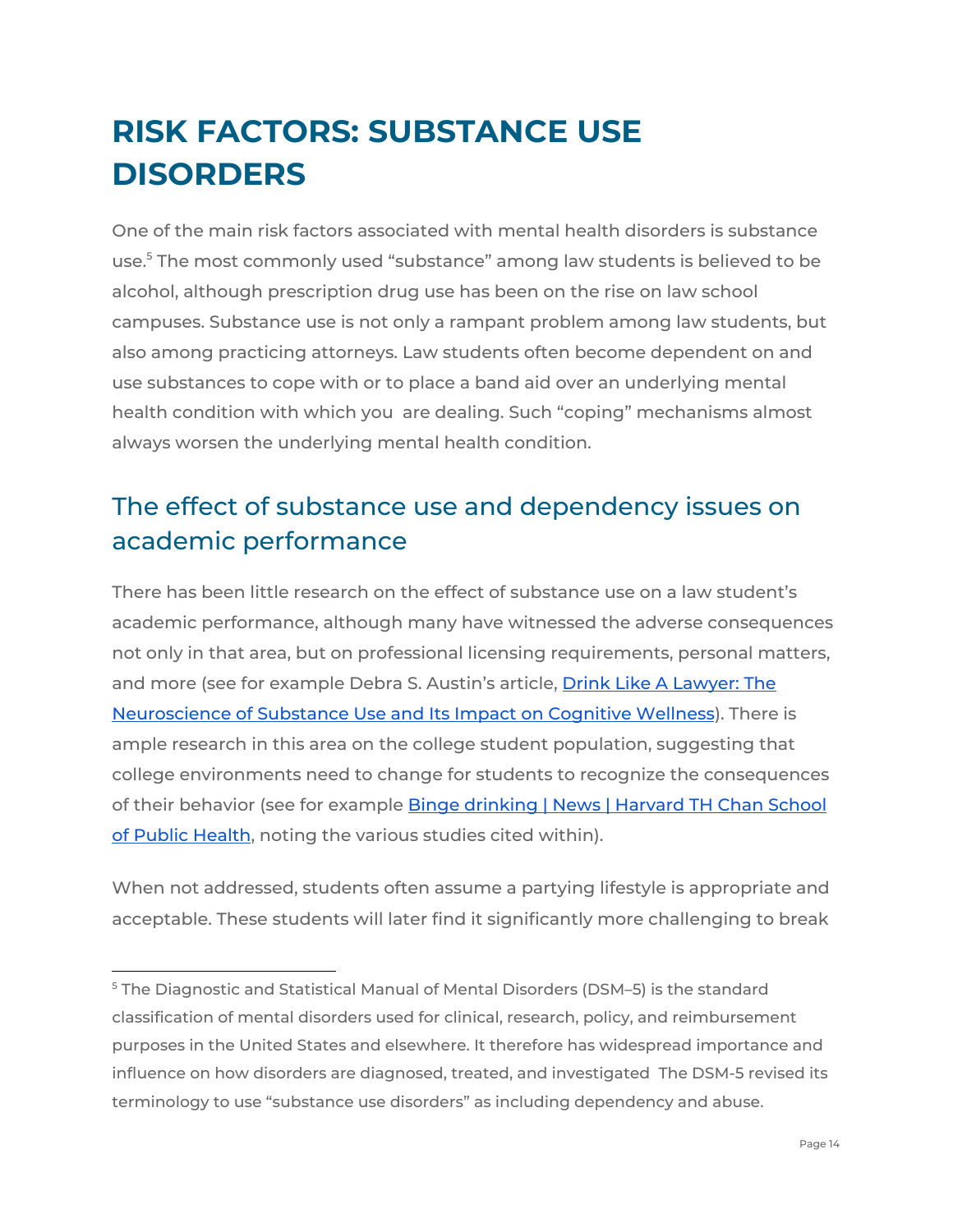this mold when arriving at law school. By adding the additional stressors unique to law school with this carry-over behavior a student who has not "matured out" of that lifestyle or mindset may find ongoing and/or additional reasons to continue this negative pattern.

## <span id="page-14-0"></span>The effect of the law school environment on substance use and dependency

It has been well documented that the nature of legal education creates an excessively stressful environment for some students. A significant percentage of you are at risk of abusing alcohol or other substances or becoming dependent on alcohol or other substances as a means of relieving that stress.

- Up to 40% of law students and alumni suffered from depression.<sup>5</sup>
- Law students experienced increases in depression within 6 months of starting law school. 6
- $\bullet$  One coping strategy used by law students is an increased use of alcohol.<sup>7</sup>

Changing the law school environment to reduce stress is a daunting task; nevertheless, educating you about the types of jobs and stresses involved in the legal profession may reduce stressors and increase coping skills. $^8$ 

"I'm thankful I opened up and talked about it, because it's been easier to share stories that aren't really easy to talk about, and those stories could impact other people's lives and could help save their lives."

- Michael Phelps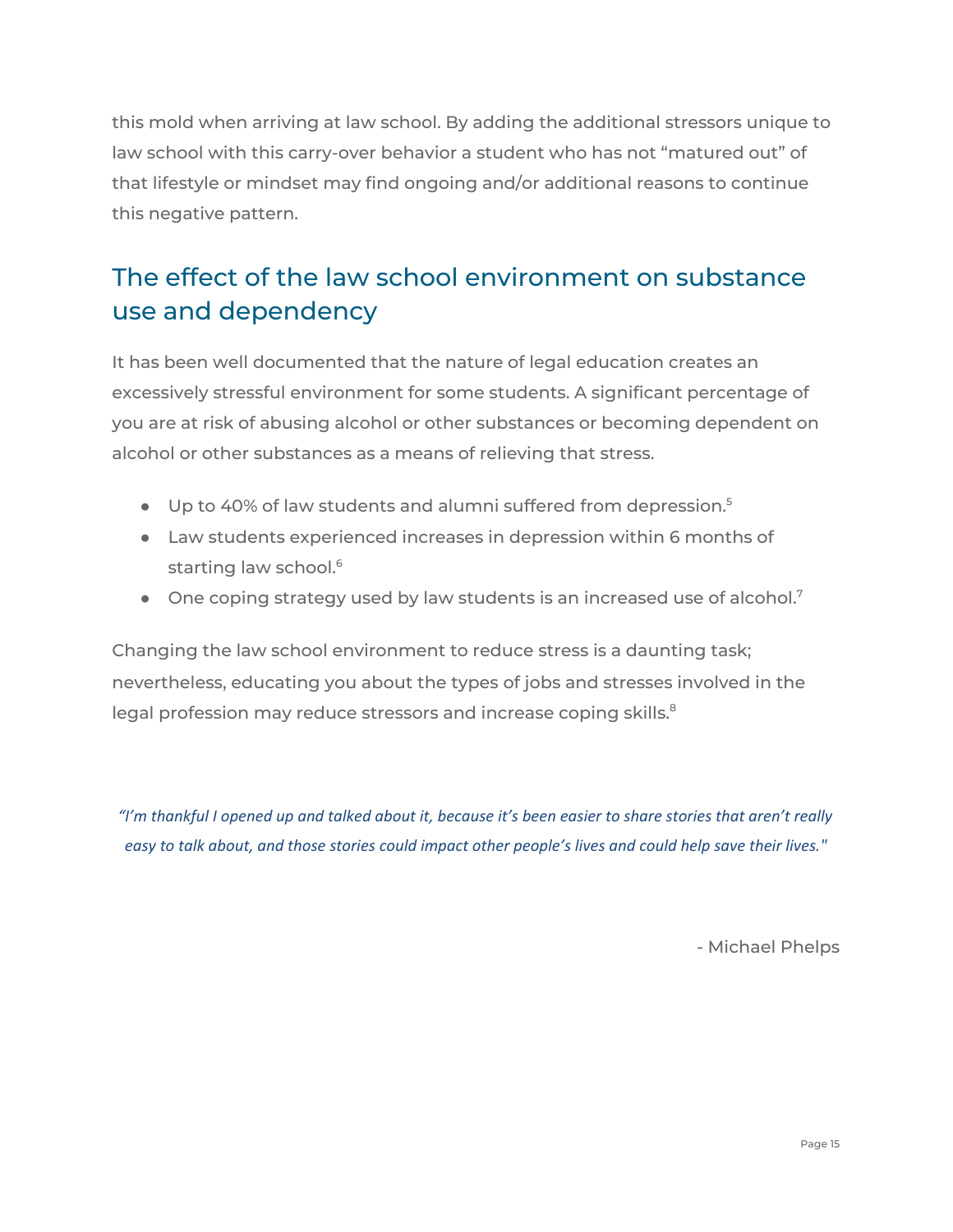# <span id="page-15-0"></span>**INDICATORS**

Given that inability to recognize symptoms and signs is one of the key barriers to help-seeking behavior, it is essential to educate you about the warning signs of mental health disorders and how you can distinguish them from run-of-the-mill law school stress. The following indicators and symptoms of prevalent mental health issues are in a format that can easily be converted into fliers and onto SBA/law school websites. Making website space open to advertising these symptoms can prove useful to students who overlook many of them. Publication of fliers may also relieve some of the stigma associated with these issues. In addition, discussion of these signs could be incorporated into an orientation packet or presentation.

- 1. See, e.g., Glesner, B.A., "Fear and Loathing in the Law Schools", 23 Conn. L. Rev. 626, 635 (1991) (citing Yerkes & Dodson, "The Relation to the Strength of Stimulus to the Rapidity of Habit Formation", 18 J. Com. Neurology & Psychology 459 (1908).
- 2. Benjamin, supra, 1.
- 3. Krieger, "Institutional Denial About the Dark Side of Law School, and Fresh Empirical Guidance for Constructively Breaking the Silence", 52 J. Legal Educ. 112 (2002).
- 4. Daicoff, "Lawyer, Know Thyself: A Review of Empirical Research on Attorney Attributes Bearing on Professionalism", 46 Am.U. L. Rev. 1337, 1382 (1997); (citing Association of Am. Law Schools, Report of the Special Committee on Problems of substance use in the Law Schools, 44 J. Legal Educ. 35, 42-43 (1994).
- 5. Alfini, Van Vooren, "Is There a Solution to the Problem of Lawyer Stress? The Law School Perspective", 10 J.L. & Health 61, 66-67 (1995-96). (citing Alex M.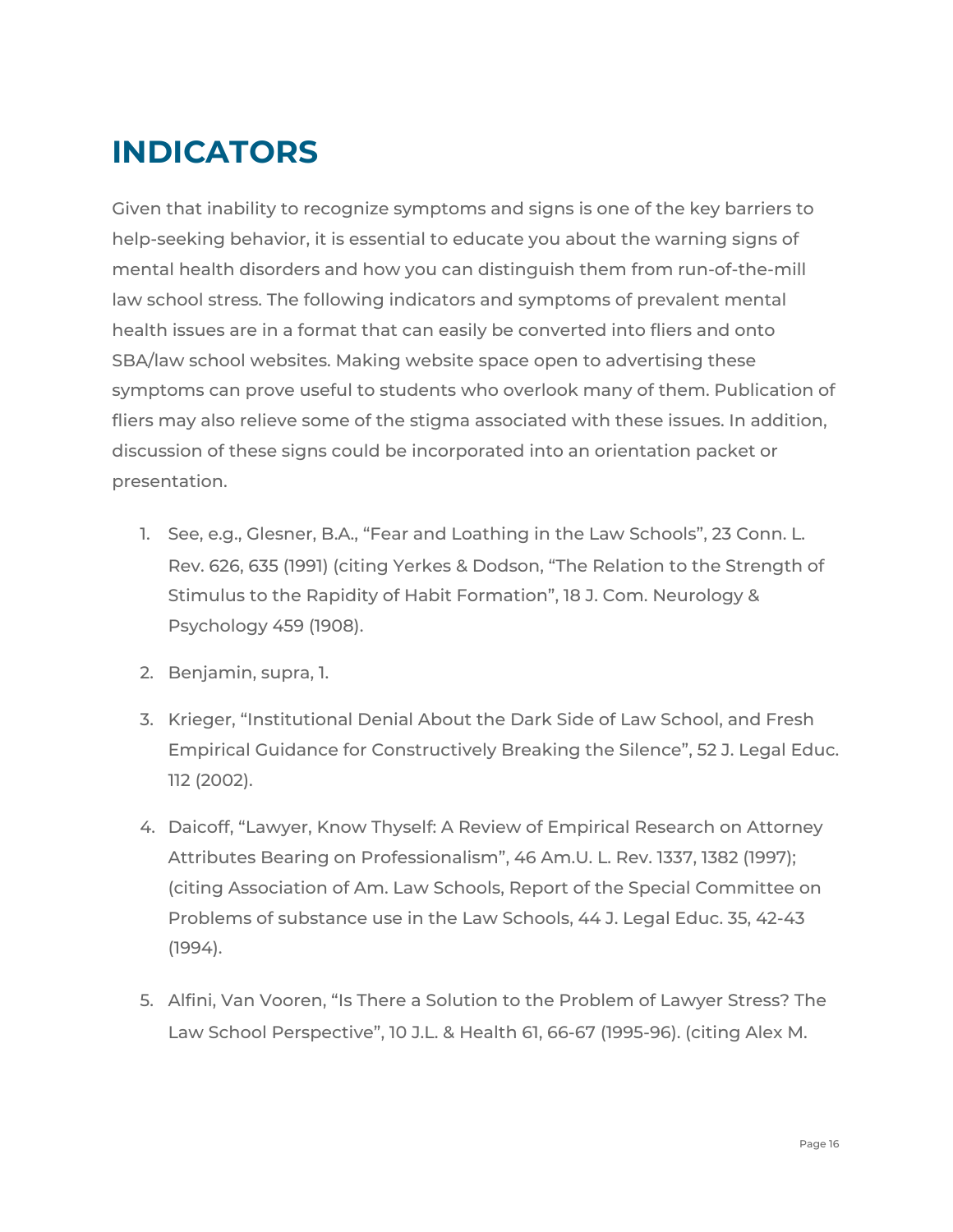Johnson, Jr., "Think Like a Lawyer, Work Like a Machine: The Dissonance Between Law School and Law Practice", 64 S. Cal. L. Rev. 1231, 1240 (1991)).

## <span id="page-16-0"></span>Dispelling Myths about Mental Health

- Mental illness is not due to personal weakness or inadequate will-power.
- Mental health is integral to and inseparable from overall health.
- Chemical regulators in the brain called neurotransmitters are responsible for sending messages between nerve cells. Research has demonstrated that impaired regulation of key neurotransmitters correlates with both mental illness symptoms and physical symptoms such as pain.
- Like other medical conditions, mental health illnesses fall along a continuum in terms of duration and severity; some types of mental illness are transient and others are persistent and severe and require long-term treatment.
- Seeking mental health treatment is not a sign that you are not fit to practice law; to the contrary, tending to your mental health and wellness is a display of professional responsibility.

## <span id="page-16-1"></span>Signs and Symptoms of Substance Use

Is my drinking / drug use:

- Interfering with my work according to my clients, associates, or support personnel?
- Filling a need to face certain situations?
- Often done alone?
- Causing me to have memory loss?
- Decreasing my ambition or efficiency?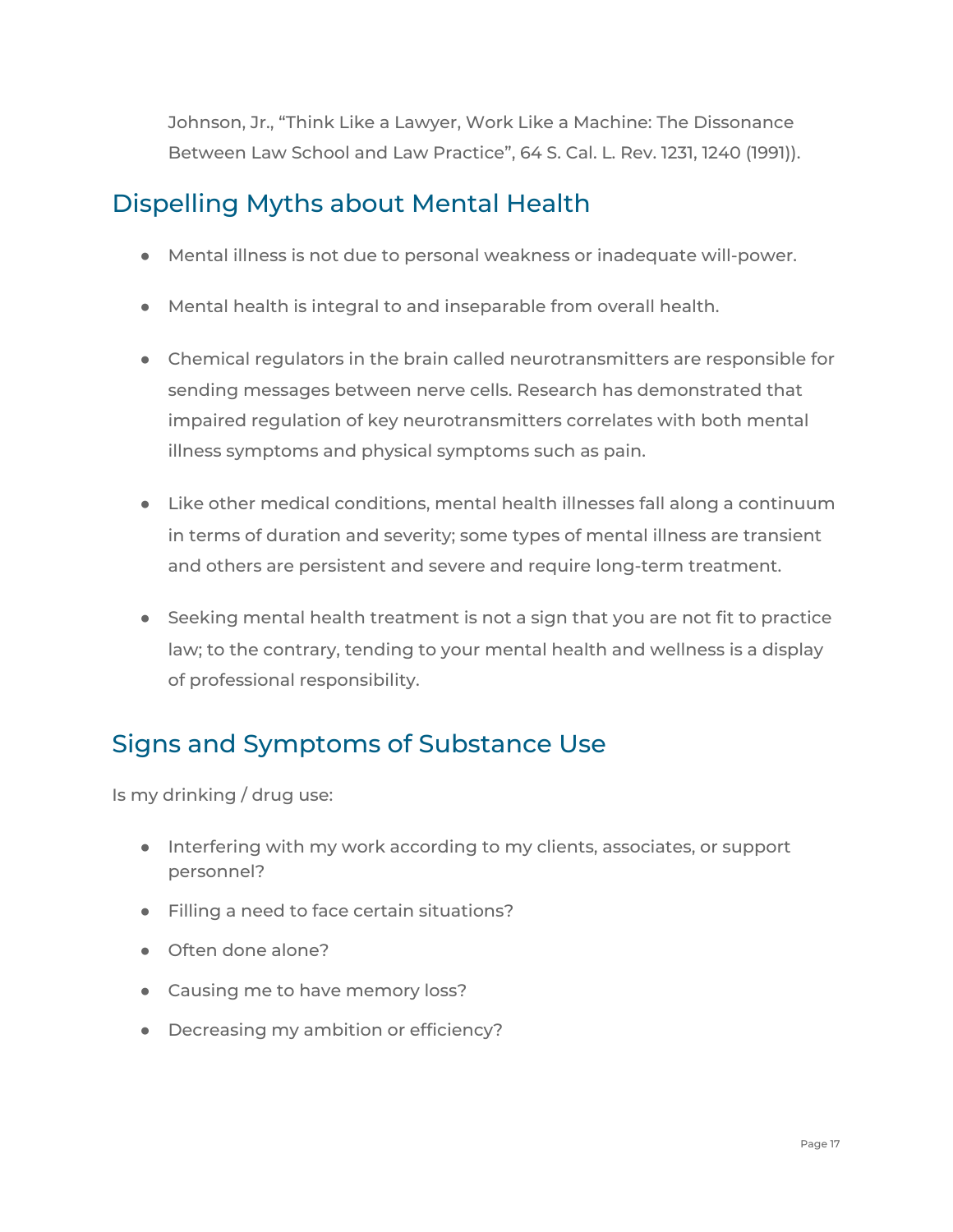- Necessary before meetings or court appearances to calm my nerves, gain courage, or improve performance?
- Increasing in quantity/frequency and something I believe I need to hide?
- Causing me to miss closings, court appearances or other appointments?
- Making me feel guilty, depressed and anxious?
- Interfering with my personal relationships: my family, friends and my personal well-being?
- Leading me to questionable environments or acquaintances?
- Causing me to neglect my office administration or misuse funds?
- Forcing me to become increasingly reluctant to face my clients and colleagues?
- Leading me to lie to hide the amount I am consuming?
- Making me feel shaky, sick or fatigued the next day?

Answering "yes" to any one of these questions indicates a serious or potentially serious consequence from use of alcohol or other drugs. Based on your answers you may need to get a professional assessment to help you understand more completely the effects of your use and the healthy ways you can learn to solve personal problems.

For additional resources, please follow this link to the American Bar [Association's](https://www.americanbar.org/groups/lawyer_assistance/resources/drug_abuse_dependence/) [webpage](https://www.americanbar.org/groups/lawyer_assistance/resources/drug_abuse_dependence/).

Additional Substance Use Disorder Self-Screening tools include [DAST](http://www.sbirtoregon.org/wp-content/uploads/DAST-English-pdf.pdf) and [SAMHSA.](https://www.integration.samhsa.gov/clinical-practice/screening-tools#drugs)

## <span id="page-17-0"></span>Signs and Symptoms of an Episode of Depression

If experienced for two weeks, representing a change from a students normal mood: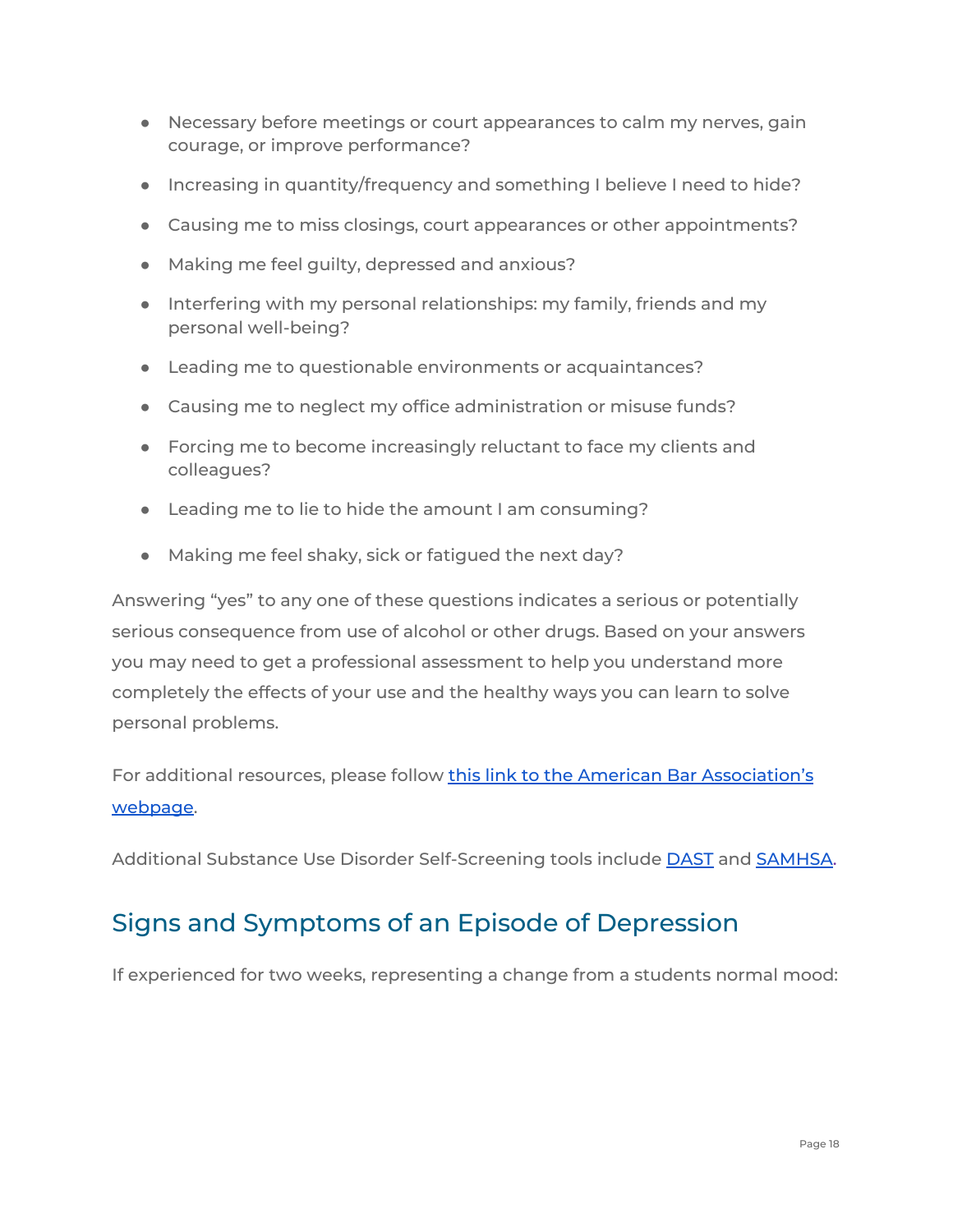#### Physical

- Poor appetite or overeating
- Low energy or fatigue
- Sleep disturbances

#### Psychological

- Feeling hopeless
- Low self-esteem
- Self-critical thoughts
- Feeling that no one values you
- Feeling no purpose to existence
- Recurring thoughts of death

#### Academic

- Decreased motivation
- Difficulty concentrating

#### Emotional

- Feeling sad, empty, alone, or hopeless
- Excessive crying
- **•** Excessive worrying
- Feeling more tense or anxious than usual
- Overreacting to situations

#### Social

- Decreased interest in activities you enjoy
- Decreased trust in others
- Easily irritated
- Wanting to spend time alone
- Difficulty relating to people

For links to depression self-assessment screening tools, please see:

- [Depression](https://www.dcbar.org/bar-resources/lawyer-assistance-program/Depression-Self-Test.cfm) Self-Test
- SAMHSA Screening Tools
- Depression Test Online [Self-Assessment](https://findyourwords.org/deal-with-depression/depression-self-assessment-test/) | Kaiser Permanente
- MHA [Depression](https://screening.mhanational.org/screening-tools/depression?ref=CAN) Test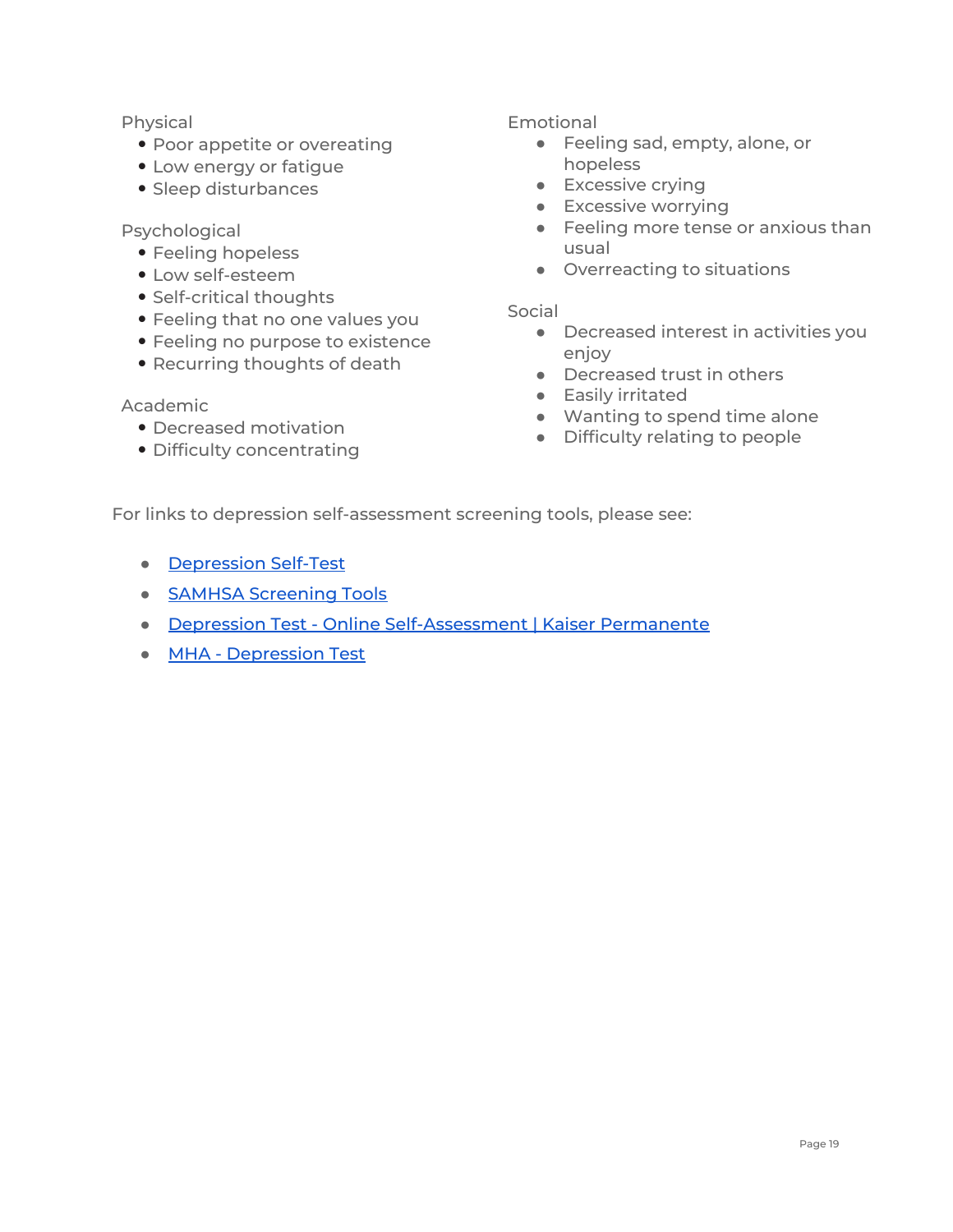## <span id="page-19-0"></span>Signs and Symptoms of Anxiety

Physical

- Dizziness or faintness
- Dry mouth/thirst
- Fatigue
- Gastrointestinal problems (diarrhea/ constipation)
- Headaches
- Hyperactivity
- Hypertension (high blood pressure)
- Hyperventilation
- Knotted stomach/ tense muscles
- Loss or increase in appetite
- Nausea/vomiting
- Rapid or irregular heartbeat
- Sexual problems
- Shaking hands or tremors
- Shortness of breath or chest tightness
- Sweating (especially of the palms)
- Tingling in extremities ("pins and needles" feeling)

Psychological

- Aggressiveness
- Compulsive shopping
- Difficulty concentrating/inability to focus
- Disruptive eating (over- /under-eating)
- Fear or panic
- **•** Feeling apprehensive or worried
- Hyper-alert (easily startled/jumpiness)
- Impatience
- Inability to relax
- Increased smoking or alcohol consumption
- **•** Irritability
- Isolation
- Reckless behavior
- Restlessness
- Sleep disturbances

For links to anxiety self-assessment tools, please see:

- [Self-Test](https://www.uofmhealth.org/sites/default/files/healthwise/media/pdf/hw/form_abn2339.pdf) for Anxiety
- Self [tests](https://depression.org.nz/is-it-depression-anxiety/self-test/)
- **•** [Anxiety](https://screening.mhanational.org/screening-tools/anxiety) Test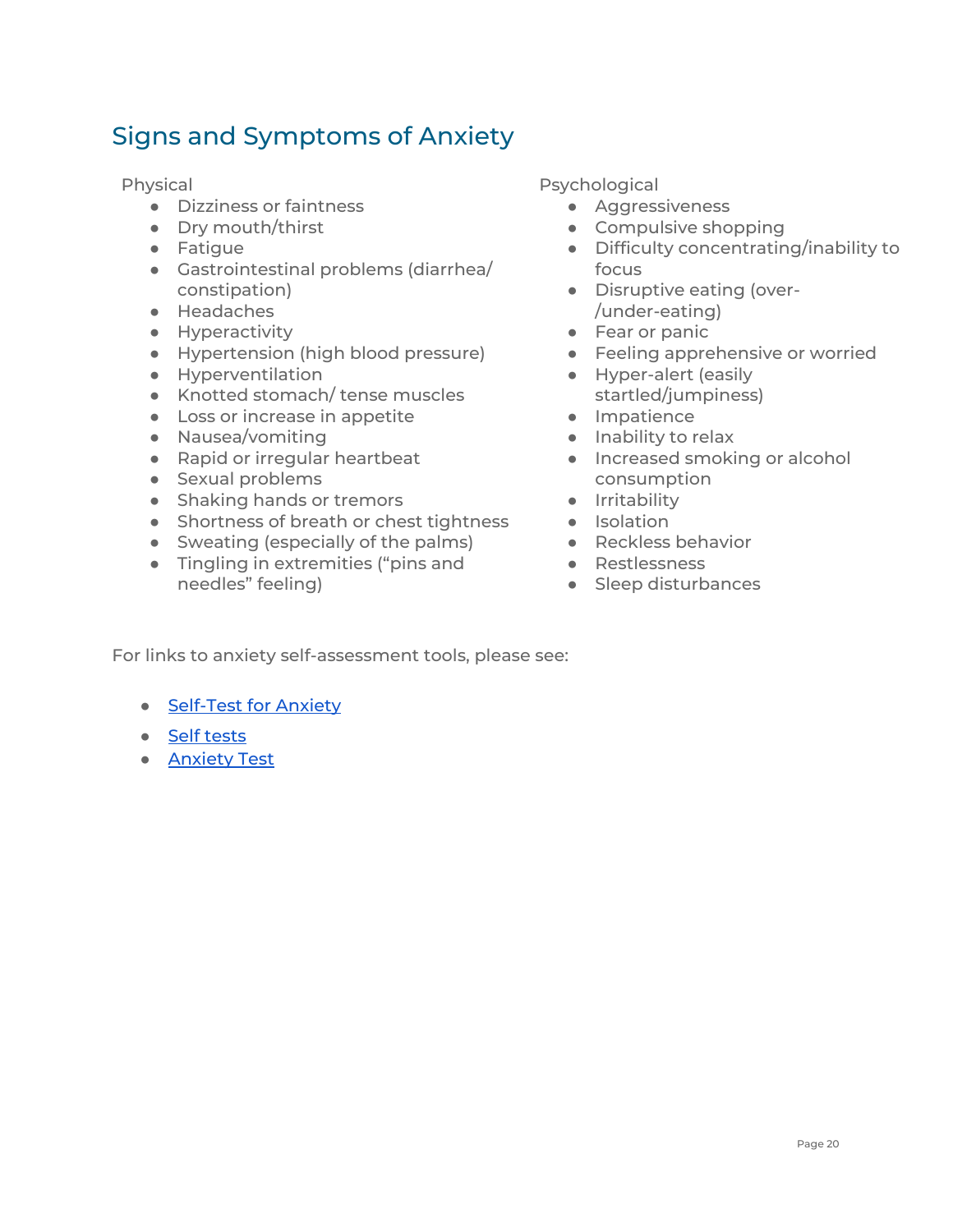## <span id="page-20-0"></span>Signs and Symptoms of Stress

Physical

- Headaches
- Tight muscles
- Back or neck problems
- Sleep disturbances
- Stomach distress
- Change in appetite
- More colds and infections
- Fatigue
- Rapid breathing and heart rate
- Shortness of breath
- Dry mouth/thirst
- Sexual performance problems

#### Thoughts/Cognitive

- Memory difficulties/forgetfulness
- Indecisiveness
- Racing thoughts
- Difficulty falling asleep
- Difficulty concentrating
- Poor judgment
- Fears of failure
- Self-criticism

Feelings/Emotional

- Feeling out of control
- Overwhelmed
- Irritated and angry
- Anxious
- Restless
- Helpless
- Trapped
	- Hopeless
	- Desperate

Behavioral

- Crying
- "Snapping" or picking fights
- Alcohol/drug use
- Skipping or sleeping through class
- Acting impulsively
- Losing things (i.e., cell phone, keys)
- Forgetting important meetings and appointments

For links to anxiety self-assessment tools, please see:

- Stress [Assessments](https://www.nysut.org/~/media/files/nysut/resources/2013/april/social-services/socialservices_stressassessments.pdf?la=en)
- [Vulnerability](https://worksmartlivesmart.com/vulnerability-to-stress-test/) To Stress Test
- [Perceived](https://das.nh.gov/wellness/Docs/Percieved%20Stress%20Scale.pdf) Stress Scale

## <span id="page-20-1"></span>Panic Attacks or Anxiety?

While both panic attacks and generalized anxiety are categorized as anxiety disorders, there are some distinctions; by understanding the differences, you may be better able to make informed decisions about the types of help or treatment needed.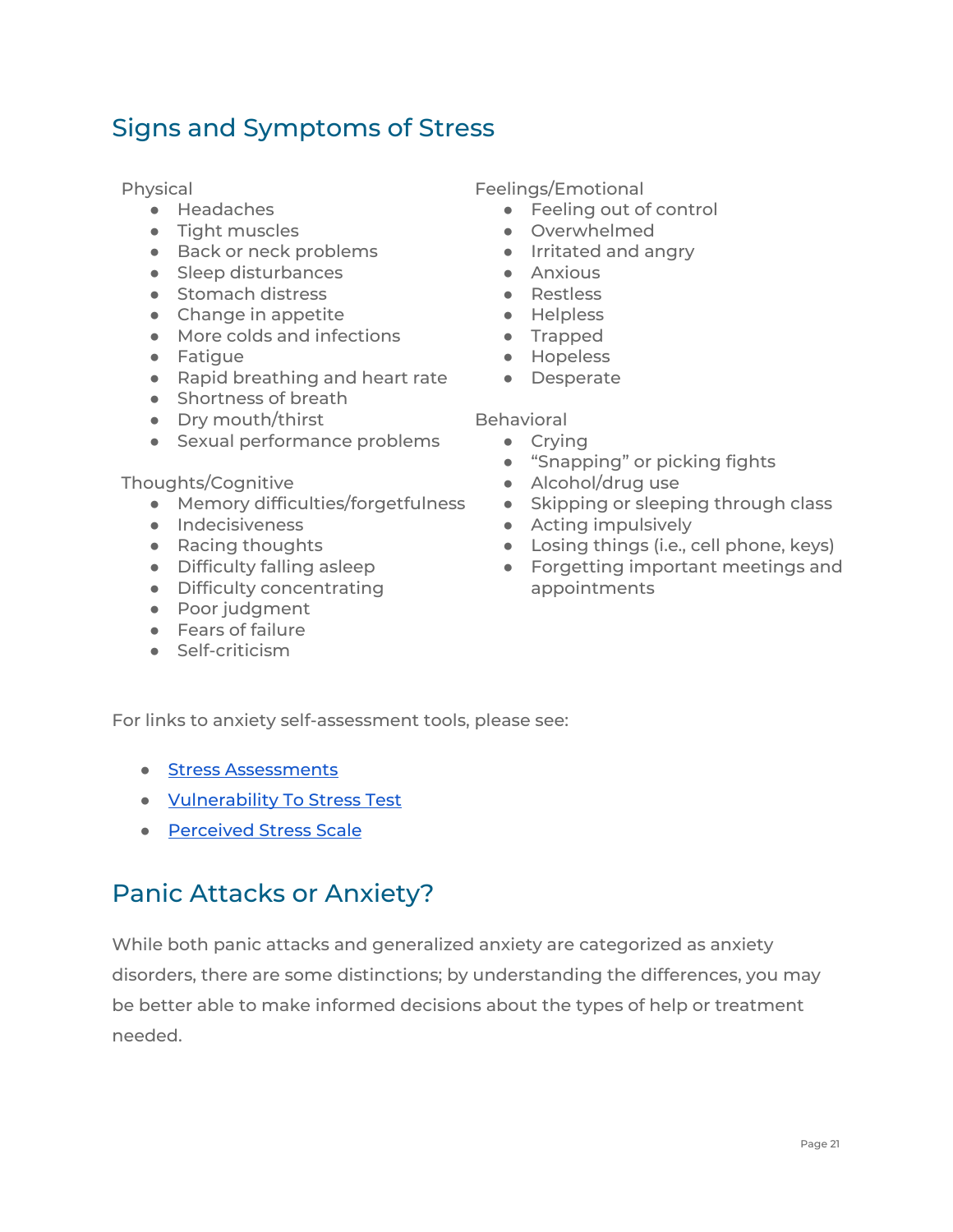People often say "I panicked" or "I had a panic attack." However, technically speaking, a panic attack involves an episode in which a person experiences at least 4 of the following symptoms within a 10-minute time period.

- Heart palpitations
- Sweating
- Trembling
- Real or perceived shortness of breath/smothering
- Feeling choked
- Chest pain
- Nausea
- Dizziness
- Numbness
- Chills
- Feeling detached from self
- Fear of losing control
- Fear of dying

While panic attacks can be expected or unexpected, they are usually sudden and are very intense. An example of an expected panic attack would be if a person has a phobia or fear such as stage fright. An example of an unexpected panic attack would be if the attack seemed to come "out of the blue." It is possible that someone who experiences panic attacks may be experiencing clinically significant anxiety. Therefore, it is helpful to monitor the frequency of the attacks and even try to monitor the specific onset for them.

## <span id="page-21-0"></span>Are panic attacks and anxiety the same thing?

After looking at the above markers of a panic attack, it is helpful to know that anxiety can be a different experience. The differences between panic and anxiety are best described in terms of the intensity of the symptoms and length of time the predominant symptoms occur. While symptoms of anxiety are very similar to the symptoms of panic attacks, anxiety is less intense and often persists for days,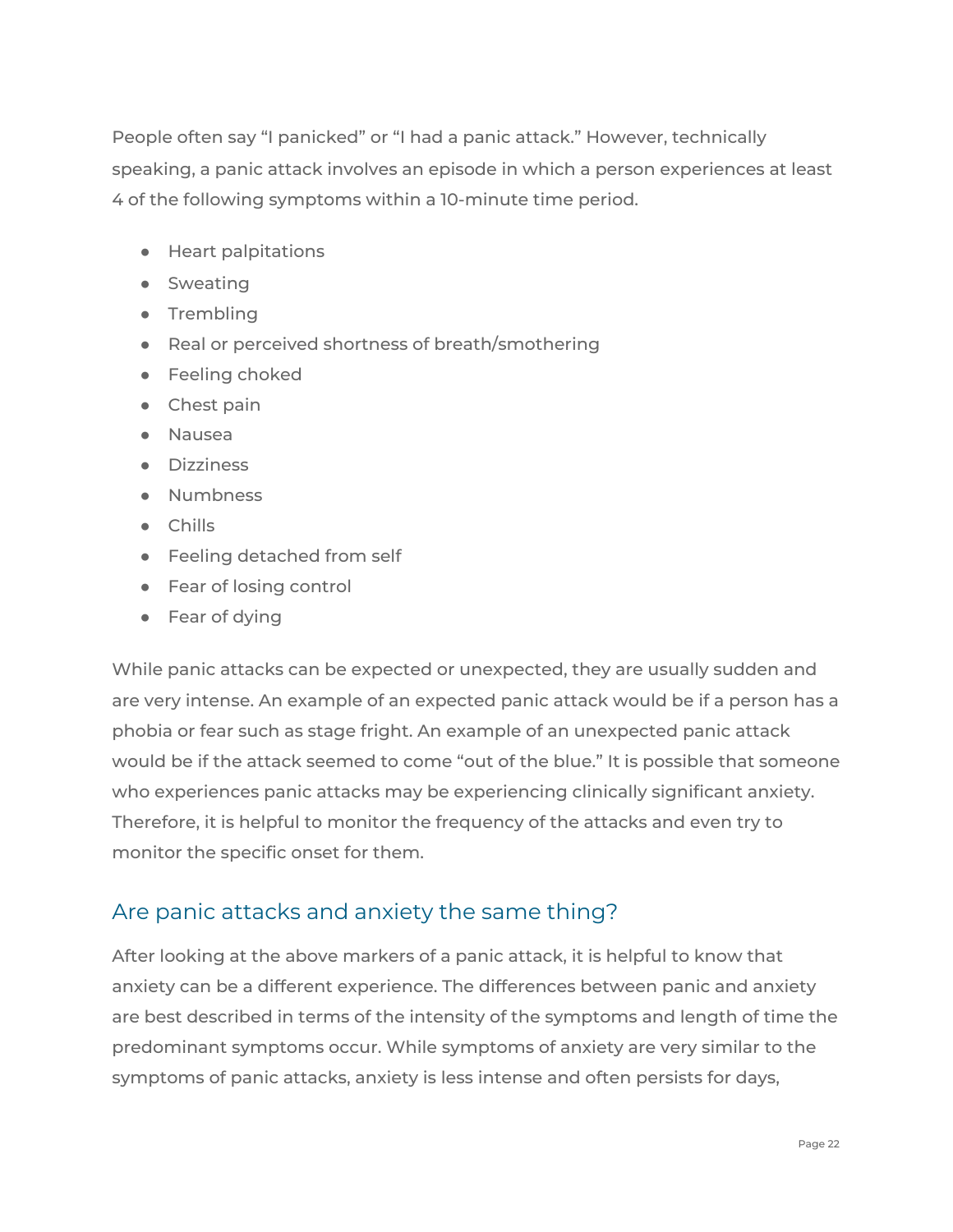weeks, or months and may include: excessive worrying, restlessness, feeling "on edge", irritability, muscle tension and sometimes sleep disturbances. It is important to note that the key difference between a regular and healthy amount of anxiety and a possible anxiety disorder is whether or not the anxiety interferes with a person's ability to function. In the case of law students, feeling nervous or worried about an exam is not in and of itself problematic. However, if you as a student have appropriately prepared for the exam yet become so anxious that you cannot actually take the exam, that is an interference with daily functions.

Both panic attacks and anxiety are very treatable with a variety of methods including but not limited to: cognitive behavioral therapy, mindfulness meditation, deep breathing, and/or medications (in consultation with a medical doctor). If you are not sure if your experience would be classified as panic or anxiety, reach out to a mental health professional who can best guide you, or consider using one of the assessment tools found later in this Toolkit.

(Reference: Diagnostic and Statistical Manual of Mental Disorders, American Psychiatric Association (5th ed., Washington, DC, 2013))

## <span id="page-22-0"></span>Signs that Someone May Be At Risk for Suicide

- Talking directly or indirectly about suicide or wanting to die
- Creation of a suicide plan the more specific the plan, the more serious the threat
- Suffering from serious depression
- Experiencing changes in academic or job performance or behavior
- Engaging in other actions that could potentially cause harm to self, including taking too many pills
- Purposely injuring one's self (such as cutting or burning)
- Taking unnecessary or life-threatening risks (e.g., driving recklessly)
- Reporting a history of suicide attempts or gestures
- Saying goodbye to friends or giving away prized possessions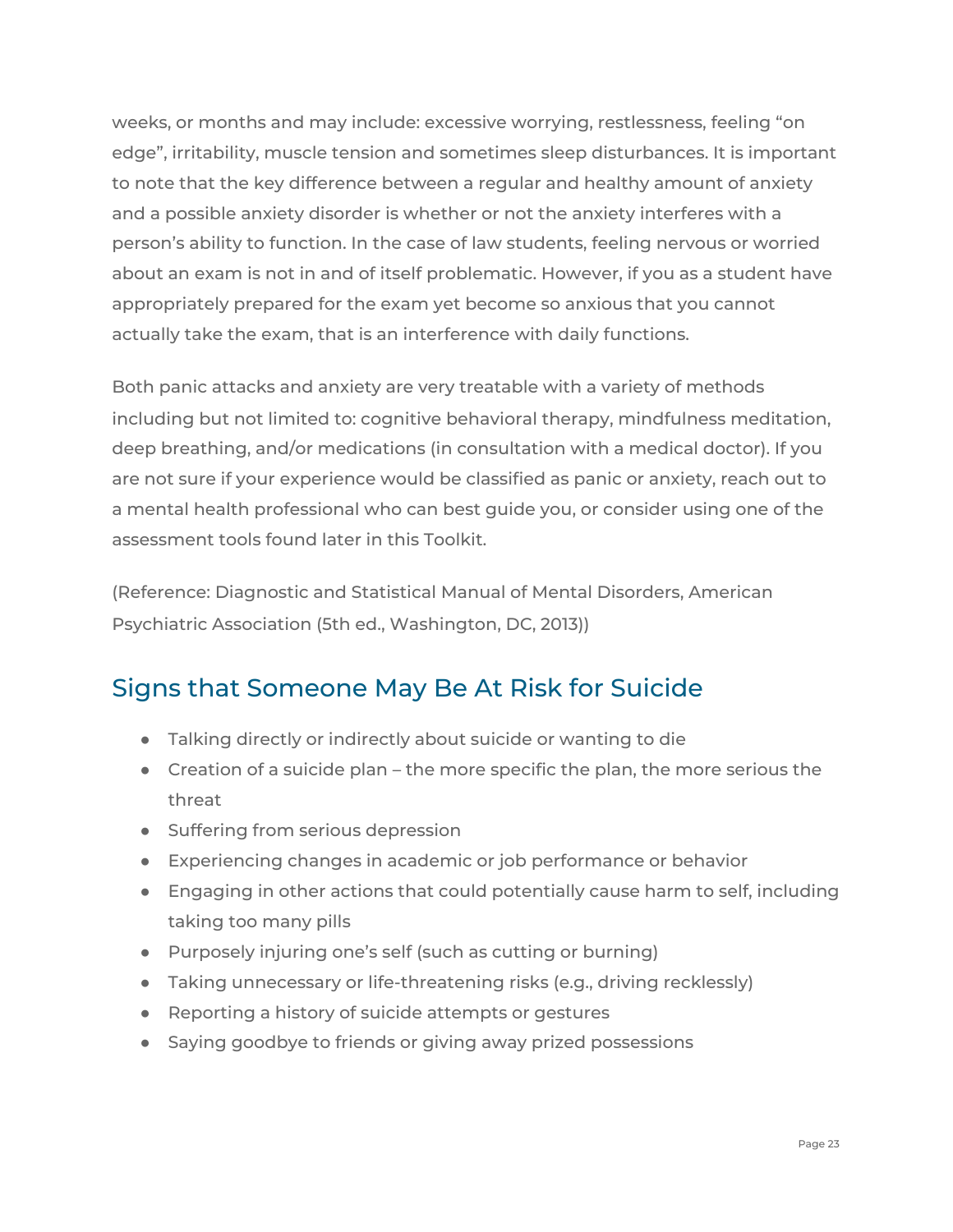● Shifting from serious depression to sudden happiness – this might be a sign of deciding to "take care of problems" by committing suicide

Prevention strategies do exist for suicide. The most effective strategy is to identify the warning signs of suicide and to take the signs seriously. Once warning signs are identified, the individual may receive professional help, which may include medication or therapy.

Be willing to talk about suicide. Increasing public awareness through dialogue and education helps to eliminate the stigma associated with suicide, encouraging more people to seek help. Suicide victims don't necessarily want to die. Instead, they want relief for their intense psychological pain. They often feel hopeless and that there is no solution. Fortunately, help is available for those at risk of suicide.

If you believe a colleague may be at risk for suicide, encourage him/her to seek help immediately. If you believe someone might be a harm to themselves, contact your local [LAP.](https://www.americanbar.org/groups/lawyer_assistance/resources/lap_programs_by_state.html) Additionally, the National Suicide [Prevention](http://www.suicidepreventionlifeline.org/) Helpline recommends the following when someone is threatening suicide:

- Be direct. Talk openly and matter-of-factly about suicide.
- Be willing to listen. Allow expressions of feelings. Accept the feelings.
- Be non-judgmental. Don't debate whether suicide is right or wrong, or whether feelings are good or bad. Don't lecture on the value of life.
- Get involved. Become available. Show interest and support.
- Don't dare him or her to do it.
- Don't act shocked. This will put distance between you.
- Don't be sworn to secrecy. Seek support.
- Offer hope that alternatives are available but do not offer glib reassurance.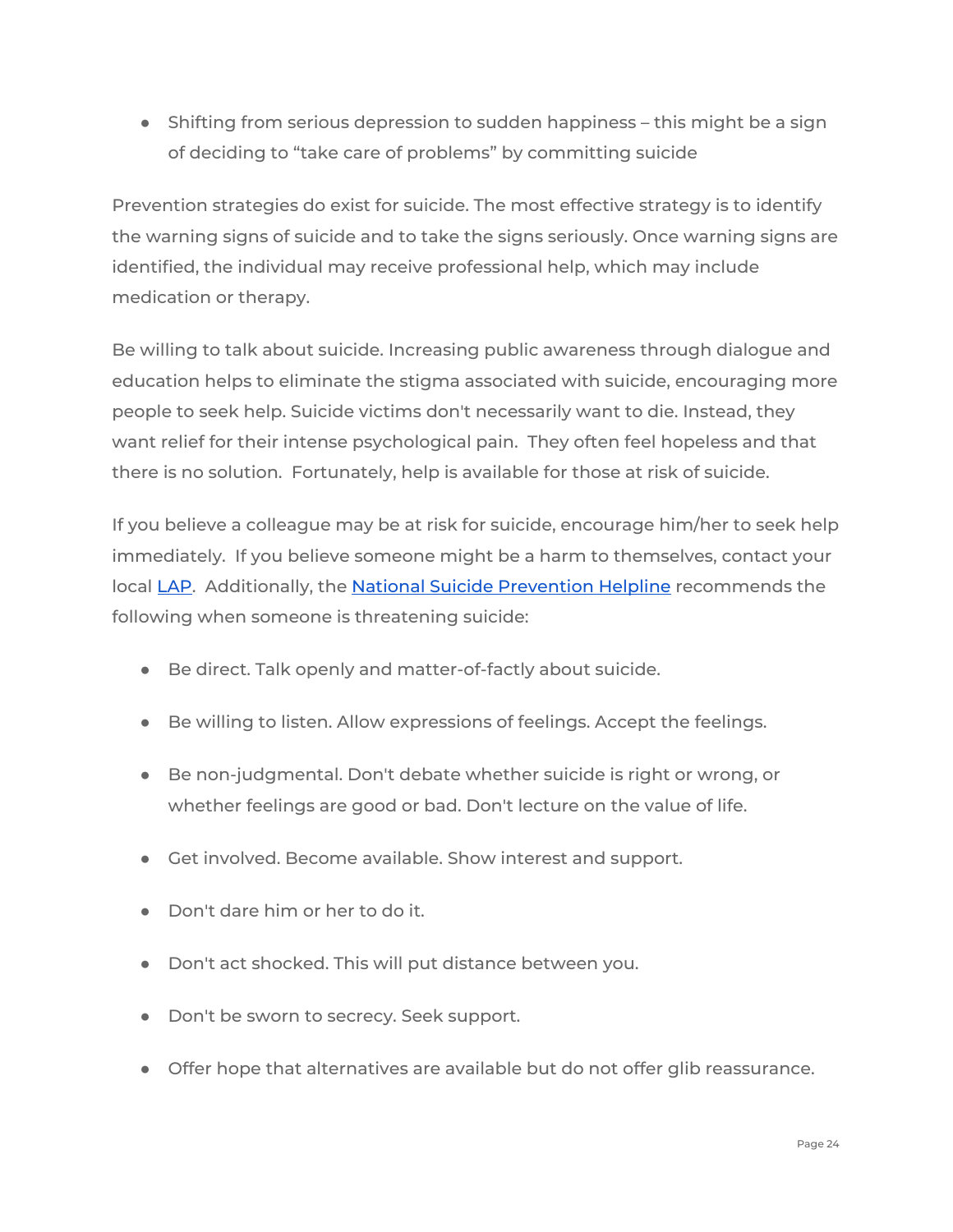- Take action. Remove means, such as guns or stockpiled pills.
- Get help from persons or agencies specializing in crisis intervention and suicide prevention.

#### **If you believe a classmate is in danger of committing suicide:**

Do not leave the classmate alone. Call 911 or, if you think you can do so safely, take the classmate to the nearest hospital emergency room. Your dean of students may be able to assist, and may have emergency contact information for the classmate.

## **If a classmate appears to be thinking about suicide, even if suicide is not an immediate danger, you can:**

Encourage the person to seek treatment. Someone who is suicidal or has severe depression may not have the energy or motivation to find help. If your friend or loved one doesn't want to consult a doctor or mental health provider, suggest finding help from a support group, crisis center, faith community, teacher or other trusted person. You can help by offering support and advice — but remember that it is not your job to become a substitute for a mental health provider.

- Offer to help the person take steps to get assistance and support. For example, you can research treatment options, make phone calls and review insurance benefit information, or even offer to go with the person to an appointment.
- Encourage the person to communicate with you. Someone who is suicidal may be tempted to bottle up feelings because he or she feels ashamed, guilty or embarrassed. Be supportive and understanding, and express your opinions without placing blame. Listen attentively and avoid interrupting.
- Be respectful and acknowledge the person's feelings. Don't try to talk the person out of his or her feelings or express shock. Remember, even though someone who's suicidal isn't thinking logically, the emotions are real. Not respecting how the person feels can shut down communication.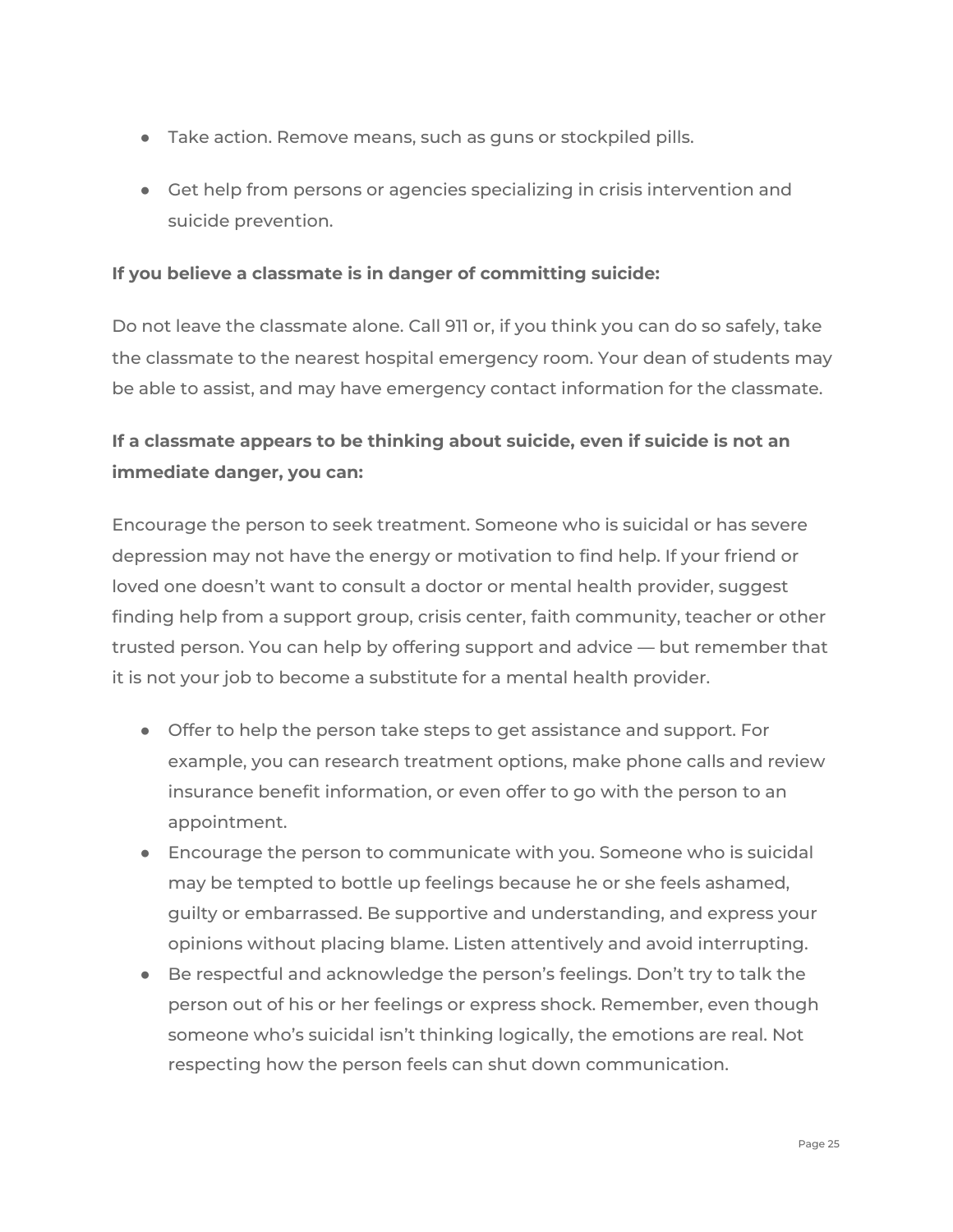- Don't be patronizing or judgmental. For example, don't tell someone, "things could be worse" or "you have everything to live for." Instead, ask questions such as, "What's causing you to feel so bad?" "What would make you feel better?" or "How can I help?"
- Never promise to keep someone's suicidal feelings a secret. Be understanding, but explain that you may not be able to keep such a promise if you think the person's life is in danger. At that point, you have to get help.
- Offer reassurance that things will get better. When someone is suicidal, it seems as if nothing will make things better. Reassure the person that these feelings are temporary, and that with appropriate treatment, he or she will feel better about life again.

(Taken from the Mayo Clinic, Suicide: What to do when [someone](http://www.mayoclinic.org/diseases-conditions/suicide/in-depth/suicide/art-20044707) is suicidal).

## <span id="page-25-0"></span>Early Recognition

"We cannot overemphasize the need for early recognition of suicide warning signs. A well-executed, strong and positive response to the early warning signs of a pending suicide event may render subsequent links in the Chain of Survival unnecessary. Most people thinking about suicide are suffering from an undiagnosed and/or untreated mental illness or substance use disorder for which excellent treatments exist. The prompt recognition of the scream of a smoke detector can eliminate the need to suppress a raging fire. In just that way, by recognizing early the warning signs of suicide, opening a supporting dialogue with a suicidal person and securing consultation a professional may prevent the need for an emergency room visit or psychiatric hospitalization. Often times, the simple offering of hope and social and spiritual support can avert a suicide attempt entirely." (Taken from QPR - QPR Institute | Practical and Proven Suicide [Prevention](https://qprinstitute.com/) Training QPR [Institute](https://qprinstitute.com/))

#### **Resources:**

- QPR [Institute](https://qprinstitute.com/) Question, Persuade, Refer: 1-800-273-TALK
- Suicide [Hotline:](http://www.suicidepreventionlifeline.org/;) 1-800-273-TALK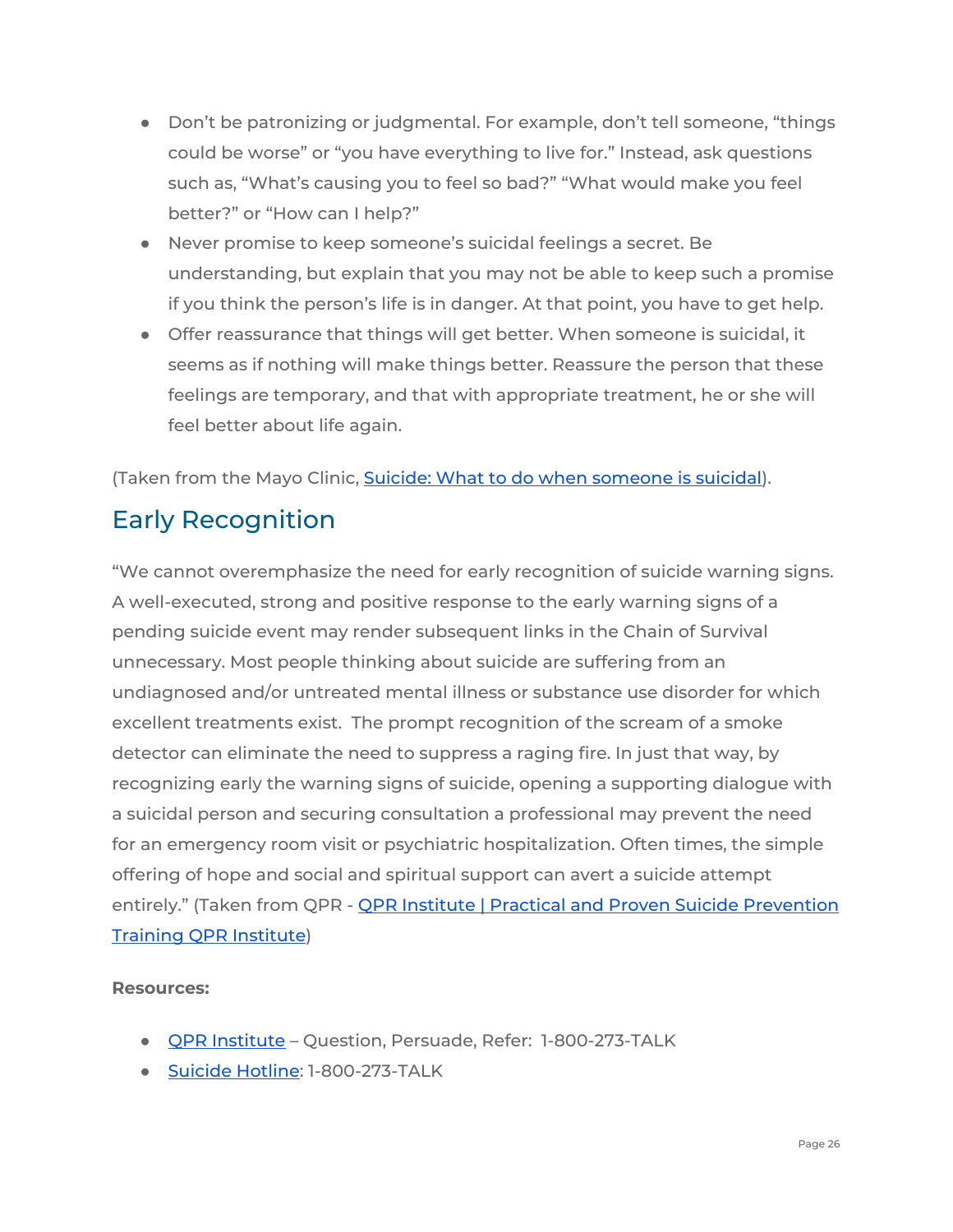- Dr. Paul G. Quinett's "Suicide, The Forever [Decision"](http://www.qprinstitute.com/forever.html)
- Crisis Text Line
	- $\circ$  Text "HOME" to 741741 for 24/7, anonymous, free crisis counseling.
	- Crisis Text Line serves anyone, in any type of crisis, providing access to free 24/7 support and information via text. A live crisis counselor receives the texts and responds quickly.

# <span id="page-26-0"></span>**FOR PRE-LAW ADVISORS**

## <span id="page-26-1"></span>Your Role and Why It Matters

Helping prospective law students become aware of the importance of disclosing relevant past chemical or mental health related behavior in law school applications, the prevalence of chemical dependency and mental health concerns in the profession, and the benefit of addressing these concerns now can be crucial to a student's success.

You are at the head of the pipeline and have access to these students before law school admissions, law school staff and faculty, the Board of Bar Examiners, and the practicing bar. The further a student advances toward becoming a practicing attorney, the more his or her life will be negatively affected. It is not too much of a stretch to suggest that your intervention could prevent real problems with future clients and with your student's future family.

A student who avoids disclosing relevant substance use or mental health issues because of shame or fear of not getting admitted will probably either:

- be discovered during at the law school admission phase or bar admission phase and create issues involving lack of candor atop the underlying issue, or
- will not have the issue raised but end up experiencing consequences later in practice and in life.

As a result, education about candor in disclosing and addressing the matter cannot come early enough. Included in the conversation should be a frank exchange about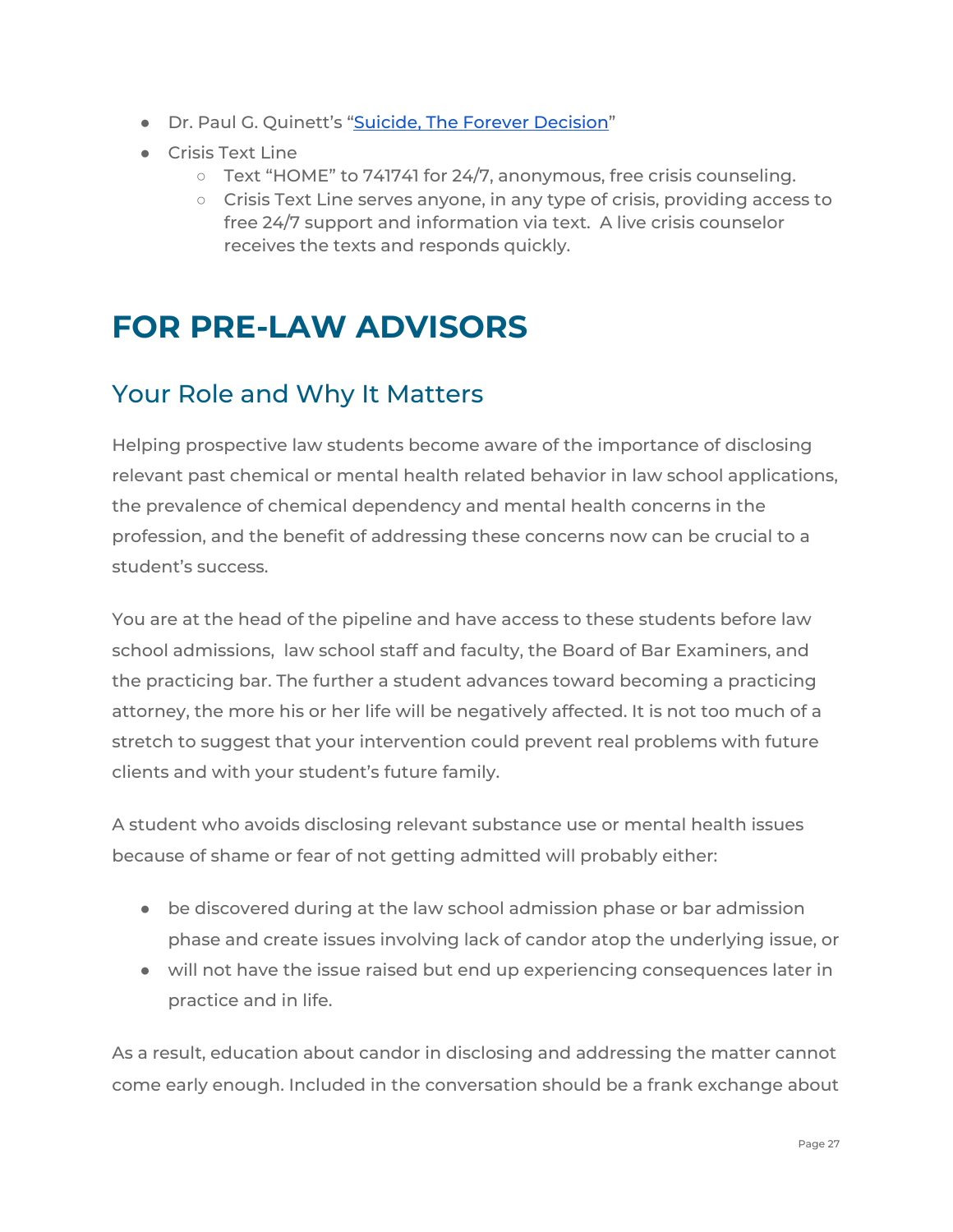the increasing stressors, from undergrad to law school and from law school into the practice.

## <span id="page-27-0"></span>What Can You Do?

Have the conversation early on, either in a general way ("are there any matters of concern to you that have not been disclosed to date") or specifically as related to information that has been provided to you. Be caring, but direct. Understand in advance the reporting obligations for information received, and be prepared to share that obligation up front. Students will appreciate your candor in asking to share theirs.

Explain the relevance down the road. The relevant Board of Bar Examiners, through their Character and Fitness questionnaire, likely will query the student's law school with specific questions about the student's application to law school and whether it is consistent with the student's bar application; an increasing number of Boards of Bar Examiners now request of the law school a copy of the bar applicant's law school admission application.

Bar Examiners will also ask questions that may require disclosure of mental and chemical health concerns. Students should be made aware that Bar Examiners view an applicant's efforts to address any mental and chemical health concerns more favorably than applicants who have mental or chemical health concerns but have not sought help.

## <span id="page-27-1"></span>Let the student know that there is support and resources for whatever issue is confronting him or her.

- Good: Private counseling. However, private counseling can be pricey.
- Better: Law school counseling service. Law school counseling services often fall under many university insurance plans (at least initially). Law school counselors are more likely to be plugged into the stressors facing students in law school.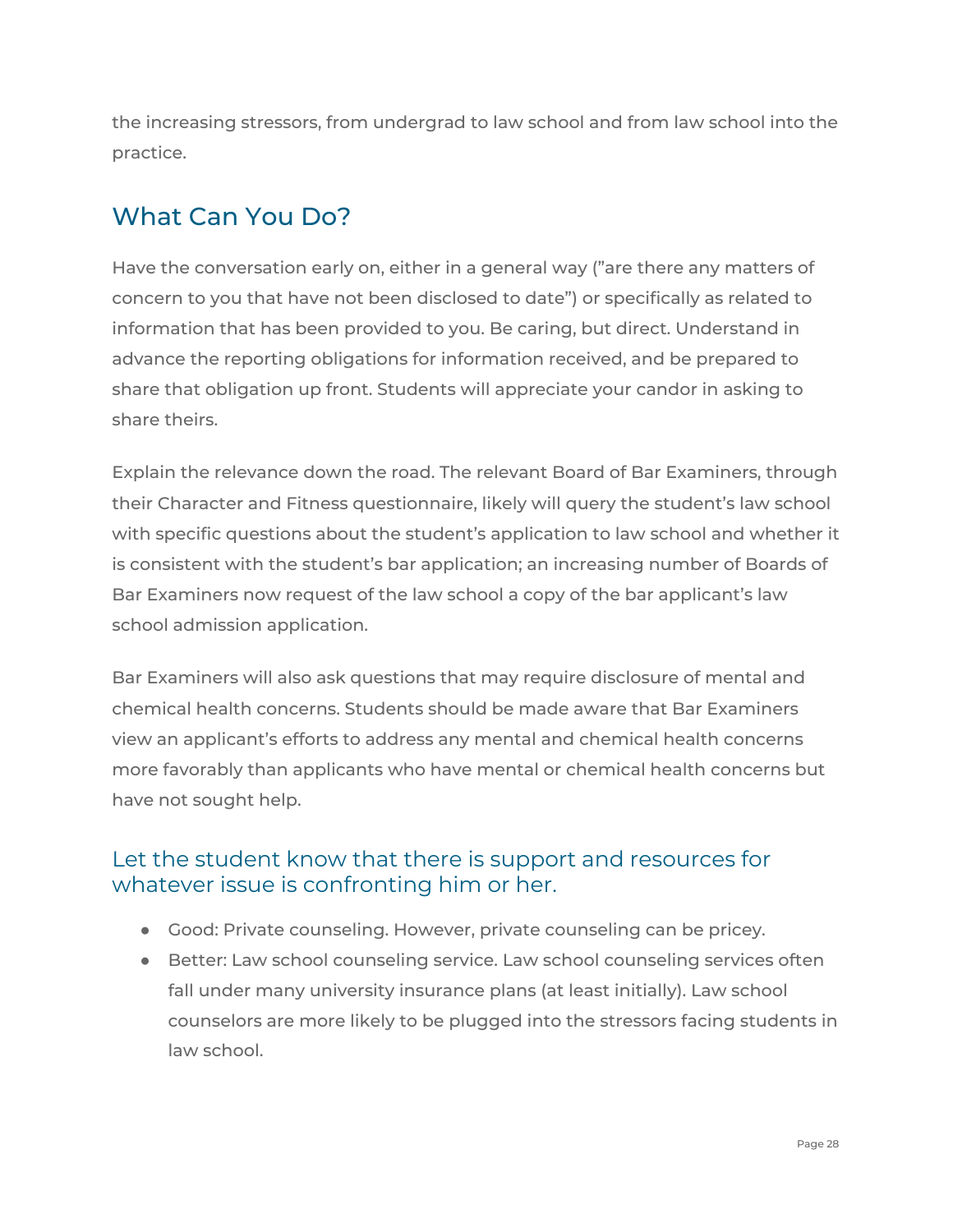● Best: Lawyer Assistance Programs. Lawyer Assistance Programs understand law school stress and are in the best position to counsel lawyers about what the future holds about the issues confronting them. LAPs can be very helpful to students under their care regarding the bar application process and relevant questions. Most times the services are free or at reduced rates.

Let the student know he or she will be okay, and that he or she will always fare better in the long run if disclosure and assistance is sought early. Atop everything already suggested, the student will not have a cloud over his head, something on his conscience for which he needs but is not receiving assistance. Unless the matter is at a fairly extreme level, admissions should not be a problem and should not prevent the student from seeking help.

## <span id="page-28-0"></span>Finally

Address honesty and disclosure head-on. Share with your student that "I thought if I disclosed it I wouldn't get in," "I didn't think it was important since it was so long ago," or "I was embarrassed to even write down [the incident]" are not acceptable excuses. Candor is paramount here; indeed, the issue with law school and subsequent bar applications is more often about the honesty and candor in reporting than the underlying incident. If your student is straightforward and takes responsibility, he or she is best positioned to overcome any potential obstacles.

Also, if your student has serious concerns about potential character and fitness issues, he/or she might be encouraged to meet with an attorney who represents bar applicants in that process, even if for a few hours to put their mind at ease.

## <span id="page-28-1"></span>Resources

● "Are you Fit to Be a Lawyer?" Life & the Law Committee of the Minnesota State Bar Association, [http://www.americanbar.org/content/dam/aba/administrative/lawyer\\_assista](http://www.americanbar.org/content/dam/aba/administrative/lawyer_assistance/ls_colap_are_you_fit_to_be_a_lawyer.) nce/ls colap are you fit to be a lawyer. authcheckdam.pdf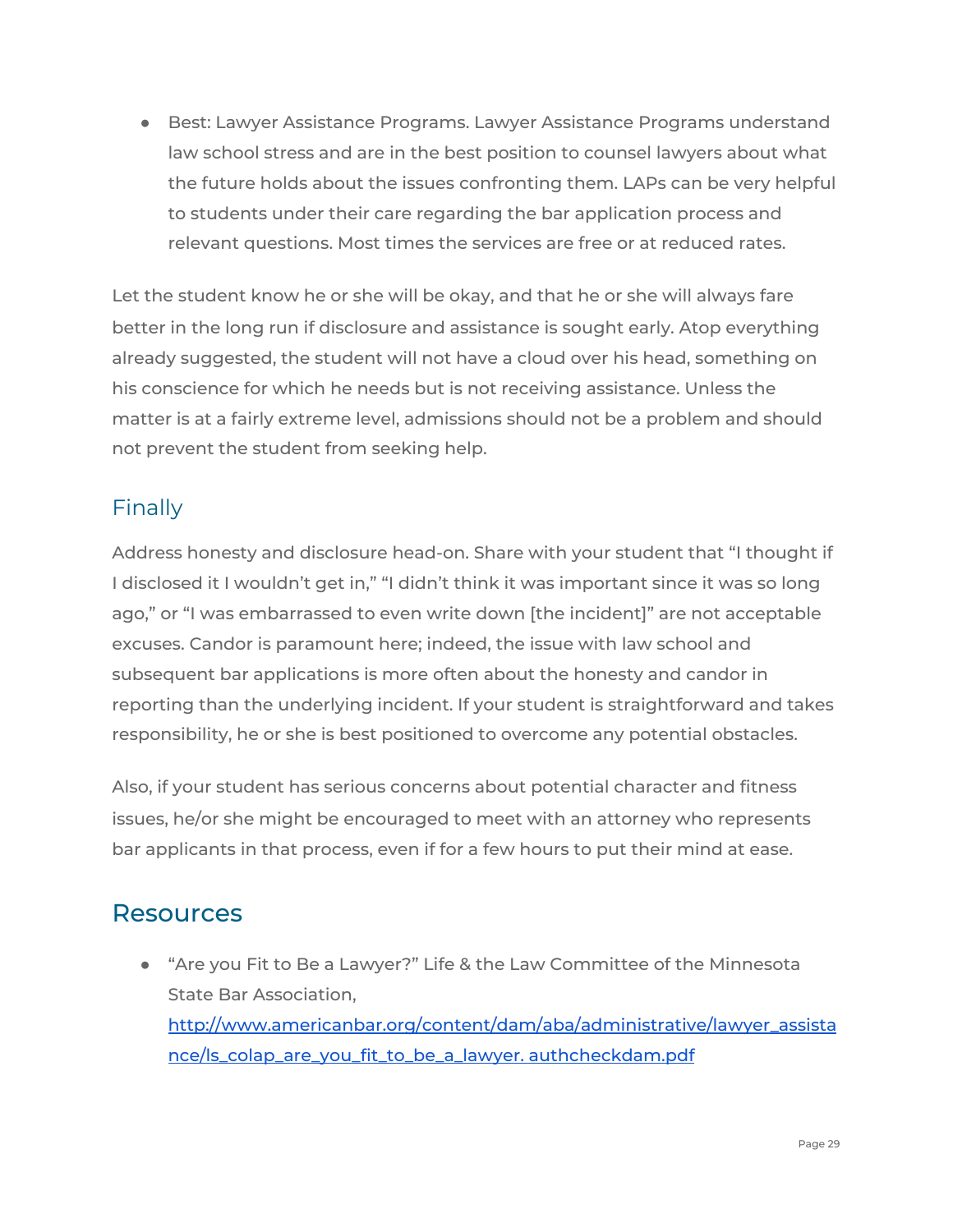- New York State Lawyer Assistance Trust, [http://www.nylat.org/publications/brochures/documents/CharacterandFitne](http://www.nylat.org/publications/brochures/documents/CharacterandFitnessBrochure09.pdf) [ssBrochure09.pdf](http://www.nylat.org/publications/brochures/documents/CharacterandFitnessBrochure09.pdf)
- Bazelon Center Bar Exam Resources for Law Students and Graduates, [http://www.bazelon.org/our-work/education/bar-exam-resources-for-law-stu](http://www.bazelon.org/our-work/education/bar-exam-resources-for-law-students-and-graduates/) [dents-and-graduates/](http://www.bazelon.org/our-work/education/bar-exam-resources-for-law-students-and-graduates/)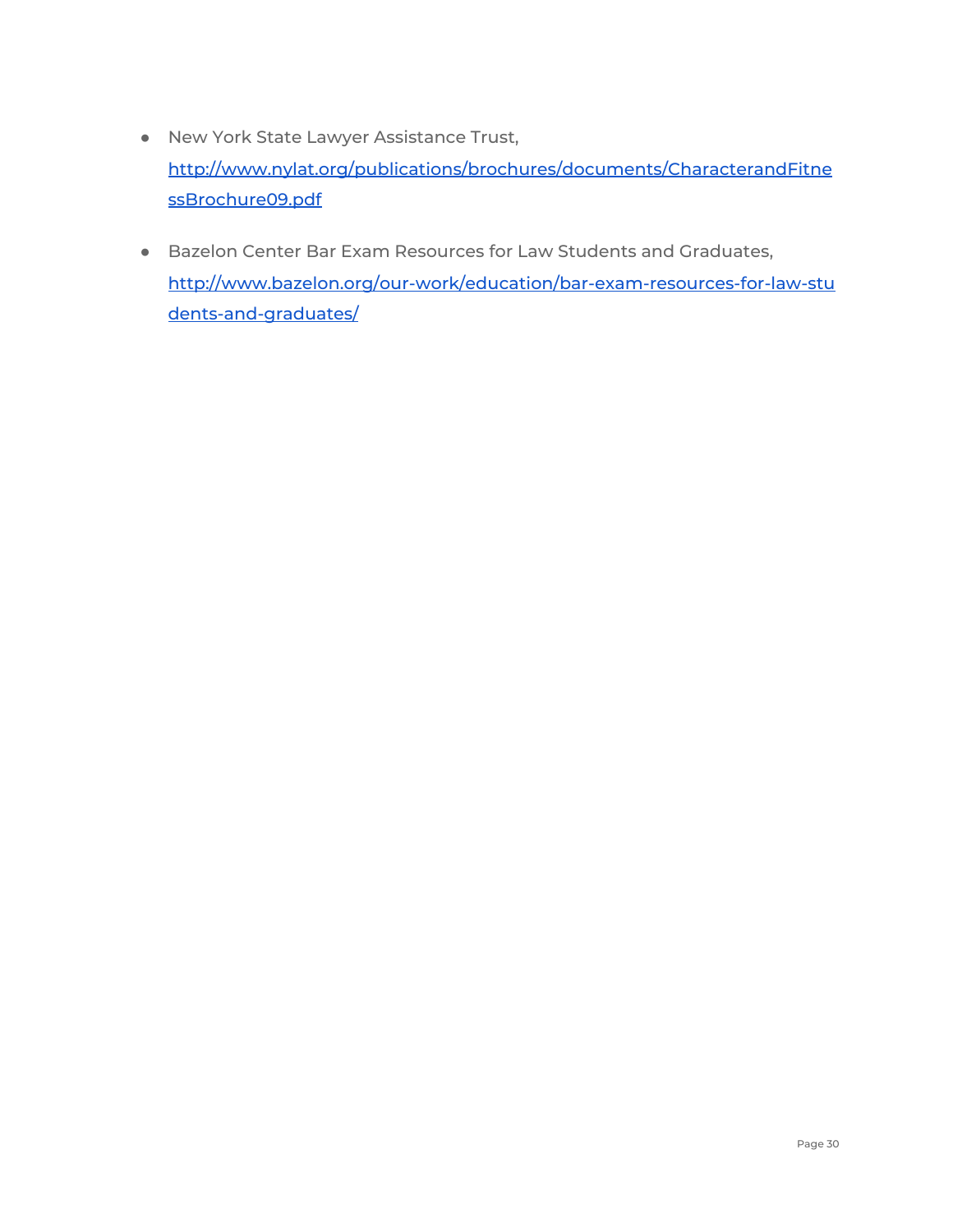# <span id="page-30-1"></span><span id="page-30-0"></span>**FOR THOSE AT THE LAW SCHOOLS** ADMISSIONS STAFF

## <span id="page-30-2"></span>Your Role and Why It Matters

Law school admissions offices and their committees have the first look at each entering class of students' backgrounds and profiles. A number of applicants, upon proper counsel from their pre-law advisor or mentor, will disclose past or recent issues involving substance use or related to mental health, or may disclose conduct that suggests chemical or mental health concerns.

## <span id="page-30-3"></span>What You Can Do

Most commonly, these chemical or mental health concerns should not prevent the student from being admitted. However, they should not be ignored; if left unaddressed, mental health or substance use concerns have an increased chance of resurfacing during law school when any number of new pressures can serve as a trigger to relapse to former behavior. Admissions officials are in an ideal position to counsel or refer these admitted students for resources. They can raise the issue head-on with the student, refer the student to the dean of students, or provide the dean of students a list of names for outreach post-matriculation. A well-informed and educated official should have this conversation in a productive, positive way: first, acknowledge the student for having provided the information; second, assure the student that he or she can, and will have the opportunity, if necessary, to prove to the bar that they are fit to practice law and they can put their prior decisions behind them; finally, inform the student of the availability of resources and how to access them, sharing that the official is a resource, and identifying others who are available should the student ever need assistance. A conversation of this type, if handled properly, will allow the entering student to feel good about the steps she has taken already, and appreciate the support offered by the law school.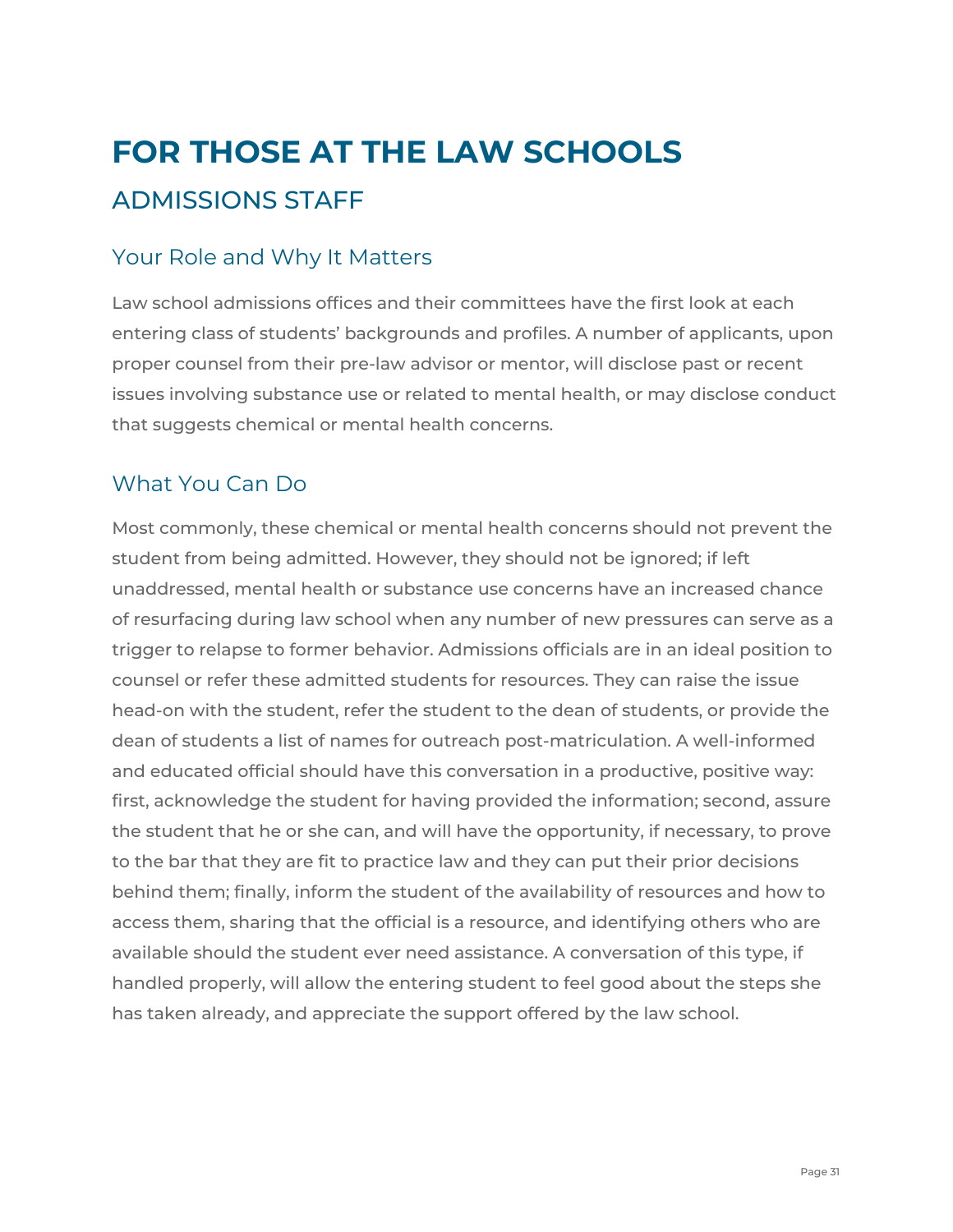## <span id="page-31-0"></span>**STUDENTS**

## <span id="page-31-1"></span>Your Role and Why It Matters

Individual students, when empowered with the appropriate knowledge and tools, have the greatest ability to prevent chemical use or a mental health condition from progressing to the point where it consumes your life while in law school. Fellow students may also be the most adept at noticing changes in your classmates. One of the key aspects to prevention is the ability to maintain "balance" in all areas of your life while pursuing a law degree. Learning how to cope with the stressors of law school in a healthy way, and ensuring that your identity is not tied to how well you do in law school, are essential to preventing common mental health disorders and impairments. Stress, anxiety, depression, and the like can quickly progress and consume a law student's life before he or she realizes it, often as consequences of the pursuits of a "successful" soon-to-be-attorney (i.e., for law review, a high paying law firm, summer associate job). Some students will not even realize that stress and anxiety have become major, often debilitating, challenges for you because others around you are competitively striving for the same goals and experiencing the same level of stress and anxiety in pursuit of those goals.

## <span id="page-31-3"></span><span id="page-31-2"></span>What You Can Do

#### **Maintain a Balanced Life**

For students to deal with the rigors of law school and to prevent stress and anxiety from taking over your lives, it is vital that you achieve balance in all areas of life. Think about it: when do you feel the most stressed out? It is not usually in the middle of the semester when finals seem a long time away, but at the end when you are in the midst of finals. Not surprisingly, this is also the time when you are least likely to be maintaining any semblance of a balanced life.

You might feel like you can get away with living an unbalanced life momentarily, but eventually, if not addressed, an unbalanced life will wear you down and burn you out. Each person is unique, some needing more attention to certain areas than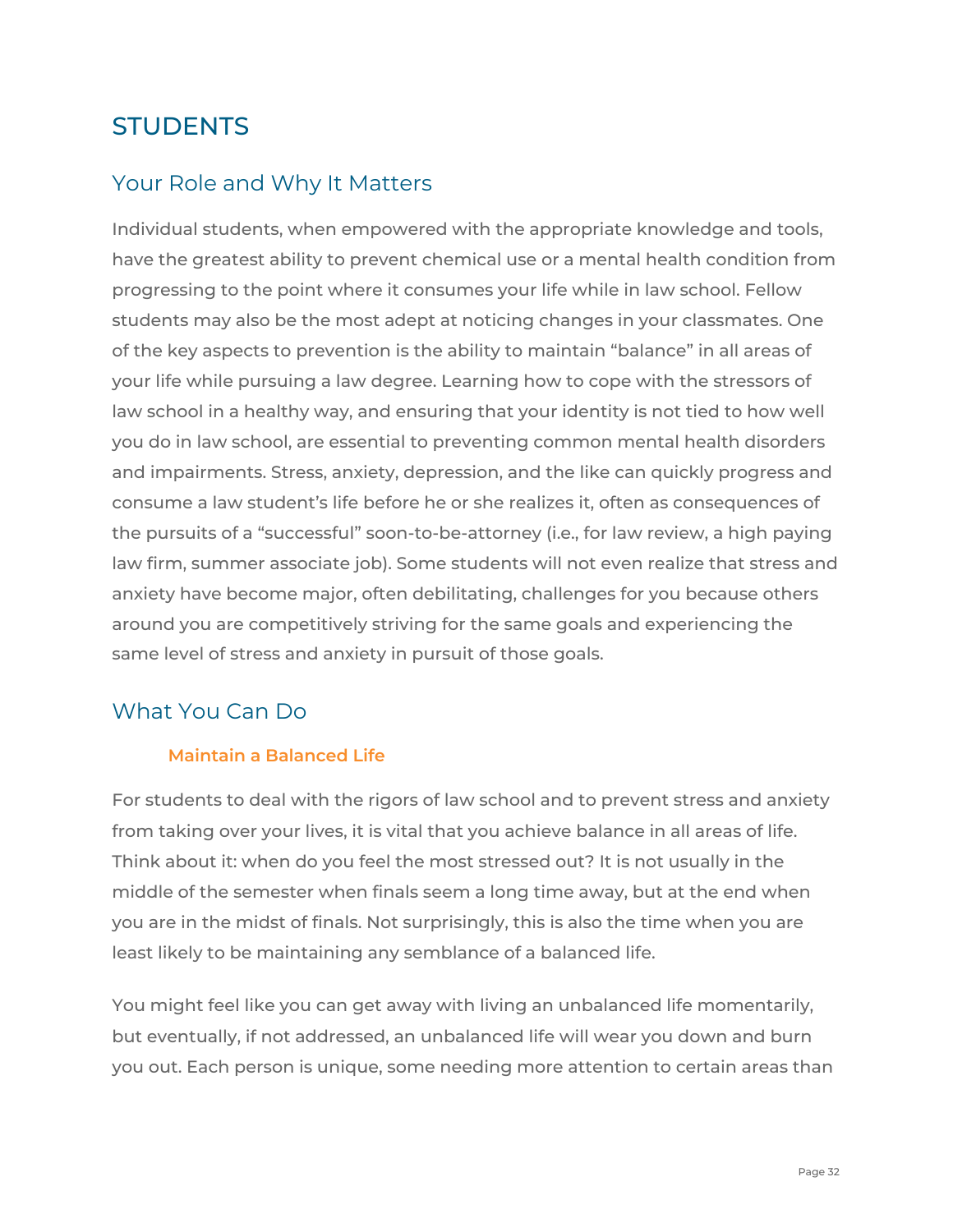others, but it is important for each of you to set aside time every day for each area of your life.

- Spiritual Whether this involves attending weekly church services, quiet meditation in the morning, or simply believing in something bigger than yourself, it is vital to set aside time to care for your soul.
- Physical For law students this is often the most neglected area. Remember to do what you know you are supposed to do: eat right, get enough sleep each night, exercise, avoid smoking, monitor your caffeine intake and, if you drink alcohol, do so in moderation. If you are not addressing your physical needs, try doing so; especially if you get into a regular positive routine, you will be amazed at how much better you will begin to feel.
- Social Remember to set aside time for some plain old fun. All work and no play will soon wear you down. Everyone needs a social outlet or community where they feel welcomed and accepted, and where there are people in whom they can trust and confide.
- Personal When is the last time you did something just for you? Many law students do not know how to set aside time for themselves. Remember to do things that will lead you to grow as a person, and do not forget about those old hobbies that you really enjoyed before law school.
- Mental You might think that law school should take care of this part, but caring for your mind -mindfulness- a technique and practice to raise self-awareness and be fully in the moment - includes your own thoughts and "self-talk," as well as your awareness- of thoughts, habits, and emotions that are not serving a positive purpose. Constantly saying defeatist things like "I'm so stupid," "this is impossible," "it probably will never work," suggest that you need to change the way you talk to yourself. Challenge beliefs: "If I don't make law review, life is over – or I will never get a good job, etc..." Is this a rational statement? Check out Ellis's 12 [irrational](http://changingminds.org/explanations/belief/irrational_beliefs.htm) beliefs and see if they apply. Negative thinking and a defeatist attitude can create stress and ultimately lead to depression. Try reading a few books on positive thinking (for example, "Man's Search for Meaning"). <https://mindfulnessinlawsociety.com/>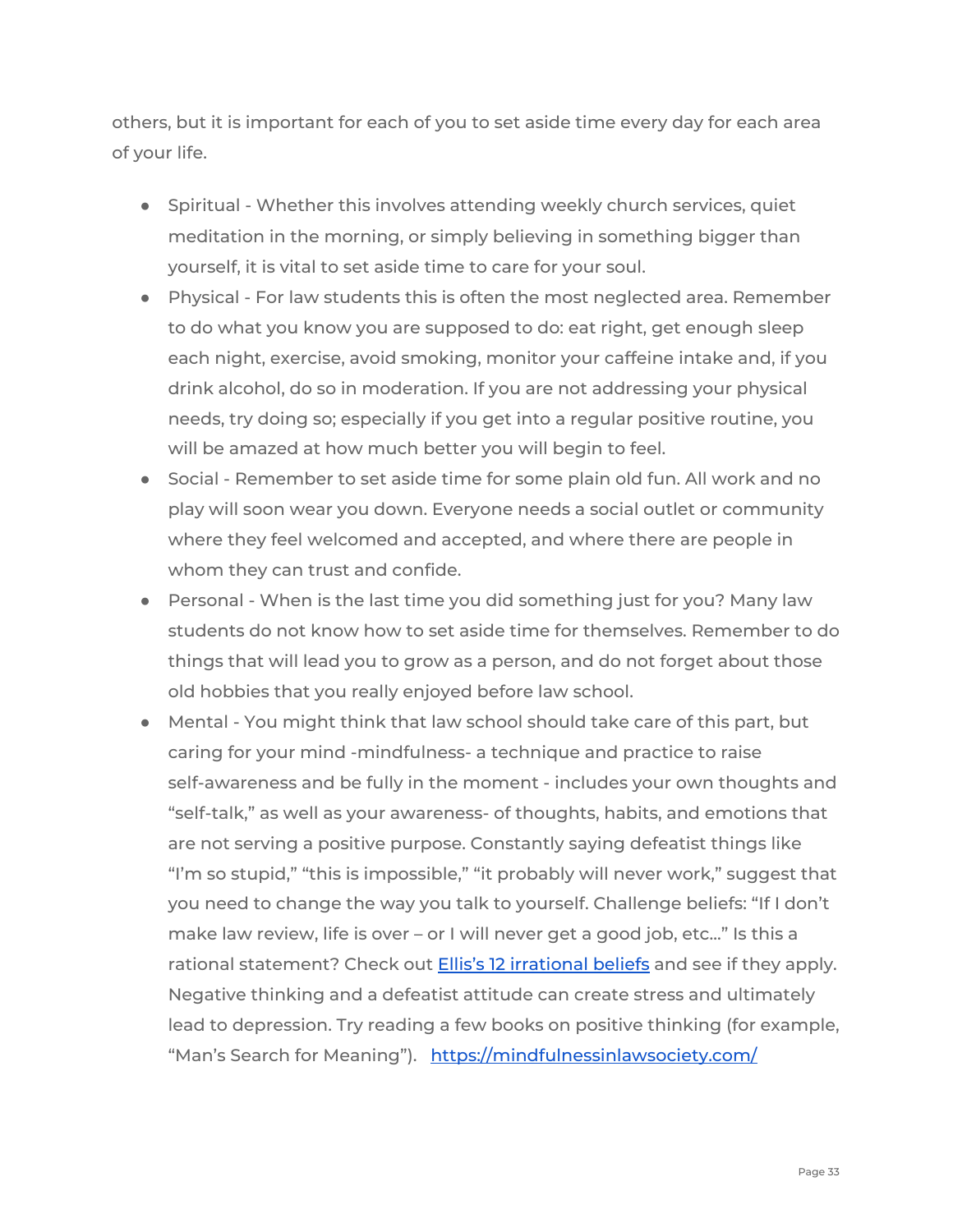● By contrast, exercising self-compassion or being kind to yourself when you experience setbacks -as you would treat a good friend who is going through a hard time- is linked with mental well-being and less stress, anxiety, and depression. See Kristin Neff, "The Space Between [Self-Esteem](https://www.youtube.com/watch?v=IvtZBUSplr4) and Self [Compassion](https://www.youtube.com/watch?v=IvtZBUSplr4).["](https://www.youtube.com/watch?v=IvtZBUSplr4)

> *Watch your thoughts; they become words. Watch your words; they become actions. Watch your actions; they become habit. Watch your habits; they become character. Watch your character: it becomes your destiny*.

> > - lao tzu

#### <span id="page-33-0"></span>**Cope with Stress in a Healthy Way**

All law students will experience stress. It is a part of life. The key indicator of success though is once you experience stress, how do you cope? If your normal way of coping with a long stressful day is to grab a bottle of alcohol - then you are not really coping, you are escaping. Law students and lawyers in general are notorious for their drinking habits. The profession revolves around happy hours and cocktail events, and a number of law schools also sustain these events – both officially and unofficially. Many times, law students even rationalize their heavy drinking based on the fact that law school is so stressful and tough. This is a dangerous road to travel and can lead to a whole host of other problems.

#### <span id="page-33-1"></span>**Unhealthy Ways to Cope With Stress:**

● Compulsive Behavior - overindulging in eating, drinking, gambling, sex, drugs, work, etc. Impulsive Behavior - irrational behavior, acting without thinking of the consequences Withdrawing - from friends, family, hobbies (often a sign of depression)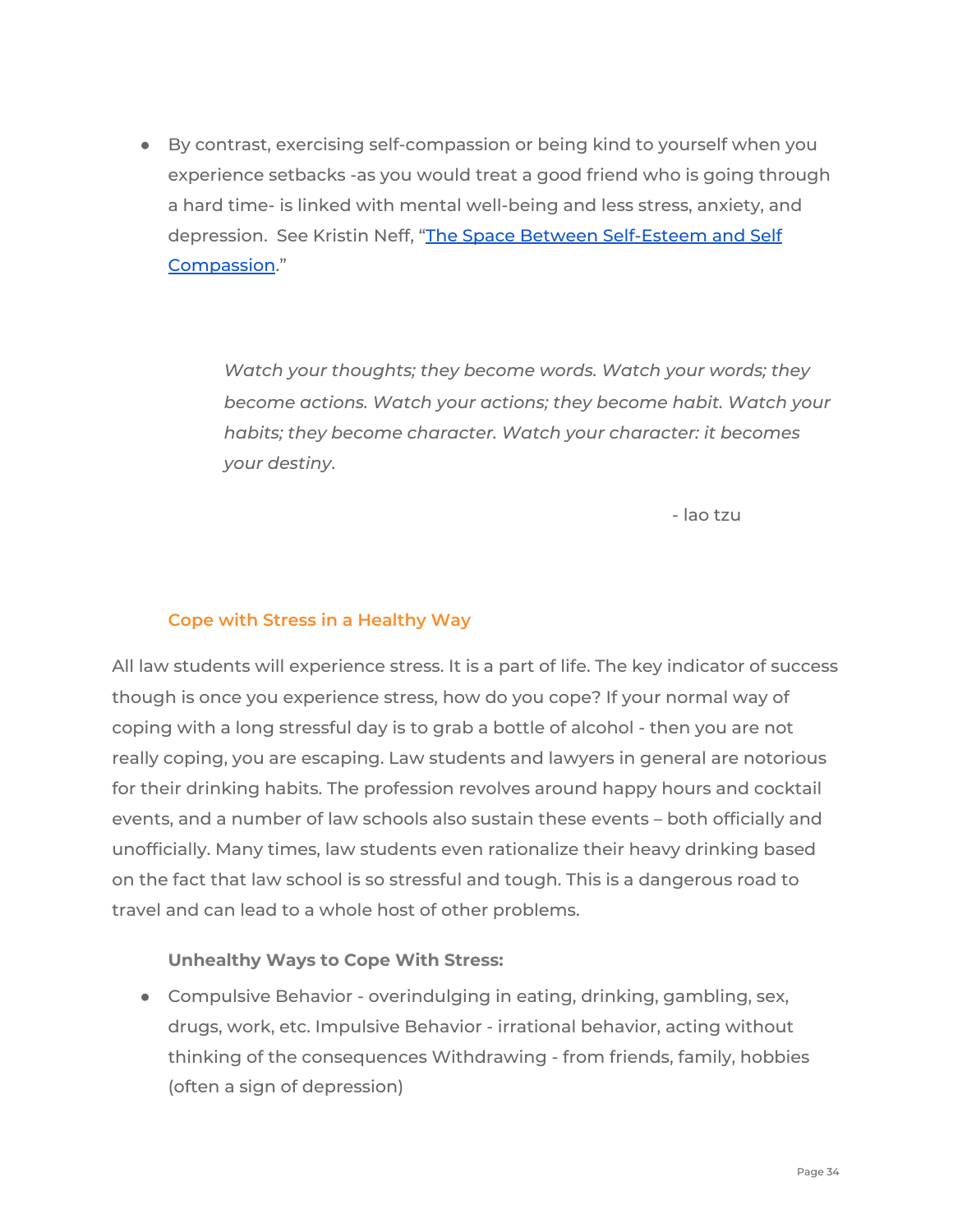- substance use
- Irrational Worry Do you have control over the subject of concern? Has it occurred yet or are you projecting a catastrophe?
- Avoidance suffering from the stressor instead of dealing with it. Includes doing things that take you out of your emotions, thoughts, "right mind"; anything that you lose yourself in, including the internet, gambling, drinking, sex, pornography, etc.
- <span id="page-34-0"></span>● Procrastination

#### **Healthy Ways to Cope With Stress:**

- Exercise to relieve tension, improve your mood, and release endorphins! See, ["Depression](http://www.mayoclinic.org/%20diseases-conditions/depression/in-depth/depression-and-exercise/art-20046495) and anxiety: Exercise eases symptoms"
- Practice relaxation techniques. Try meditation, yoga, deep breathing, or muscle relaxation. Whenever you feel tense, slowly breathe in calmness and breathe out tension for a few minutes.
- Be easy on yourself. Make sleep a priority.
- Find a quiet and peaceful place and go there in person or in your head.
- Keep a journal or even just a list and write out what is stressing or worrying you. Talk to a close friend or family member about your stress.
- Become aware of your own reactions to stress.
- Let go of negative, discouraging self-talk. Avoid the "snowball" effect of dwelling on the negative. Learn from past "mistakes" and move forward
- Practice positive, encouraging self-statements. Train your brain for positivity (see, e.g., Take in the Good - Rick Hanson at [Chicago](http://www.youtube.com/watch?v=jA3EGx46r4Q) Ideas Week (Video)).
- Focus on your good qualities and accomplishments. Develop assertive behaviors.
- Think about what has brought you joy in the past hobbies/things you have always wanted to try. Recognize that there may be time constraints with school, so plan accordingly, rather than over scheduling and becoming more anxious that you don't have time. Example: you always wanted to go hiking but are not ready to commit too much time early-on? Start by reading up on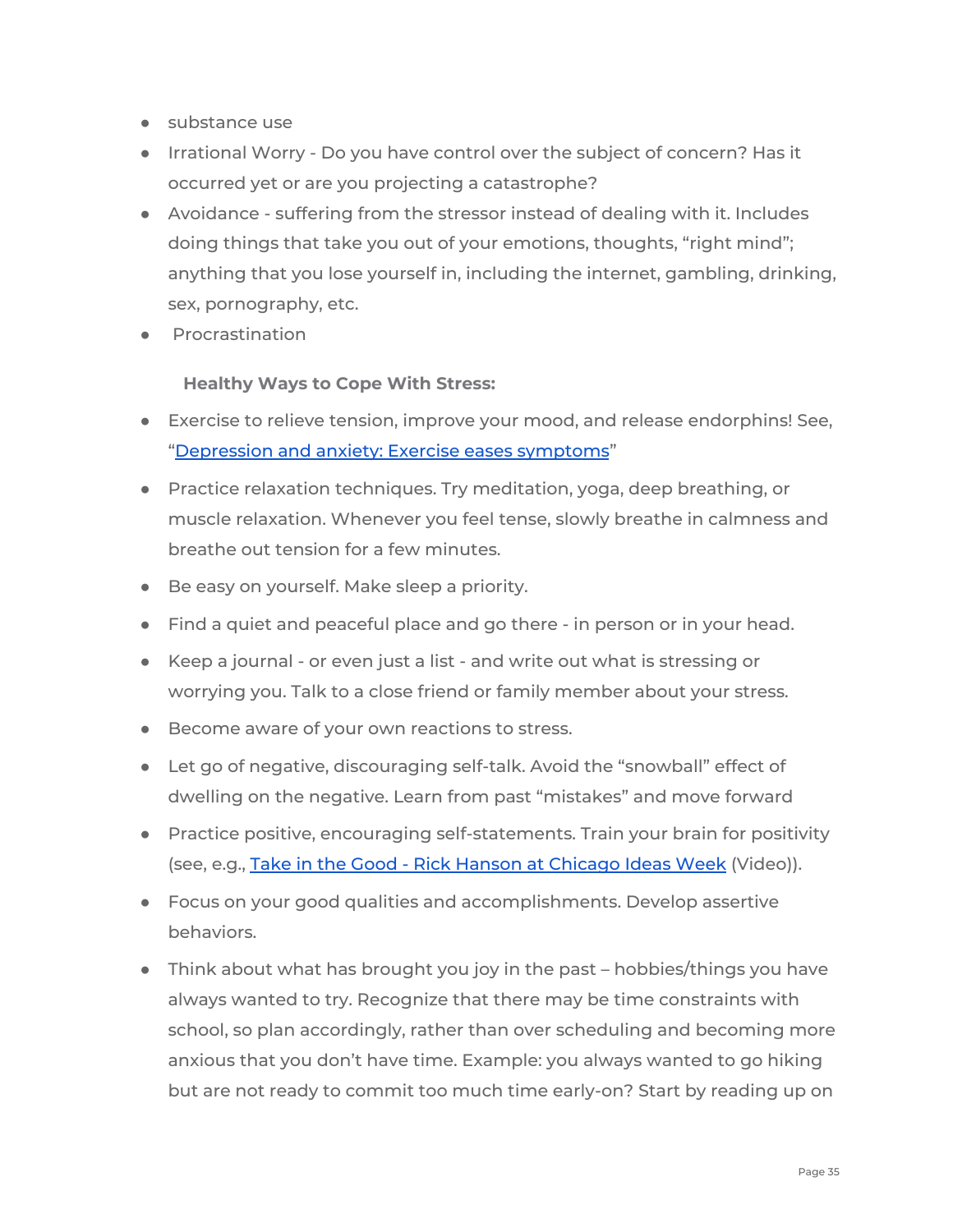the hike, and maybe start walking to build up endurance. Plan ahead for a day trip after midterms or finals.

- Maintain a daily balanced diet.
- Change worry into action. Focus on the next step. Learn to use your time wisely.
- When studying for an exam, study in short blocks, and stay focused. Take frequent, short breaks. Make a weekly schedule and try to follow it.
- Set realistic goals. Take one step at a time. Avoid unnecessary competition.
- Recognize and accept your limits. Remember that everyone is unique and different. NOTE: Be aware of the danger of using drugs such as Adderall that have not been prescribed to you.
- Practice Stress Hardiness: Bar [Candidate](http://www.njlap.org/AboutStress/StressHardinessfullarticle/tabid/83/Default.aspx) FAOs
- Consider also how the brain takes a toll on stress and what law students can do to combat it; see for example "Killing Them Softly: [Neuroscience](https://papers.ssrn.com/sol3/papers.cfm?abstract_id=2227155) Reveals How Brain Cells Die From Law School Stress And How Neural Self- [Hacking](https://papers.ssrn.com/sol3/papers.cfm?abstract_id=2227155) Can Optimize Cognitive [Performance](https://papers.ssrn.com/sol3/papers.cfm?abstract_id=2227155)."

#### <span id="page-35-0"></span>**Maintain Your Identity and Never Lose Your Passion or Your Purpose**

When law students tie their own self-worth to their success in law school, they set themselves up for increased amounts of stress, anxiety, and disappointment. It is important to know who you are and that your value as a person is not dependent on how well you do in law school. Thoughts and pressures placed on yourself such as, "If I do not get onto Law Review, land a great summer clerkship, and secure a top job at a large high-paying firm I will not be successful," do nothing but create unnecessary stress and anxiety. Defining your life and identity as a person by how well you do on a few exams is not only irrational but will place a huge amount of pressure and stress on you that will actually keep you from performing at your best.

It is also vital for law students to remember why they came to law school. Do not forget your passion and purpose, whatever it may be. Loss of purpose is one of the first steps towards depression. If you are passionate about practicing maritime law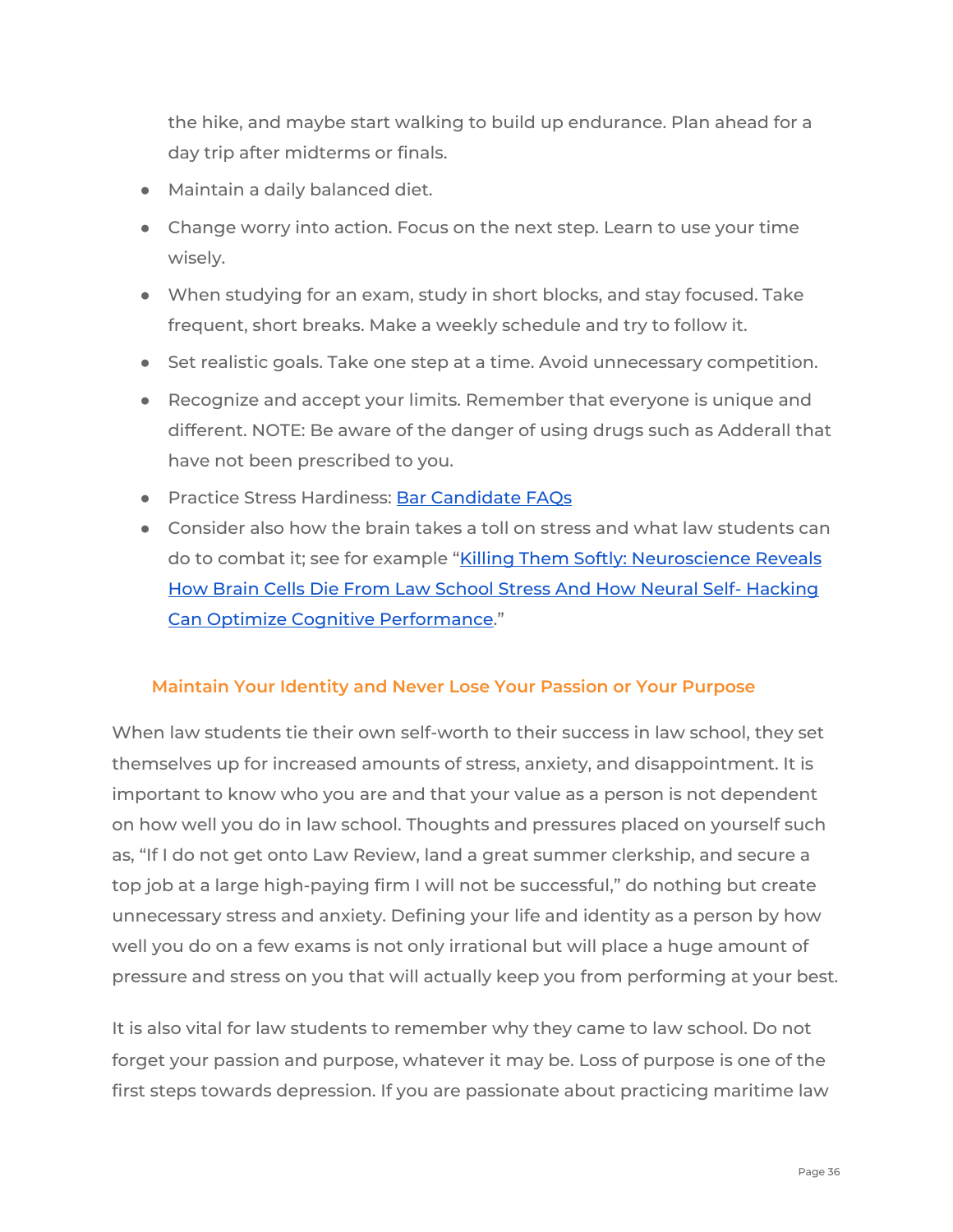you may not want to settle for another more comfortable job doing something else. At the same time, don't fall into the trap of believing your passions can only be carried out in your day job. If your purpose for going to law school was to serve as a voice for abused and neglected children, remember that and work toward it.

#### <span id="page-36-0"></span>**Be Aware of and Proactively Address Mental Health Concerns**

- Challenge the negative thoughts in your head. Depression can make you feel alone or worthless. You might find yourself thinking that nothing good ever happens, that no one cares about you, or that things will never get better. Realize that these thoughts are coming from depression – not you.
- Be aware of your stress levels. Now is not the time to take on new projects and responsibilities. Consider paring down what you are doing to make your schedule more manageable.
- Take care of your body. Try to eat nutritious meals, get exercise, and get enough sleep (7-8 hours a night).
- Surround yourself with supportive people. Friends who have a negative outlook will only make you feel more negative.
- Take life one day at a time. Do not get consumed with thoughts of the future: make small goals and do not think about the whole semester. Try to add more structure to your life.
- Avoid alcohol. It is a depressant, and will only amplify your depressive feelings.
- Become involved. Don't take on a huge commitment, but do find something you enjoy. Volunteering to help others might help you to focus more on the positive.
- Remember depression is treatable. You may need to talk with a counselor, but you can learn how to effectively deal with depression.
- Express your feelings. Do not keep your emotions bottled up. Find a vehicle to experience feelings that is comfortable for you – talk to someone (friend, family member, counselor, religious leader, professor, etc.), write in a journal, go to a support group (see, for example, Recovery [International](https://www.lowselfhelpsystems.org/), or check with your local LAP).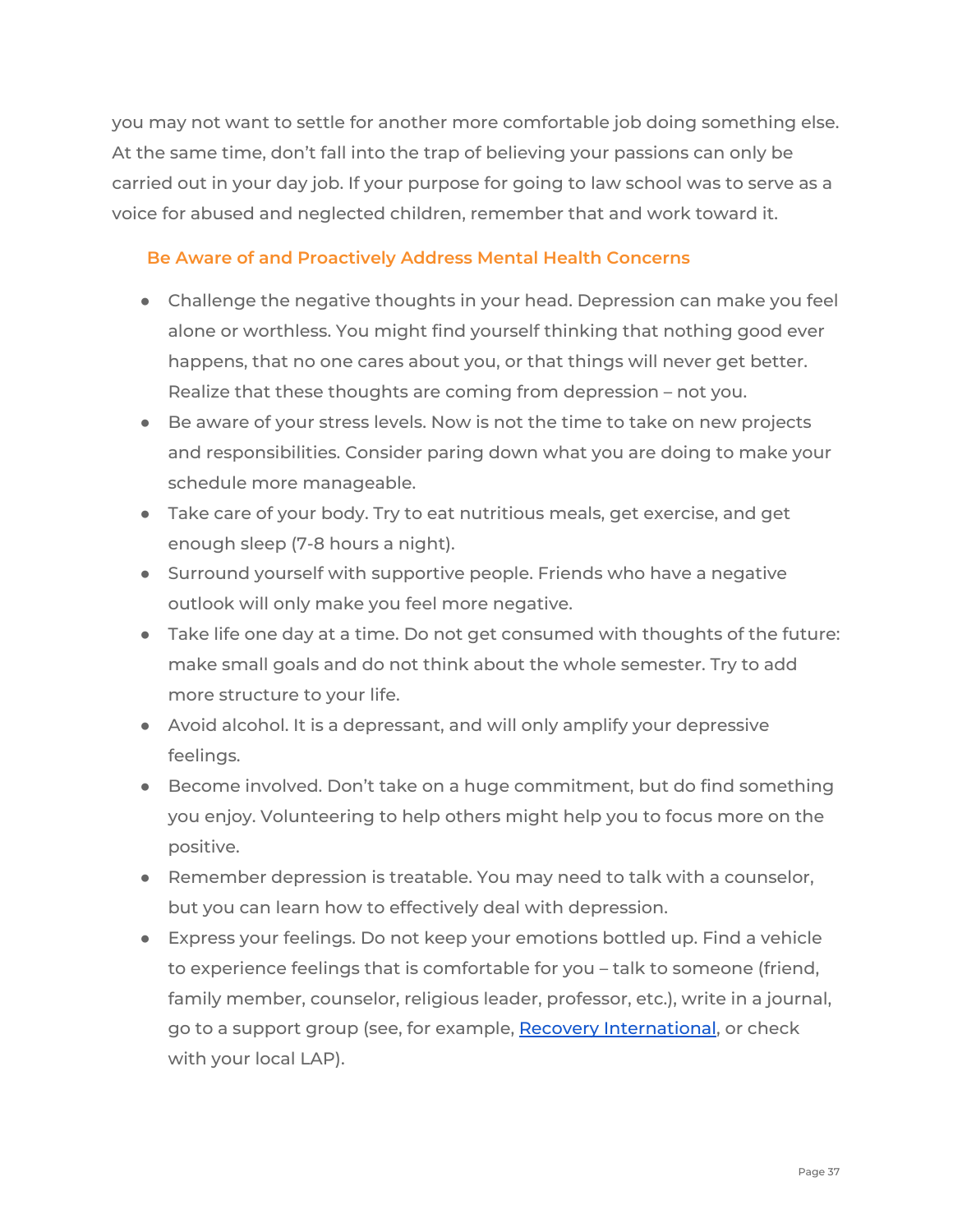#### **Cope with Anxiety**

- <span id="page-37-0"></span>● Reach out to others. Spend time with friends or loved ones, and share your fears, feelings, or uncertainties.
- Express your feelings. Do not keep your emotions bottled up. Find a way to experience them that is comfortable for you – talk to someone (friend, family member, counselor, religious leader, professor, etc.), write in a journal, go to a support group.
- Focus upon a realistic assessment of your personal situation, without magnifying your concerns. Remember Ellis's 12 irrational thoughts.
- Try to stay organized. Keep a planner so that you know when papers and exams are approaching. Make sure to plan time for yourself away from work, class, and studying.
- Cut down on alcohol and stimulants, such as caffeine, Adderall, and energy drinks, because they can increase symptoms of anxiety.
- Take care of your body. Try to eat nutritious meals, get exercise, and get enough sleep.
- Identify and minimize stressors. Learn what situations or events cause you the most stress, and how to cope with them. Realize that life can be difficult, and that it is not so much a matter of what events have occurred, but what meaning we give to those events. We cannot eliminate stressful events, but we can learn to contain them.
- Learn stress management and relaxation techniques. Try yoga or meditation to help you focus on being calm. Experiment with muscle relaxation exercises, deep breathing, and mental or guided imagery.
- Challenge the critical voice in your head. Anxiety can make you feel like you are not normal or that you are a failure. You may find yourself believing that other people are able to manage their stress or are not as scared as you, or that you are a bad student or person because you cannot handle all of your responsibilities. Realize that these thoughts are coming from the anxiety – not you. Also remember that the way others look often does not show how they really feel.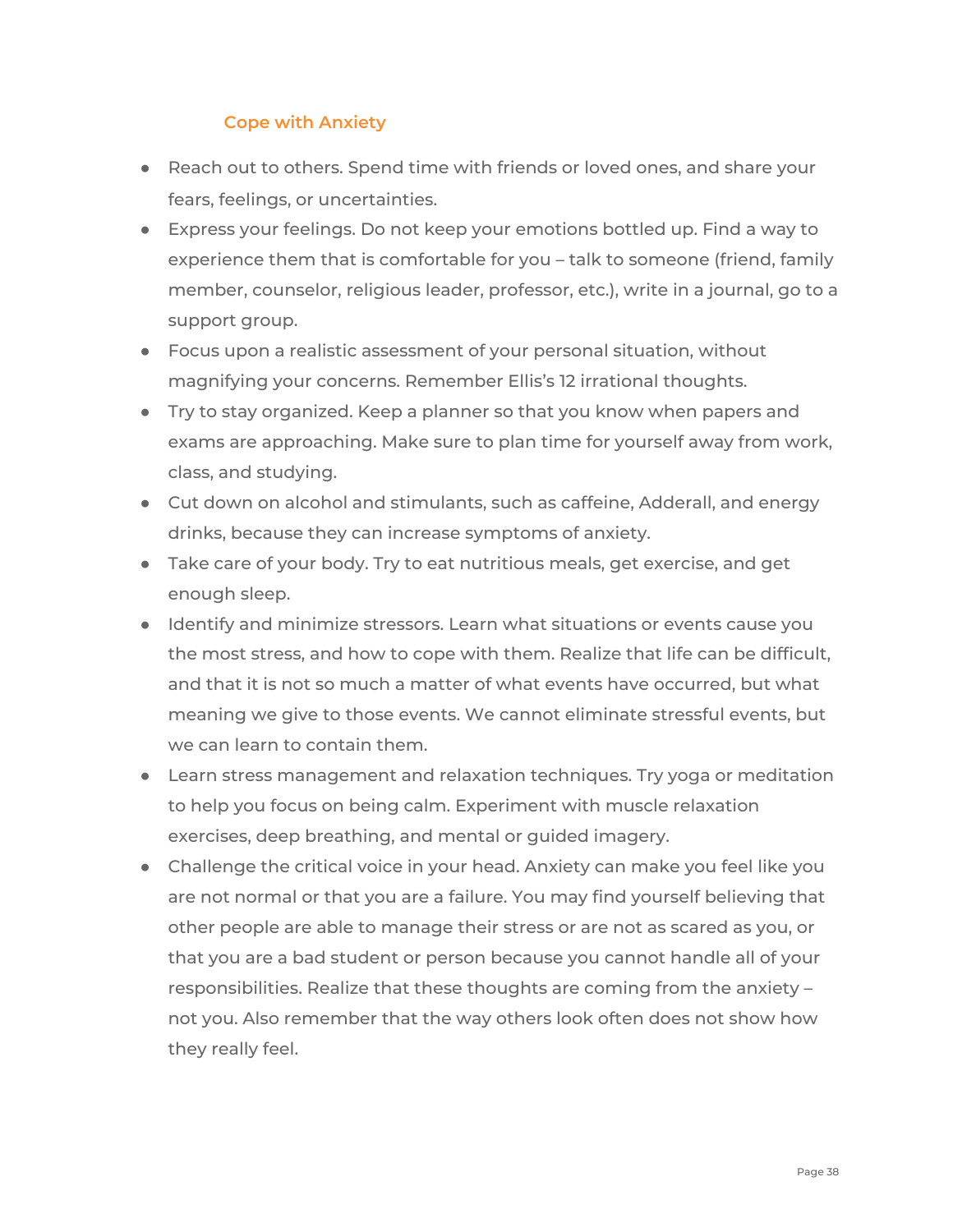#### <span id="page-38-0"></span>**Managing Panic Attacks**

<span id="page-38-1"></span>**Step 1: R-e-l-a-x...**

One step that helps lots of people get a handle on their panic attacks is to learn and practice relaxation strategies.

Here are three different types of relaxation strategies you can try:

First, try changing your breathing patterns. Stress often causes us to breathe shallowly. Unfortunately, breathing shallowly can actually prolong stress by depleting your oxygen supply and increasing muscle tension. This can lead to headaches, nervousness and a lowered threshold to panic attacks. To overcome this, practice monitoring your breathing and noticing when it becomes shallow or rapid. When this happens, take a minute to slow down, get comfortable, and breathe deeply. Begin this process by slowly but forcefully blowing all of the air out of your lungs, deep-down into your belly. This allows you to slowly and effortlessly "refill" your lungs with fresh air. Try breathing in through your nose and focusing on filling the bottom of your lungs first before filling the top. As you breathe in, your abdomen should rise slowly; and, as you breathe out, it should fall slowly. Gradually breathe more deeply and more slowly until you reach a comfortable plateau.

A second technique is to scan your entire body, tensing and relaxing all your muscles. Begin by sitting in a chair with your feet flat on the ground. Focus on your feet and notice any muscle tension in your feet or toes. Tense your feet muscles by curling your toes like you're trying to dig into the carpet. Tense the muscles for a five-count, then allow them to go limp and release all the tension. It helps to exhale deeply and think the word "relax" at the moment you release the tension. After relaxing your feet, move up to your calves, tense and release. To your thighs, tense and release, and so on. Try to move through all of the following muscle groups: your feet, calves, thighs, "glutes," abdomen, lower back, chest, upper back, neck and shoulders, and finally, facial muscles. To tense up your facial muscles, squint hard and press your lips together (think Clint Eastwood), then just let your face go slack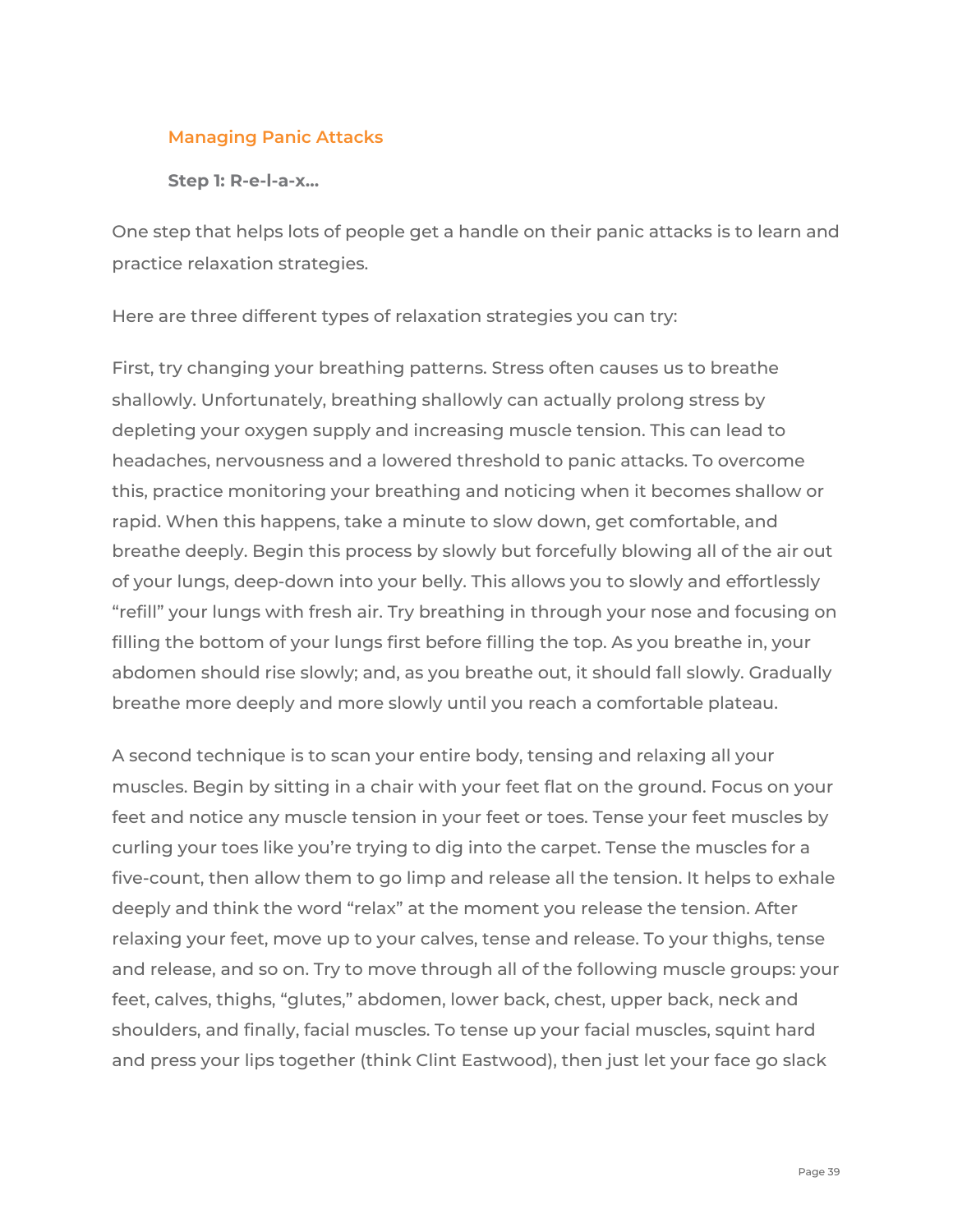and expressionless. When you've completely covered your entire body, your muscles should feel warm and relaxed.

Finally, try taking a "mental vacation." No, not a trip to a rehabilitation clinic-just an imaginary visualization of a peaceful place. Mental imagery can be a great way of creating peaceful feelings. Start by imagining a peaceful, serene setting. Perhaps this will be some place you've gone before where you felt totally calm and relaxed. Or maybe it can be a fantasy place with all the ingredients to help you relax and unwind. Once you have imagined this fantasy place, take a "sensory inventory" by asking yourself: "What do I see that's peaceful or beautiful?" "What do I hear that's soothing?" "What do I smell that reminds me of pleasant, peaceful feelings?" "What do I feel on my skin (is it warm, cool, breezy, still?)" and "What do I taste?" For example, someone who loves the beach might think about seeing a beautiful sunset over the water, hearing the waves gently lapping at the shore or the seagulls peacefully calling, smelling the scent of suntan oil, feeling the warmth of the sun and the gentle breeze, and tasting the salty air...

Imagining each of these sensations in detail actually helps to create the same peaceful feelings in your body that you'd experience if you were actually at the beach.

By themselves, deep breathing, muscle relaxation, and mental imagery can be very powerful. When you put them all together, you've got a combination that can melt away your physical tension and anxious thoughts and replace them with peace and relaxation.

#### <span id="page-39-0"></span>**Step 2: Change Habits**

Sometimes it helps to make some changes in your daily routine, like adding exercise and reducing or eliminating stimulants like caffeine, nicotine and sugar. Exercise helps to burn off excess tension that might otherwise come out as anxiety or panic. Eliminating stimulants, like caffeine, helps prevent your cup from "running over" with anxiety.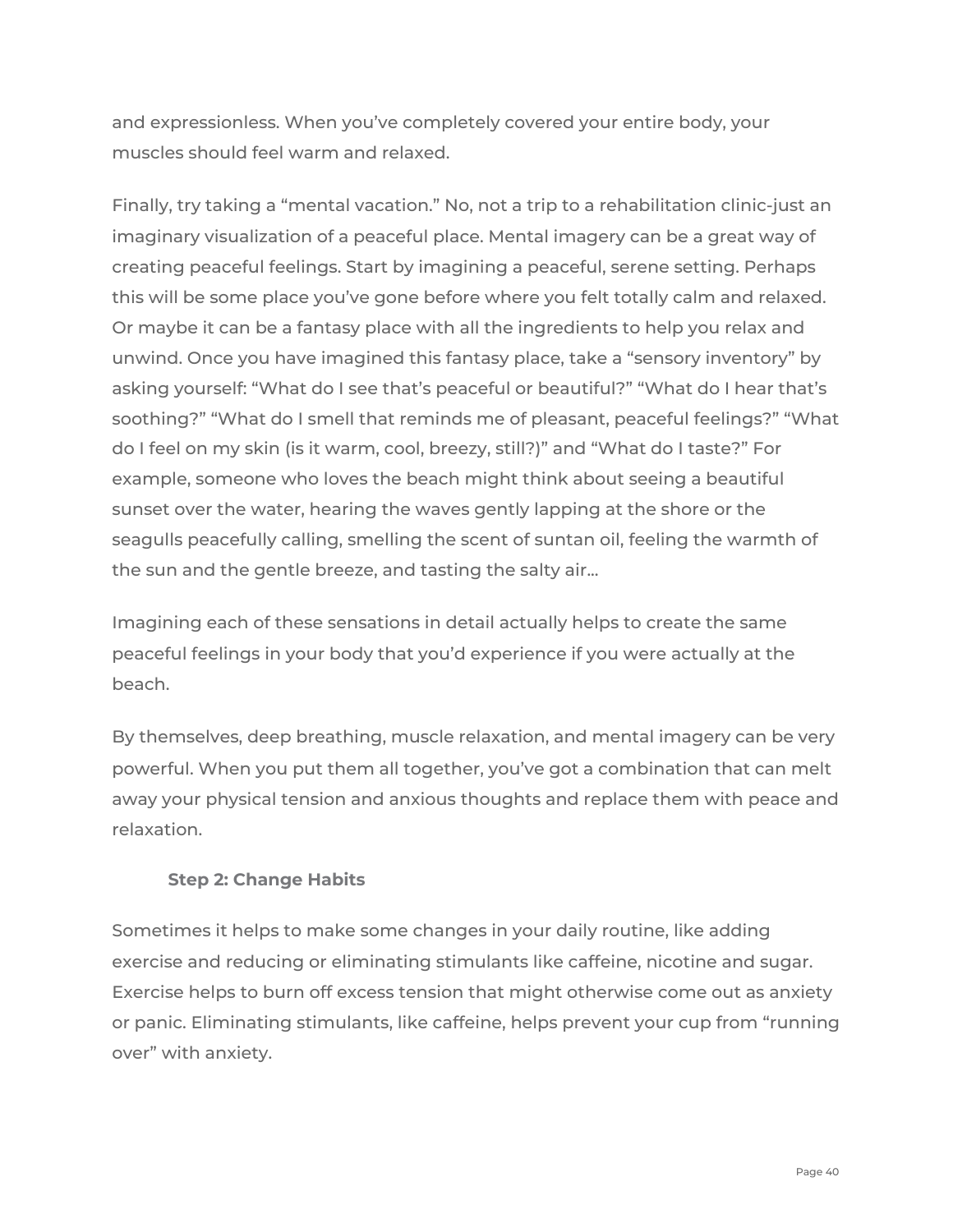If you tend to bottle up your feelings and worry a lot by yourself, it may be helpful to pay more attention to your emotions and become more willing to express them to others.

#### <span id="page-40-0"></span>**Step 3: Discover The Power of Positive Thinking**

Another way of tackling panic attacks is to look at the way you talk to yourself, especially during times of stress and pressure. Panic attacks often begin or escalate when you tell yourself scary things, like "I feel light-headed . . . I'm about to faint!" or "I'm trapped in this traffic jam and something terrible is gonna happen!" or "If I go outside, I'll freak out." These are called "negative predictions" and they have a strong influence on the way your body feels. If you're mentally predicting a disaster, your body's alarm response goes off and the "fight-flight response" kicks in.

To combat this, try to focus on calming, positive thoughts, like "I'm learning to deal with feelings of panic and I know that people overcome panic all the time" or "This will pass quickly, and I can help myself by concentrating on my breathing and imagining a relaxing place" or "These feelings are uncomfortable, but they won't last forever."

If it is too hard for you to think calming thoughts or to concentrate on relaxation strategies when you're having a panic attack, find ways to distract yourself from the negative thoughts and feelings. Some people do this by talking to other people when they feel the panic coming on. Others prefer to exercise or work on a detailed project (such as gardening, deep cleaning your bathroom, sheep shearing, or reenacting historic naval battles with scale models constructed entirely from paper clips and Junior Mints). Changing scenery can sometimes be helpful, too, but it's important not to get into a pattern of avoiding necessary daily tasks. If you notice that you are regularly avoiding things like driving, going shopping, going to class, or taking buses, it is probably time to get some professional help.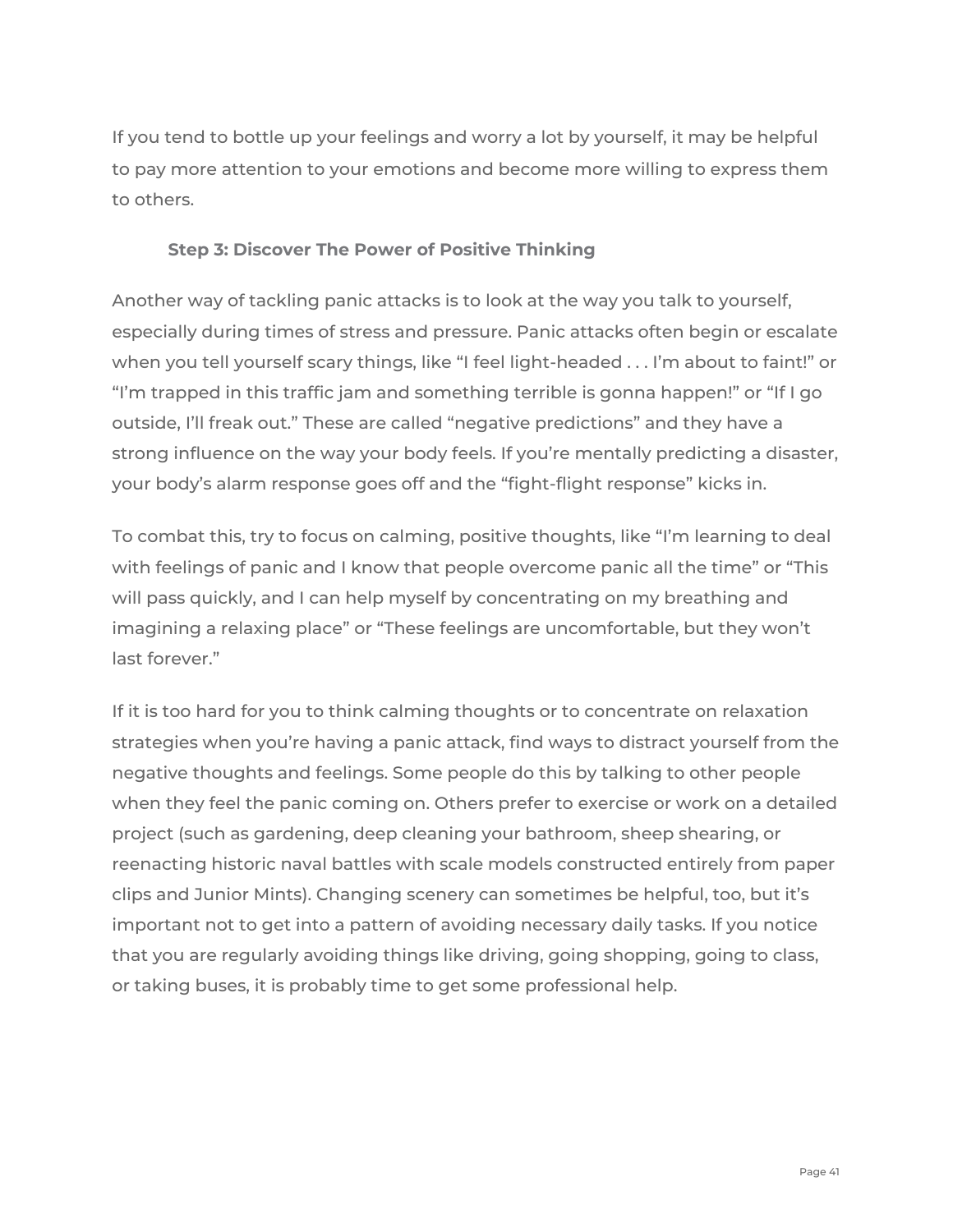#### <span id="page-41-0"></span>**Step 4: Get Help**

You might find that dealing with panic attacks will be easier if you have a person who can act as a coach as you learn how to cope with the attacks. Meeting with someone who has experience working with panic attacks and anxiety can help you find the right mixture of strategies that will work for you. This might be a therapist, psychiatrist or family doctor.

In addition to counseling, sometimes it can be helpful to talk to a psychiatrist or other physician about taking medication to help you cope with panic attacks. This has been a helpful tool for many people, though lots of people also recover from panic problems without medicine. Taking medicine for panic problems is usually temporary. It can provide relief of some symptoms while you focus on learning strategies for managing anxiety in the future.

#### <span id="page-41-1"></span>**Step 5: Keep the Faith!**

Above all, have faith that you CAN learn how to handle panic attacks. If you practice the techniques you've learned about here, or seek out more information through counseling or the self-help resources below, the chances are EXCELLENT that you'll be able to overcome the panic problems in your life!

(Source: UT Counseling & Mental Health Center by Mark Zentner, Ph.D. and Jeff Kulley, Ph.D; Anxiety & Panic Workbooks)

#### <span id="page-41-2"></span>**Help a Friend Who is Depressed**

If you would only recognize that life is hard, things would be so much easier for you.

- Louis Brandeis

Often you are in the best position to know that a classmate is struggling. While raising the subject can be sensitive and not always easy, you might be pleasantly surprised at the good you can do.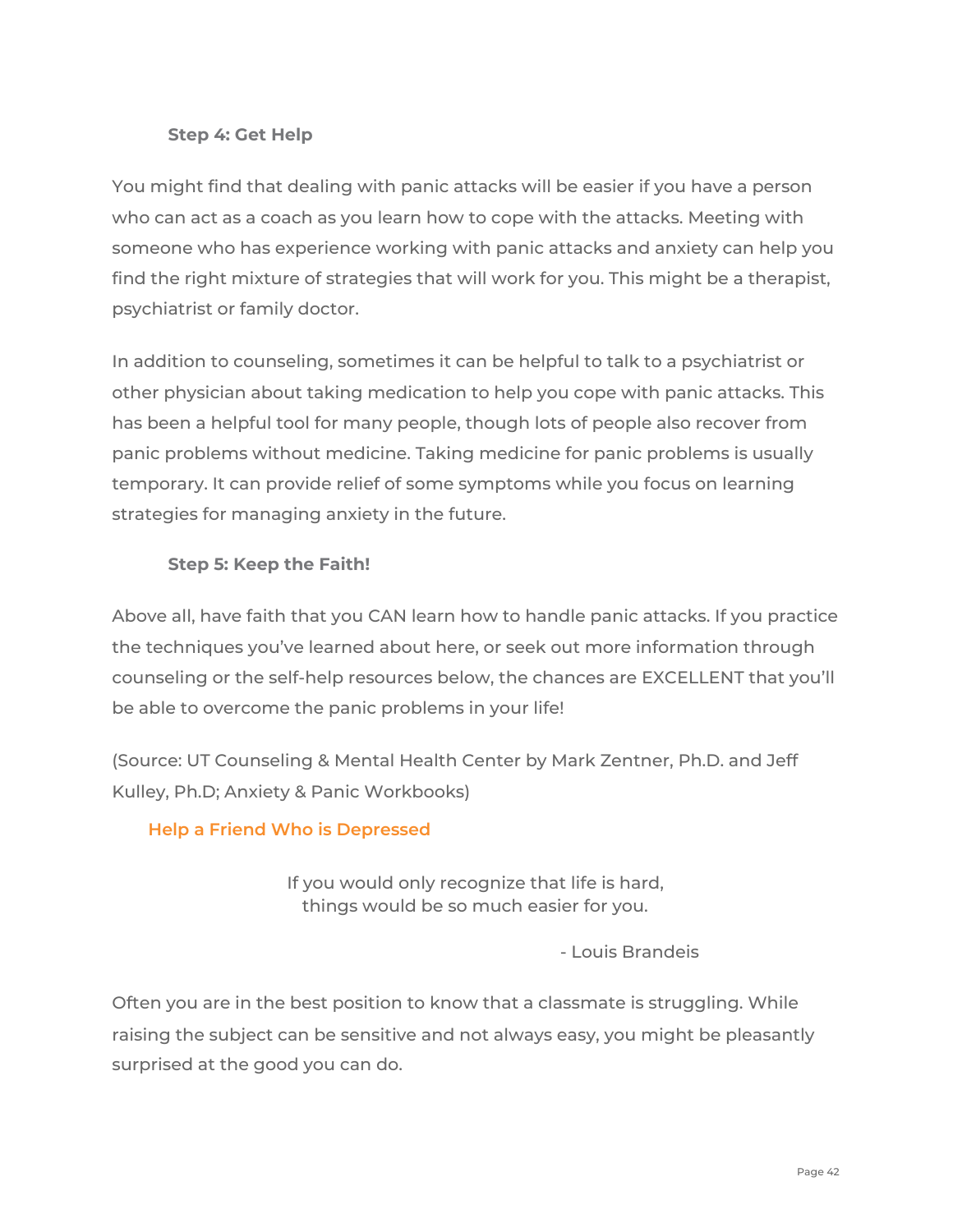- Be supportive. Listen to your friend. Set aside time so that you can talk without being interrupted. Let your friend know that you care and are willing to help.
- Introduce your friend to coping techniques such as those suggested above. If these do not seem to help, suggest that your friend seek professional help. Contact your state's lawyer assistance program (see Seeking Treatment) or visit your law school or university health services, if applicable.
- Understand that your friend is suffering from depression, and will not just "snap out of it." Overcoming depression takes work and time.
- Remember to take care of yourself. Being there for your friend should not come at the expense of your own health, physical or mental. If you are overwhelmed, take a step back and consider calling a counselor for advice.

## <span id="page-42-0"></span>STUDENT BAR ASSOCIATIONS

## <span id="page-42-1"></span>Your Role and Why It Matters

Student Bar Associations (SBA) at most law schools exert an enormous amount of influence over their student body. SBA leaders can make a significant difference in helping students cope in a healthy way and in assisting with the avoidance of mental health and substance use issues. The greatest thing an SBA can do is to create awareness around these issues.

## <span id="page-42-2"></span>What You Can Do

As an SBA President -or leader- here is what you can do:

1. Build a Foundation by Raising Awareness. Raise Awareness. Raise awareness of the risk factors and warning signs that are associated with mental health and substance use issues (provided earlier). Make students aware that they are not alone in their struggle with stress, anxiety, depression and substance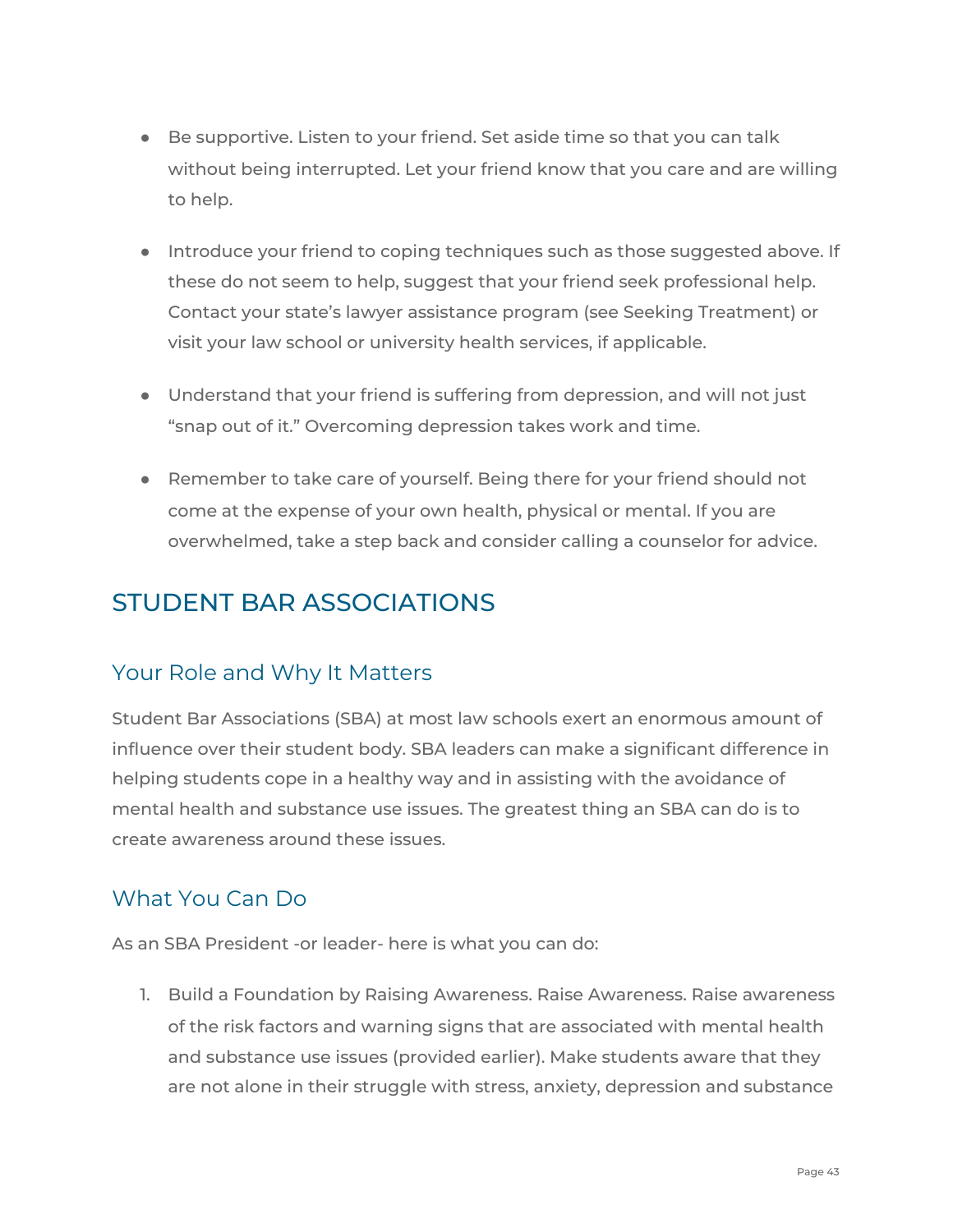use, in turn creating a supportive environment that educates students on how to best cope with the many stressors of law school.

- 2. Distribute Information. Serve as a provider of information by directing students to the law school or university counseling services, LAPs, and resources in this toolkit. Provide access to the information through programming, accessible flyers, a wellness day, and/or links on your SBA website or social media page. Be creative; you should know your school and student body better than anyone. Consider also using the [Wellness](https://www.americanbar.org/content/dam/aba/administrative/lawyer_assistance/ls_colap_wellness_booster_kit.authcheckdam.pdf) Booster [Kit](https://www.americanbar.org/content/dam/aba/administrative/lawyer_assistance/ls_colap_wellness_booster_kit.authcheckdam.pdf) (© 2014 Anne Brafford, Sandra Adkins, Jill Sanford).
- 3. Creative Programming. Schedule a panel with mental health professionals, representatives from your local LAP, and alumni to discuss effective ways to cope with stress. Start a dialogue between faculty and students about the stressors of law school and how together they can work to address the issue.
- 4. Promote Healthy Ways for Students to Cope: If your socials center on drinking, it will be difficult to simultaneously encourage students not to use alcohol to cope with stress. Diversify your socials to include relaxing daytime events, organize a 5K run for charity, and make sure that the socials, if they do center around alcohol, also serve non-alcoholic beverages. Promote a "Wellness Wednesday," encouraging students to go outside for pick-up recreational sports or have checkers or lawn games available for student use.
- 5. Plan Events to Commemorate Law School Mental Health Day. Check out the resources at the ABA website to support [activities](https://www.americanbar.org/groups/lawyer_assistance/events_cle/mental_health_day/) and open dialogue about [mental](https://www.americanbar.org/groups/lawyer_assistance/events_cle/mental_health_day/) health.
- 6. Know What Times of the Year Students Are at Highest Risk: As students begin their law school career and are managing the transition to law school, an introduction to the risk factors and potential resources during Orientation is a great way to alert students to mental health from day one. As finals near, students are more likely to exhibit signs of stress. Many schools have instituted weeks dedicated to focus on stress by working with their schools to host meditation or quiet rooms, shoulder massages, yoga, and therapy dogs.
- 7. Implement Continued Participation. Mental health and substance use are topics that should be addressed throughout the year. SBAs can take various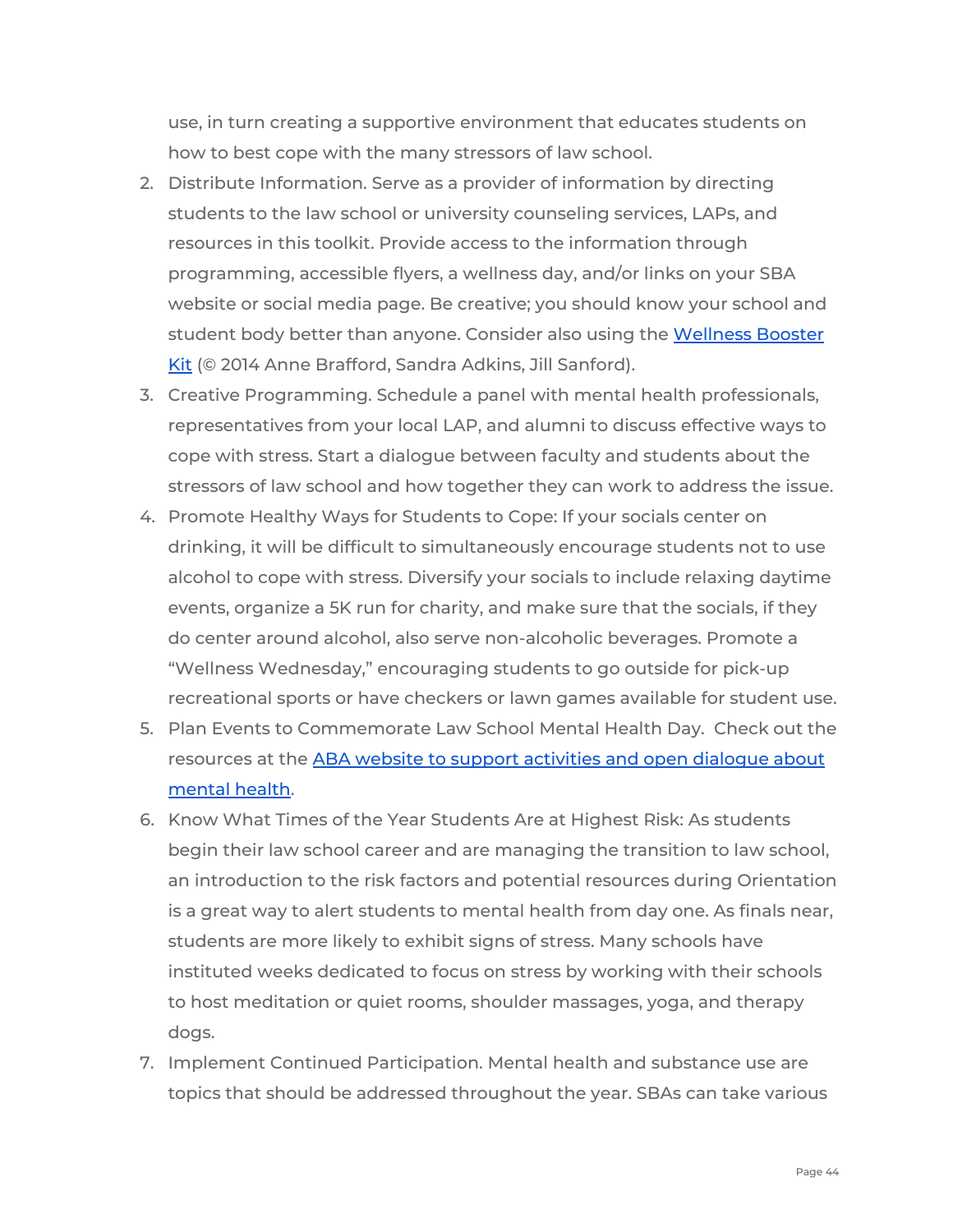steps to ensure that wellness initiatives are continually present on campus by implementing some of the following:

- 8. Talk to Your Administration As the voice of the students, the SBA is in an ideal position to make their administration and faculty more aware of law student mental health issues. Make sure your SBA is aware of all the resources that are available through the school. If your school does not already provide mental health resources for students, encourage them to do so by communicating to them the seriousness of the problem.
- 9. Encourage the administration to assist with activities or events that will help relieve law student stress. Create a wellness liaison between the SBA and the administration to reassure students of the support and rehabilitation options available throughout the school.
- 10. Create a Student Wellness Committee. Create a student wellness committee that addresses the students' general well-being (i.e, stress management and nutrition). Involve non-SBA board members, faculty members, and mental health professionals with the committee.
- 11. Create a Student Lawyer Assistance Liaison Program (LAP) within your SBA. A number of law schools already have student LAP representatives. A LAP representative would:
	- a. Participate in state LAP events- like conferences or trainings;
	- b. Serve as the point of contact between the students and the state LAP. This is especially helpful in coordinating events to include state LAPs;
	- c. Distribute information from the state LAP to students;
	- d. Forward to professors articles/brochures about substance use/depression in the legal community and/or law school;
	- e. Disseminate information (emails, etc.) to students about speakers at the law school or nearby forums who address mental health issues;
	- f. Coordinate with local LAPs and/or university counseling programs or services to make presentations to 1Ls during orientation.

Many state LAP Directors are eager to have a law school student contact. [Contact](https://www.americanbar.org/groups/lawyer_assistance/resources/lap_programs_by_state/) [information](https://www.americanbar.org/groups/lawyer_assistance/resources/lap_programs_by_state/) for your state's LAP is available here.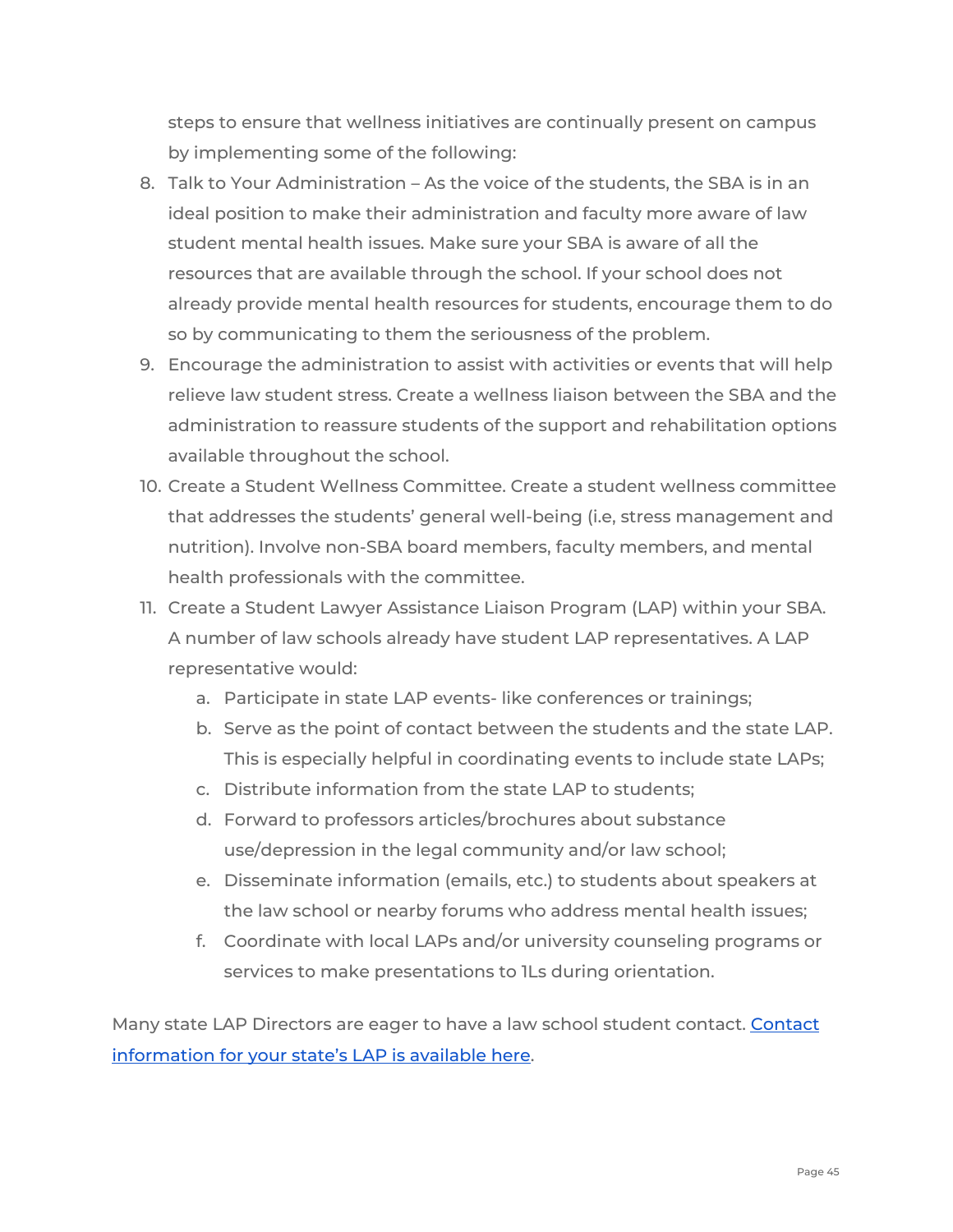NOTE: It is critical for SBA leaders to know that LAP services are absolutely confidential. Although many LAPs are funded by the state bars, they are not otherwise connected with that bar. LAP staff are prohibited by federal law from disclosing to anyone the information provided to them by law students (unless the student indicates that her or his life, or the life of another, is in immediate danger). LAP counselors cannot tell anyone - the law school administration, the bar, etc. what the law student shares during her or his counseling sessions at the LAP.

#### <span id="page-45-0"></span>**Help Start a Mental Health Student Organization**

Many schools have mental health law societies at their school that not only focus on students who want to practice mental health law but also on improving the mental health of law students. Many state LAPs also provide peer-assisted counseling, although students may initially be reluctant to access those services. Having a student-run organization serve as a liaison to the state bar may be an attractive alternative. Materials reflecting how some student organizations have been created and operate are available in the Law School Resources section below.

> *The unfortunate thing about this world is that good habits are so much easier to give up than bad ones.*

> > -Somerset Maugham

## <span id="page-45-1"></span>ADMINISTRATION

## <span id="page-45-2"></span>Your Role and Why It Matters

Law school administrators and deans of students play a crucial role in raising awareness of law student mental health issues and helping students to cope effectively with the stressors of law school. These officials are in a position to develop focus groups, organize meetings, and establish or revise policies as necessary to address many of the issues raised in this toolkit.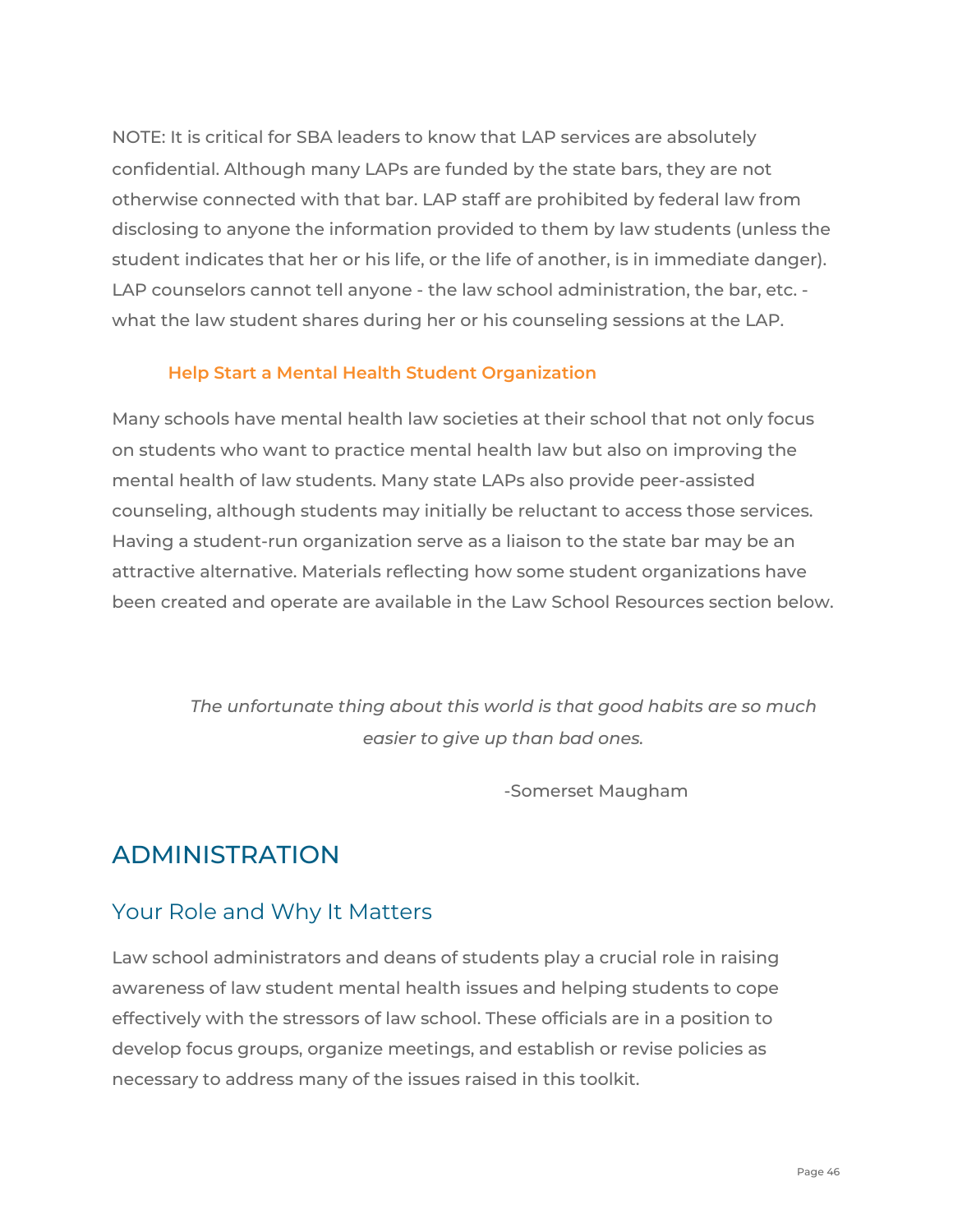## <span id="page-46-0"></span>What You Can Do

#### <span id="page-46-1"></span>**Ensure a Substance Use Policy Exists.**

Most student service administrators work for a law school that is a part of an undergraduate institution that has a comprehensive alcohol policy. However, the university-wide policy may not apply directly to the particular needs of a law school, including the adult population. Student service administrators may be in a position to develop or revise the substance use policy for their law school. Developing an alcohol policy may seem like a daunting task if you are not familiar with your institution's goals, liability issues, and constituent concerns relating to alcohol consumption. However, the process can be straightforward and enlightening if you begin with a few considerations as your guide.

- Stakeholders. Identify the target groups and be sure to include representatives while developing the policy. If a policy exists, review its strengths and weaknesses in light of current needs.
- Institutional Mission. Why is the alcohol policy being developed or revised? What are the goals (to control? to educate? something else?) What type of policy contributes to the furtherance of the institution's mission? Is the purpose of the policy control or education?
- Enforcement. Is the policy practical enough to enforce? Include training for the individuals responsible for implementation. Monitor the implementation phase to ensure that the policy is effective and to make timely adjustments if needed.
- Dissemination. Dissemination should be broad and continuous; vehicles for publicity should be strategized with representatives of the targeted audience.
- Application. The policy should apply to all constituents (faculty, staff, and students) on campus. When and where do you allow possession or consumption? When and where do you advertise the use of alcohol?
- Violations. Sanctions should be clearly stated within the policy. Violations of the alcohol policy should be treated in the same manner as other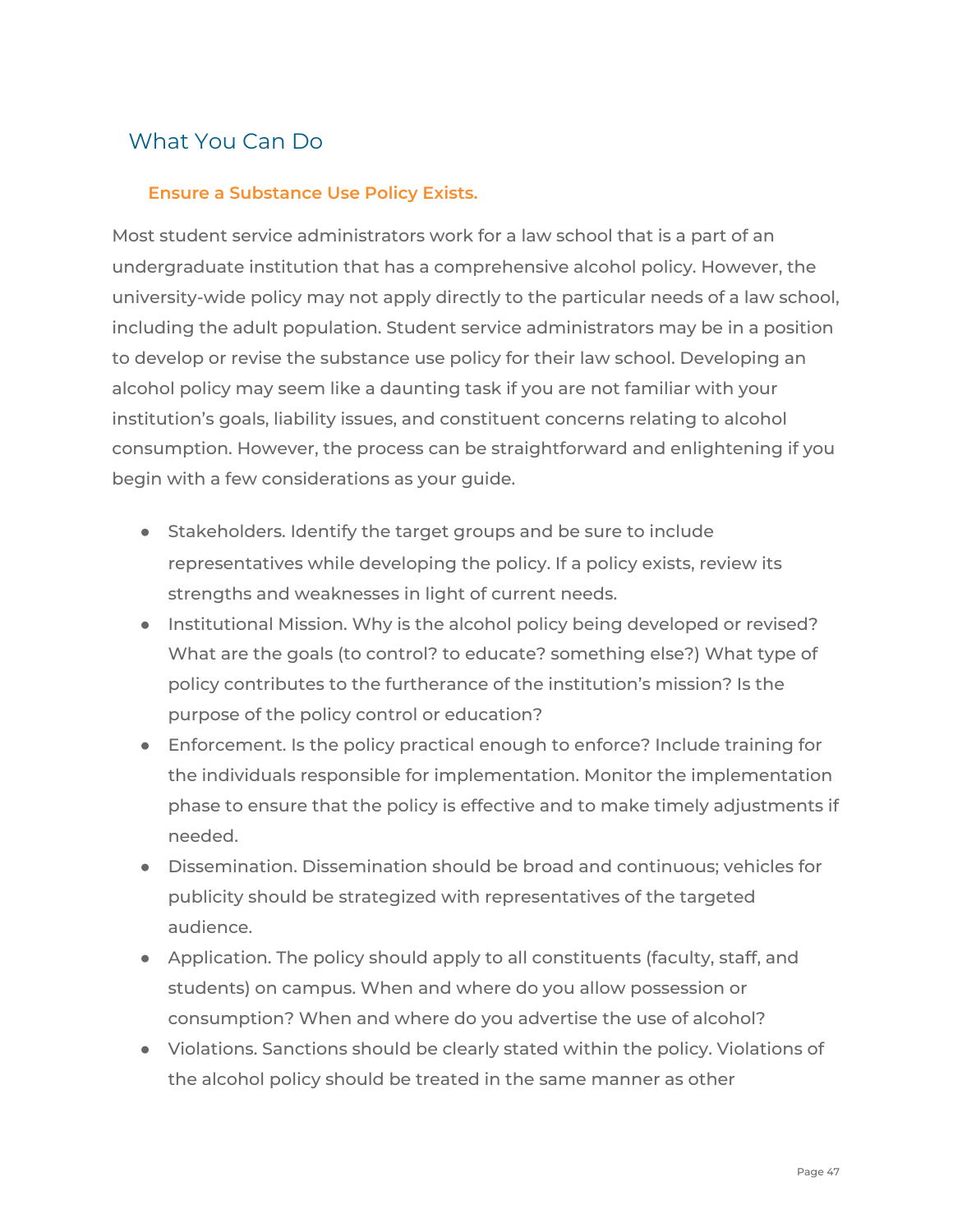institutional policies, and all constituents should be disciplined in the same manner.

#### <span id="page-47-0"></span>**Consider possible provisions:**

- Requiring a permit to serve alcohol
- Requiring non-alcoholic beverages to be served Limiting students to a two drink maximum
- Providing access to designated drivers or cabs
- Requiring food to be served at events where alcohol is served
- Requiring that no school funds be used for alcoholic beverages
- Providing education to servers
- Providing the resources students with substance use problems can access for assistance

#### <span id="page-47-1"></span>**Address Mental Health Issues During First-Year Orientation.**

First year orientation is one of the most important times to address law student mental health issues. Not only are first year students at orientation hanging on to every word, but they are also at an early point where they can take appropriate steps to avoid mental health issues from becoming a problem in their lives. We that each first-year orientation should include a presentation on the following topics:

- How to cope effectively with stress and anxiety
- The incidence of substance use and depression in law school and the legal profession
- The questions relating to substance use and mental health that the local bar asks on its application
- An overview of the mental health services available through the law school, the University, and the local LAP

Because so much information is covered during first-year orientation, mental health issues can get lost. An alternative is to work with each first-year section legal writing professor to set aside time for discussion of these topics during the early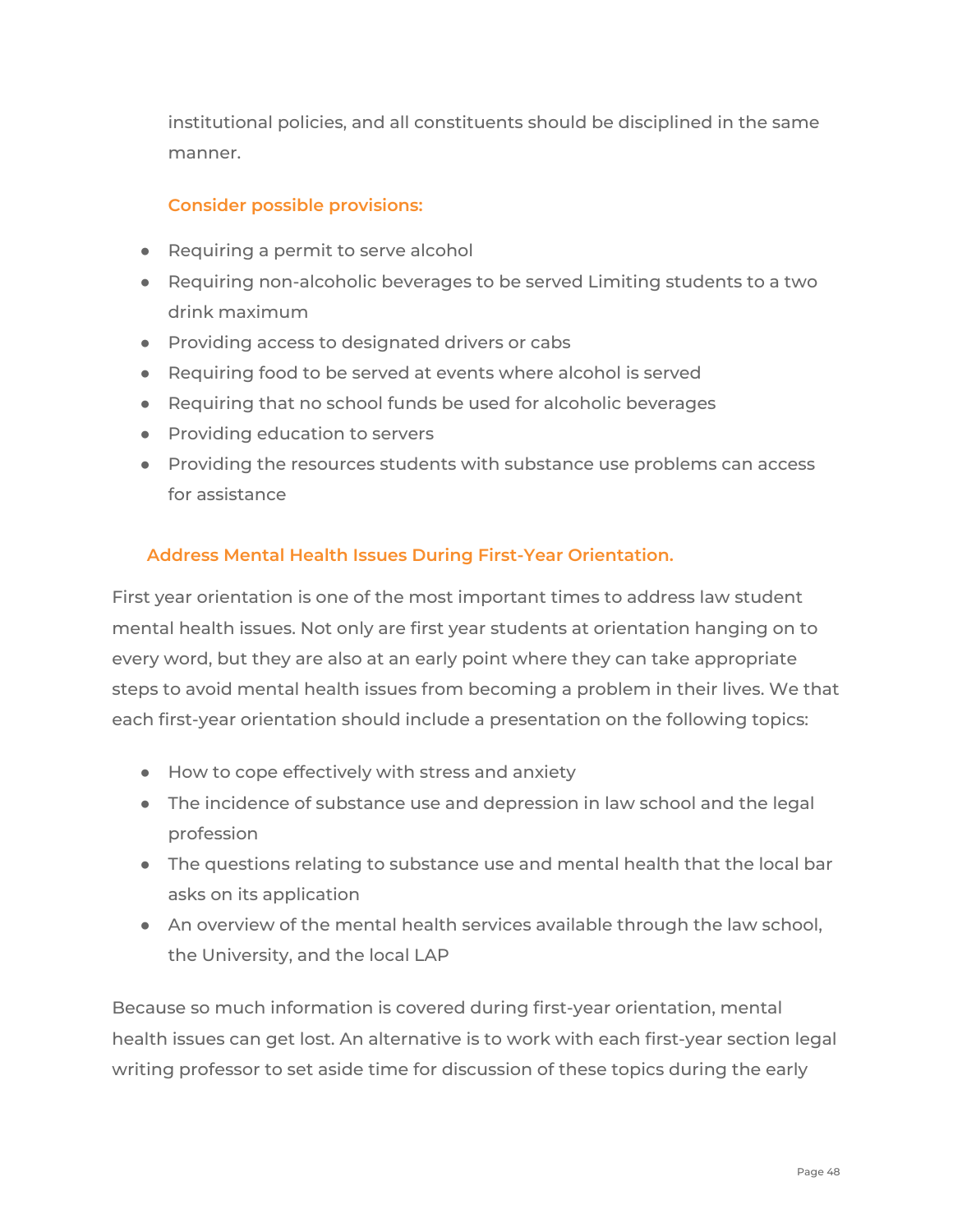portion of the semester. If your school has midterms, the lead-up to them may also prove a good time to raise these issues.

#### <span id="page-48-0"></span>**Make Students Aware of Available Health Resources.**

There are two consequences of law schools not publicizing the mental health resources available to students: students feel that this is not a problem shared by many and therefore feel stigmatized as to seeking help; and students who really want help do not know where to find it.

#### PROBLEM:

● Students need mental health help

#### NATURE OF THE PROBLEM:

- Stigma
- Bar examiner questions
- Emotionally stoic law school culture
- Lack of availability of trusted resources to help

#### SOLUTIONS:

- Make mental health a priority
- Provide as many options as possible for assistance, including on-campus and off-campus mental health resources and mental health counselors located at the law school
- Be sure the helping resources are confidential

Conduct ongoing campaigns to publicize these resources – probably online, as this has proven to be the most effective communication tool with students.

Conduct yearly meetings with the Dean's office, Board of Law Examiners, and state LAP to develop solutions to bar application barriers and encourage law students to seek help.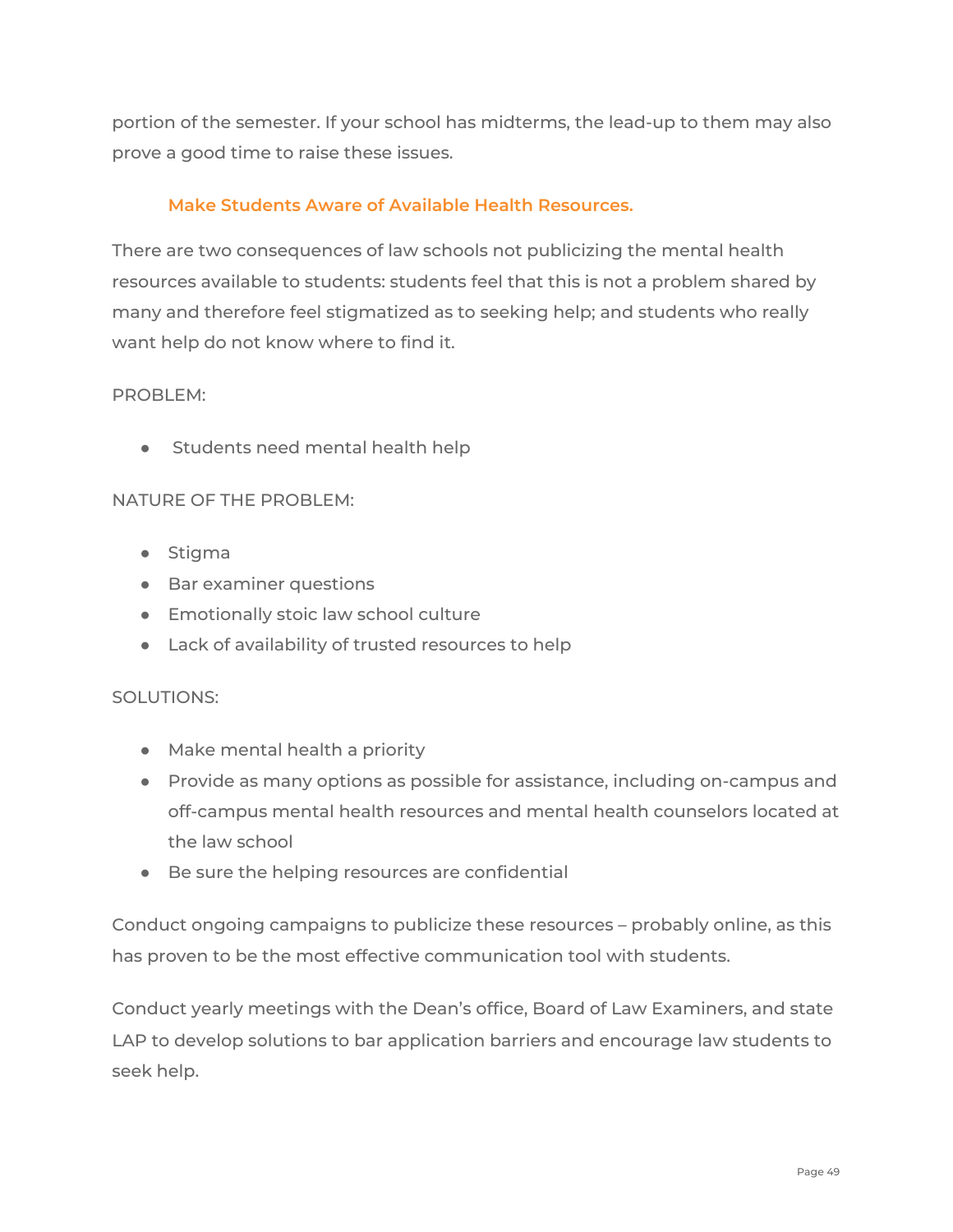**Example**: In Washington, D.C., the chair of the D.C. LAP Subcommittee for Outreach to Law Schools hosts semiannual lunches where the local law school deans of students and representatives of the LAP discuss current mental health issues affecting students at their respective law schools and outreach efforts being implemented at the respective law schools. The deans of students use the lunches to exchange ideas (e.g., what outreach efforts were effective that semester, which efforts were not), brainstorm on new outreach ideas, discuss mental health impairments and addictions that appear to be prevalent in their law school communities and what might be done, and also stay connected with the D.C. LAP by learning about their outreach efforts. Nationally, law school deans and deans of students have created similar regional arrangements, in person and via video or phone conference.

#### <span id="page-49-0"></span>**Provide Additional Resources**

Provide for a full-time law school counselor to address mental health concerns and issues. Having a counselor available at the law school may lead to de-stigmatizing the idea of seeking help, while bringing this resource closer to students may increase the likelihood that students will seek assistance. Also consider a partnership with your local LAP, where there may be options such as having a counselor on campus occasionally or regularly.

#### <span id="page-49-1"></span>**Establish a Ground Strategy**

Those with the most severe mental health issues often are the least likely to seek help, which is why it is crucial to train students and faculty to recognize signs and risk factors associated with common mental health issues. Students are often the first to recognize when their friends are going through a challenging time, yet equally often they do not know how to address the situation: intervene, share the matter with the dean of students, or do nothing. Caring students and faculty must be trained and provided the tools necessary to recognize risk factors in others and to help those suffering address their mental health issues. A kind and loving,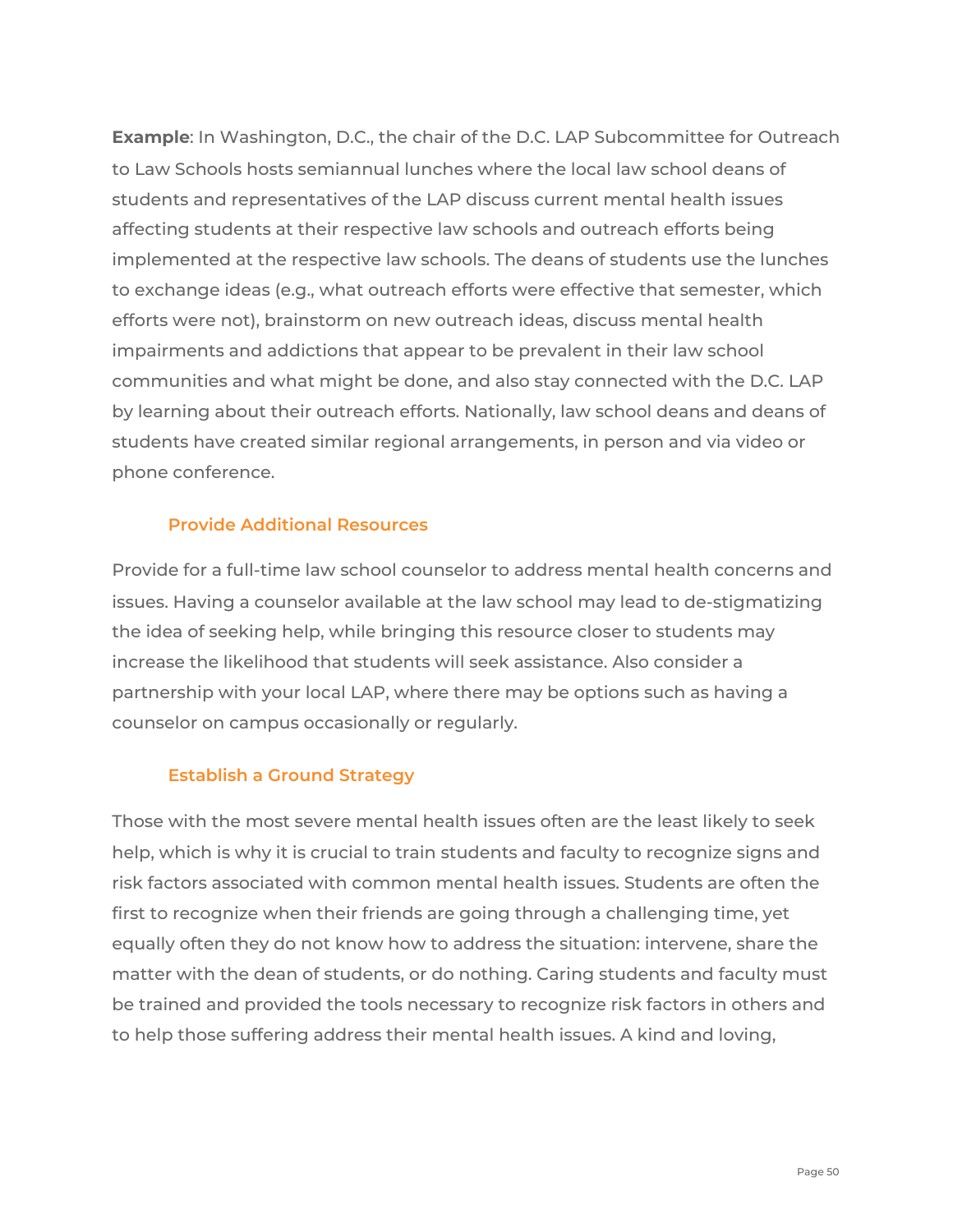non-judgmental response from a caring friend or faculty member can be just what is needed to encourage someone in need to seek assistance.

#### <span id="page-50-0"></span>**Help Educate Faculty on How to Deal With Law Student Mental Health Issues**

Faculty members can be in the best position to identify a law student dealing with mental health issues. It is essential that faculty are aware of the mental health issues that law students face and are provided the necessary training and tools to help students address these issues.

- [Mental](https://www.mentalhealthfirstaid.org/) Health First Aid
- Question Persuade Refer (QPR) Suicide [Prevention,](https://qprinstitute.com/)
- Kognito, At-Risk for College and [University](https://kognito.com/products/at-risk-for-university-faculty-and-staff) Faculty and Staff
- [LivingWorks,](https://www.livingworks.net/asist) ASIST Two-Day Training
- Presentation for Law School Faculty on Mental Health & Wellness in Law School (available via David Jaffe, Dean of Students, American University Washington College of Law)

## <span id="page-50-1"></span>**FACULTY**

## <span id="page-50-2"></span>Your Role and Why It Matters

Faculty play an important role both in understanding and in seeking ways to help students cope with issues that affect them. Faculty are often looked up to by students; moreover, they have the ability to spot potential issues by, for example, noting ongoing class absences.

## <span id="page-50-3"></span>What You Can Do

#### <span id="page-50-4"></span>**Counsel Students.**

A significant role that faculty can play without any additional information or education is to monitor attendance in their courses. The ABA offers a general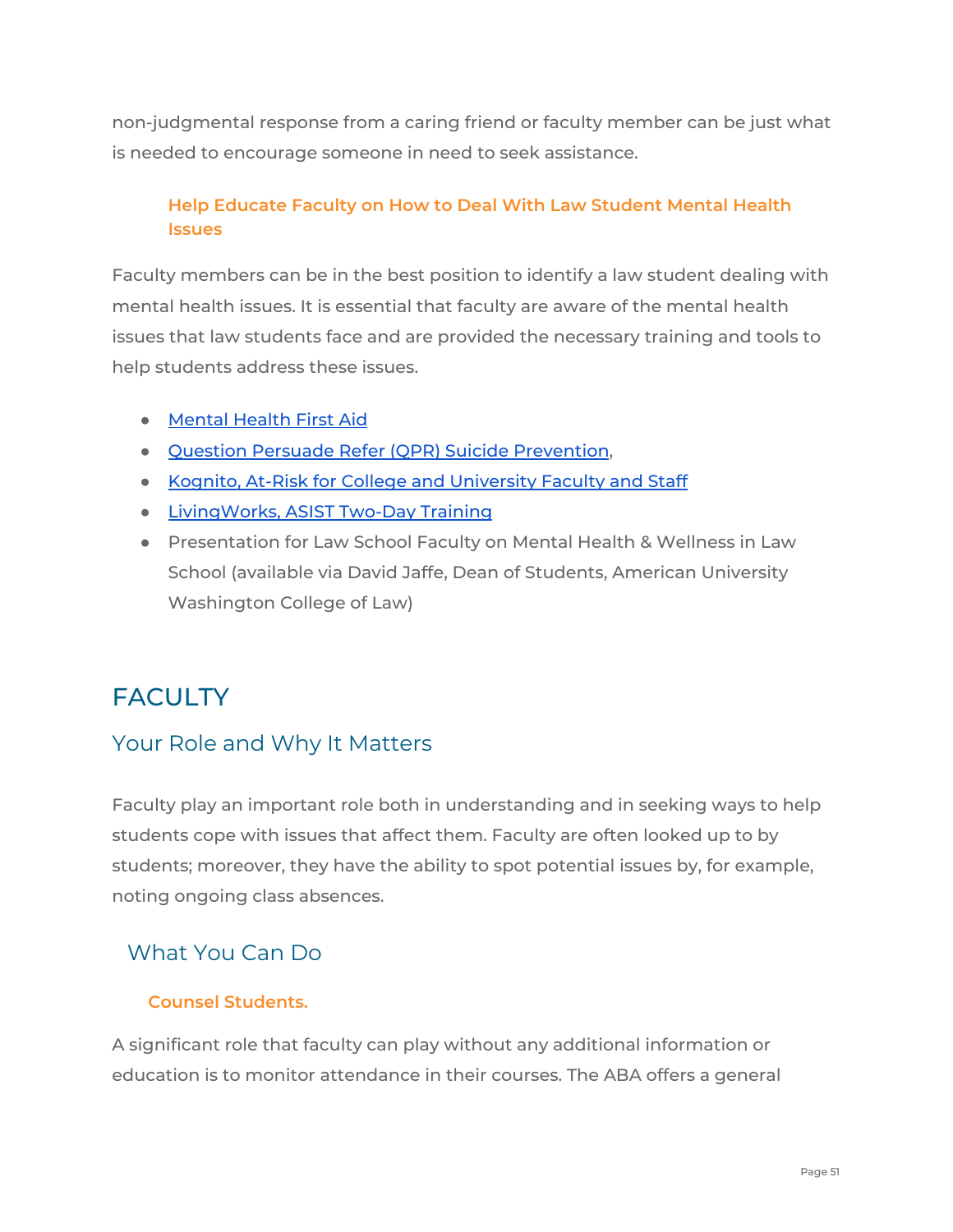standard for ensuring attendance; as a practical matter, faculty apply a broad range of means for complying with the standard. Any counselor or expert who has worked with a student in crisis, however, will attest that class absences are more often than not a sign that a student is being adversely affected in a significant way.

Some faculty express concern about calling attention to a student's absence, whether because they are not equipped (or otherwise do not wish) to respond to a student's issues, or out of fear that the student may feel he is being singled out by the professor. There are certainly ways of bringing to the attention of a dean of students or other relevant official such concerns without being directly involved. One law school conducts random "check-in" email outreach to students, encouraging them to come in for a brief chat; such outreach allows for a student whose concern has been raised by a school official to be folded in without making him feel like he is being singled out. Another school has established a procedure whereby any law school official concerned about a student is told to send an email to a specified address containing only the student's name; receipt of this email by trained law school individuals allows them to check with one another to see if any red flags have been or should be raised, investigating further, and determining if a meeting with the student is warranted.

## <span id="page-51-0"></span>**Counseling Skills for Faculty When Meeting with a Student in Need of Assistance**

- Nod while the student is speaking to demonstrate that you are listening.
- Maintain eye contact to demonstrate that you are listening.
- Reflect the student's feeling. If, for example, the student sounds frustrated while giving facts of a story, respond, "you sound very frustrated, this must be very hard for you..."
- Paraphrase what the student is saying. If the student gives details about a situation, respond with "so you became angry with the situation and went out drinking," even though the student may have provided a 10-minute description of the encounter.
- It is important to remember both content and feeling when students are speaking. Details are important so the student knows you are listening and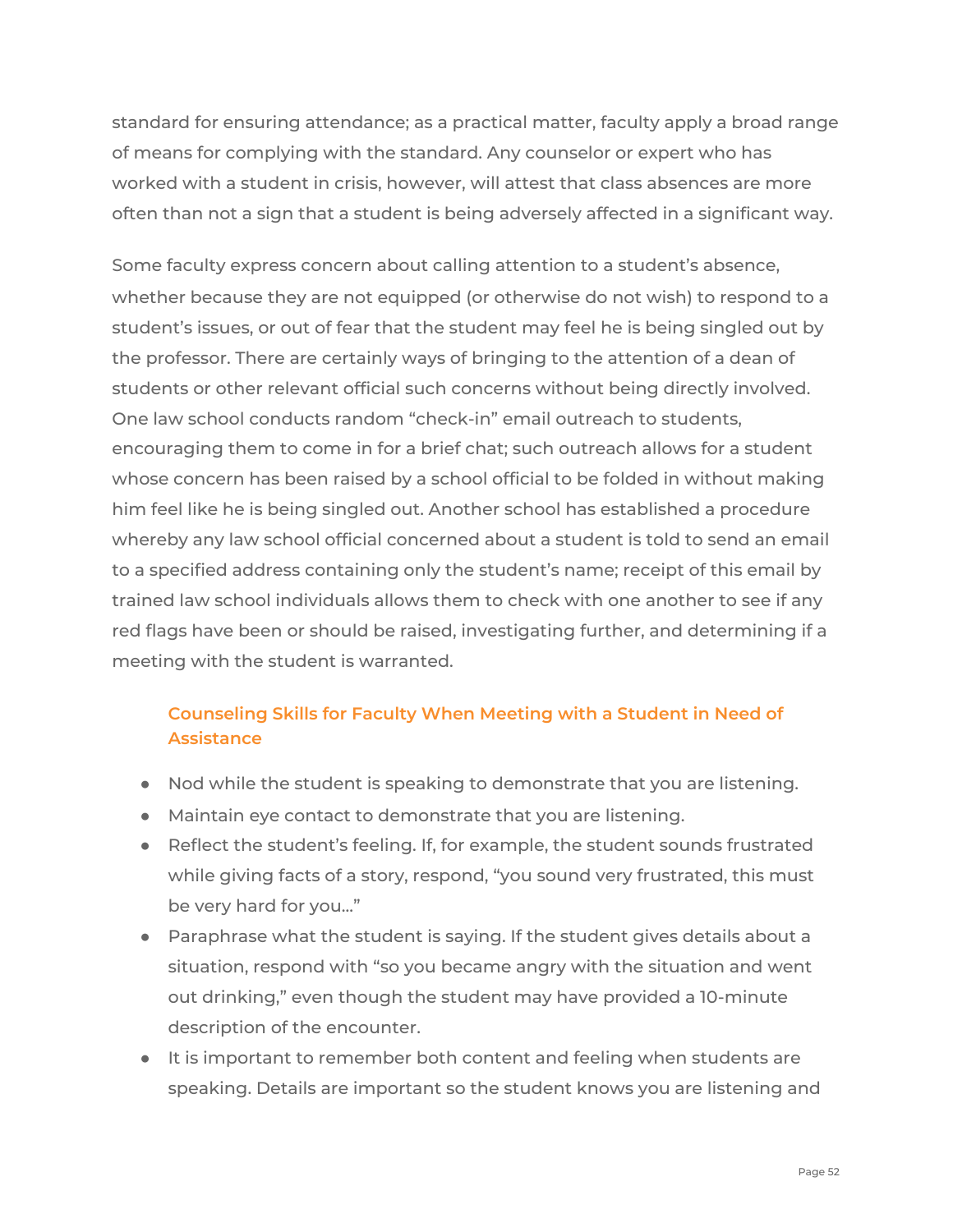have the story straight, but hearing their feelings and then reflecting them back to the student will build rapport. It helps the student feel like they are being understood.

- Ask open-ended questions and avoid closed-ended ones. "Tell me how you feel about your law school experience" vs. "Do you like law school?"
- Allow for silence. This allows the student to gather thoughts and think about them more deeply before speaking. Also, it prevents the lay counselor from attempting to rush in with a solution, as the student will develop more insight and mastery if encouraged to find solutions on his/her own.
- Show Unconditional Positive Regard for the Student. This means that the lay counselor never blames or shames the student. Never use words like "you should have" or "why didn't you" as these are value-laden.
- Reward Positive Behavior. If a student is doing well, in both word and deed, the lay counselor can acknowledge it. Instead of "I am very proud of you", say, "you can be very proud of yourself for not drinking, but instead dealing with the situation in a more healthy manner and continuing to tell your teacher how you felt."
- Finally, consider what some of your faculty colleagues have done in terms of opening up to their students about their issues.

#### **Stay Abreast of Current Literature.**

- <span id="page-52-0"></span>● "Smacked: A Story of [White-Collar](https://www.npr.org/sections/health-shots/2020/02/04/802479660/a-widow-not-a-wife-smacked-explores-an-ex-husbands-secret-addiction) Ambition, Addiction, and Tragedy" by Eilene Zimmerman. Zimmerman writes about her attorney ex-husband's unknown addiction which tragically killed him in 2015.
- Brian Clarke, Law Professors, Law Students and [Depression](http://www.thefacultylounge.org/2014/03/law-professors-law-students-and-depression-a-story-of-coming-out-%20part-1.html) . . . A Story of [Coming](http://www.thefacultylounge.org/2014/03/law-professors-law-students-and-depression-a-story-of-coming-out-%20part-1.html) Out (Parts [1,](http://www.thefacultylounge.org/2014/03/law-professors-law-students-and-depression-a-story-of-coming-out-%20part-1.html) [2,](http://www.thefacultylounge.org/2014/04/in-part-i-of-this-little-series-i-laid-out-some-of-the-statistics-%20regarding-the-scope-of-the-problem-of-depression-and-anxie.html) and [3\)](http://www.thefacultylounge.org/2014/04/the-coming-out-trilogy-part-3.html), 2014.
- Elyn Saks: A tale of [mental](http://www.ted.com/talks/elyn_saks_seeing_mental_illness?language=en) illness from the inside.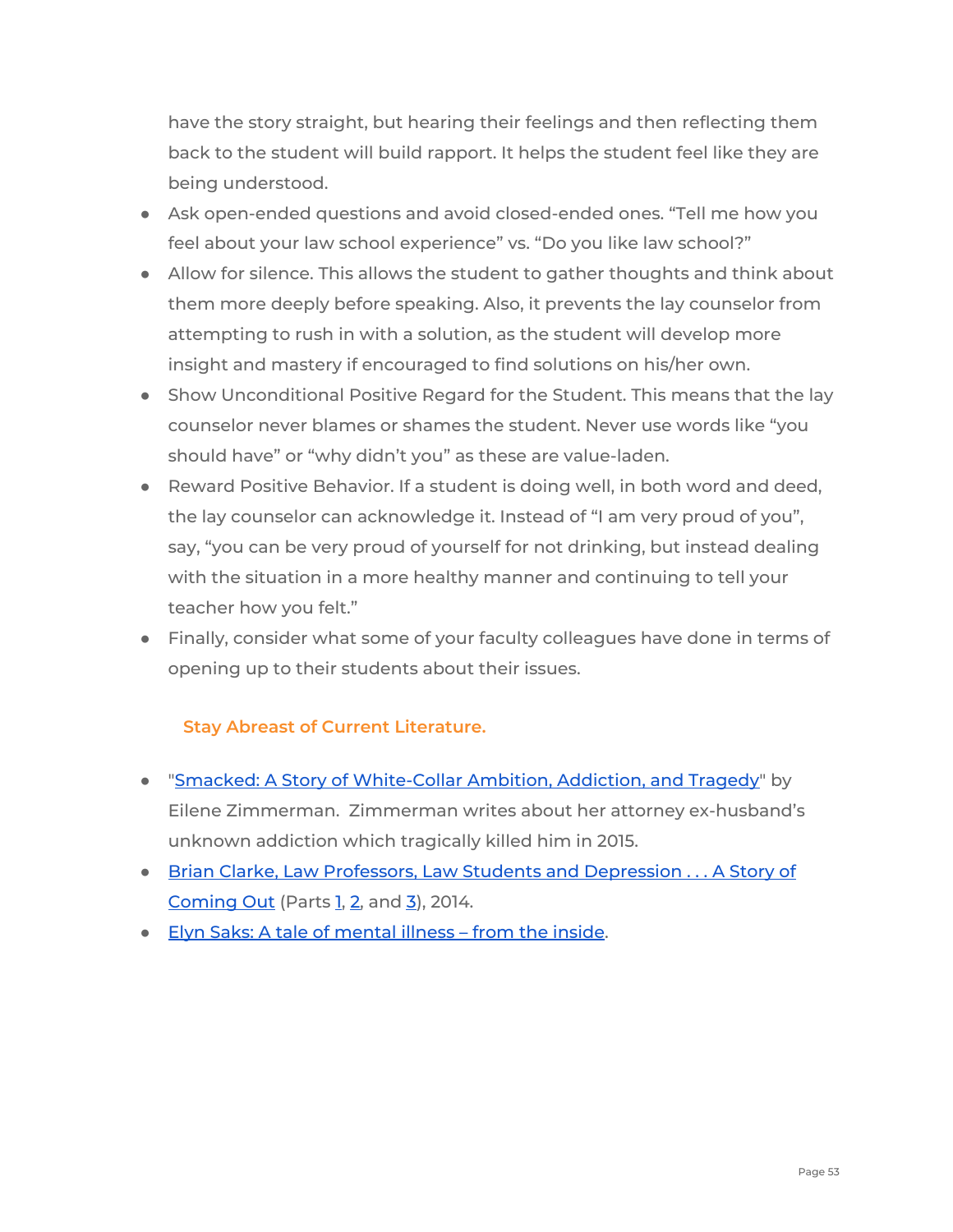# <span id="page-53-0"></span>**FOR EMPLOYERS**

## Programming on Mental Health and Substance Use Disorder

Law firms can support law school wellness initiatives in a number of ways. Firm sponsorship of law school wellness programming is a great way for employers to act on the commitments they've made through the ABA [Well-Being](https://www.americanbar.org/groups/lawyer_assistance/working-group_to_advance_well-being_in_legal_profession/) Pledge.

- Sponsor Mental Health Day or Wellness Activities
- Offer to have firm wellness directors lead programs for law students
- Sponsor wellness spaces in the law school
- Sponsor activities that focus on managing stress in positive, healthy ways such as:
	- Mocktail networking,
	- Intramural sports teams
	- Fitness days focusing on new ways to stay fit such as kickboxing, Cross fit, Pilates
	- Healthy cooking events such as "top chef" or chef lead cooking lessons
	- Law school community gardens
	- Massage events
	- Live music events
- Have firm attorneys share their experiences overcoming mental health issues.

Firms can reach out to the Student Affairs and Career Services offices for opportunities to partner and consider joining the NALP Attorney Well-Being Group's Law School/Law Firm Collaboration Subcommittee.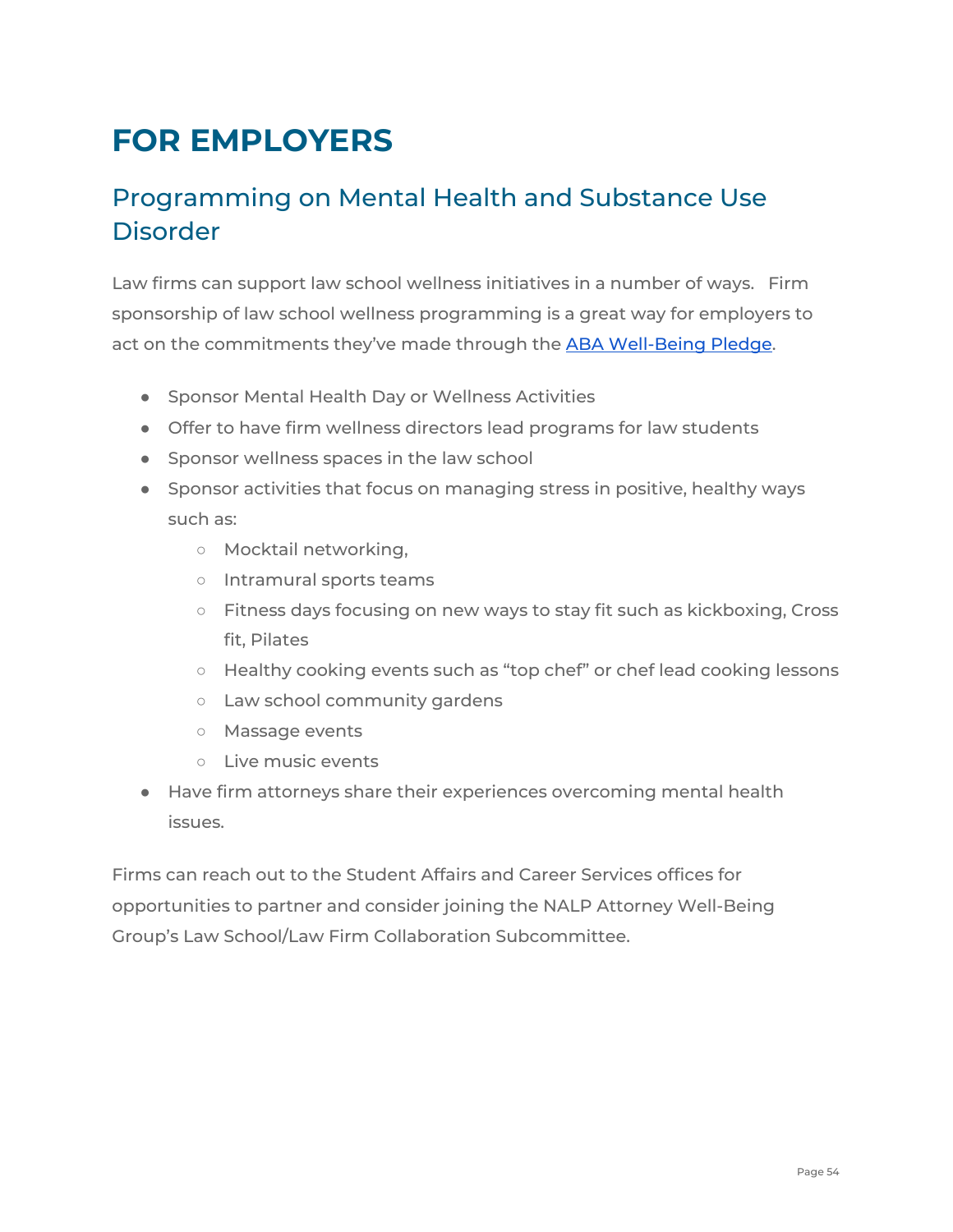# <span id="page-54-1"></span><span id="page-54-0"></span>**RESOURCES** SEEKING TREATMENT

Most law schools are part of an undergraduate institution that has a comprehensive substance use and mental health policy. Those schools are also likely to have university counseling centers or other similar counseling options. These resources vary substantially by school. Also, the majority of law schools have a dean of students or a designated individual who is able to offer at least general counseling and provide resources. If your school does not have resources readily available in pamphlet form or on a website, many of the resources below are invaluable.

There are high-quality treatment facilities throughout the country. What is best for any one individual requires a thorough knowledge of the disease of addiction, a thorough evaluation of the individual, and a comprehensive knowledge of available treatment resources. Like much of medicine, the availability and quality of treatment services can change rapidly. State Lawyer Assistance Programs (LAP) have an interest in keeping up-to-date on the best treatment resources in their community, inclusive of where scholarships might exist for students (see [www.abanet.org/legalservices/](http://www.abanet.org/legalservices/colap/lapdirectory.html) [colap/lapdirectory.html](http://www.abanet.org/legalservices/colap/lapdirectory.html)).

## <span id="page-54-2"></span>General Mental Health

- [LawLifeline:](http://www.lawlifeline.org/) Mental Health Resources for Law School Students
	- LawLifeline is an anonymous, confidential, online resource center for law students seeking mental health assistance or information regarding emotional and mental health issues.
- **Lawyers [Depression](https://www.lawyersdepressionproject.org/) Project** 
	- Offers a confidential online forum and bi-monthly online peer-to-peer support group meetings for legal professionals suffering from depression, anxiety, bipolar disorder, OCD, eating disorders, trauma, sexual abuse, addiction, and other mental health conditions.
- **[PsychCentral](https://psychcentral.com/)**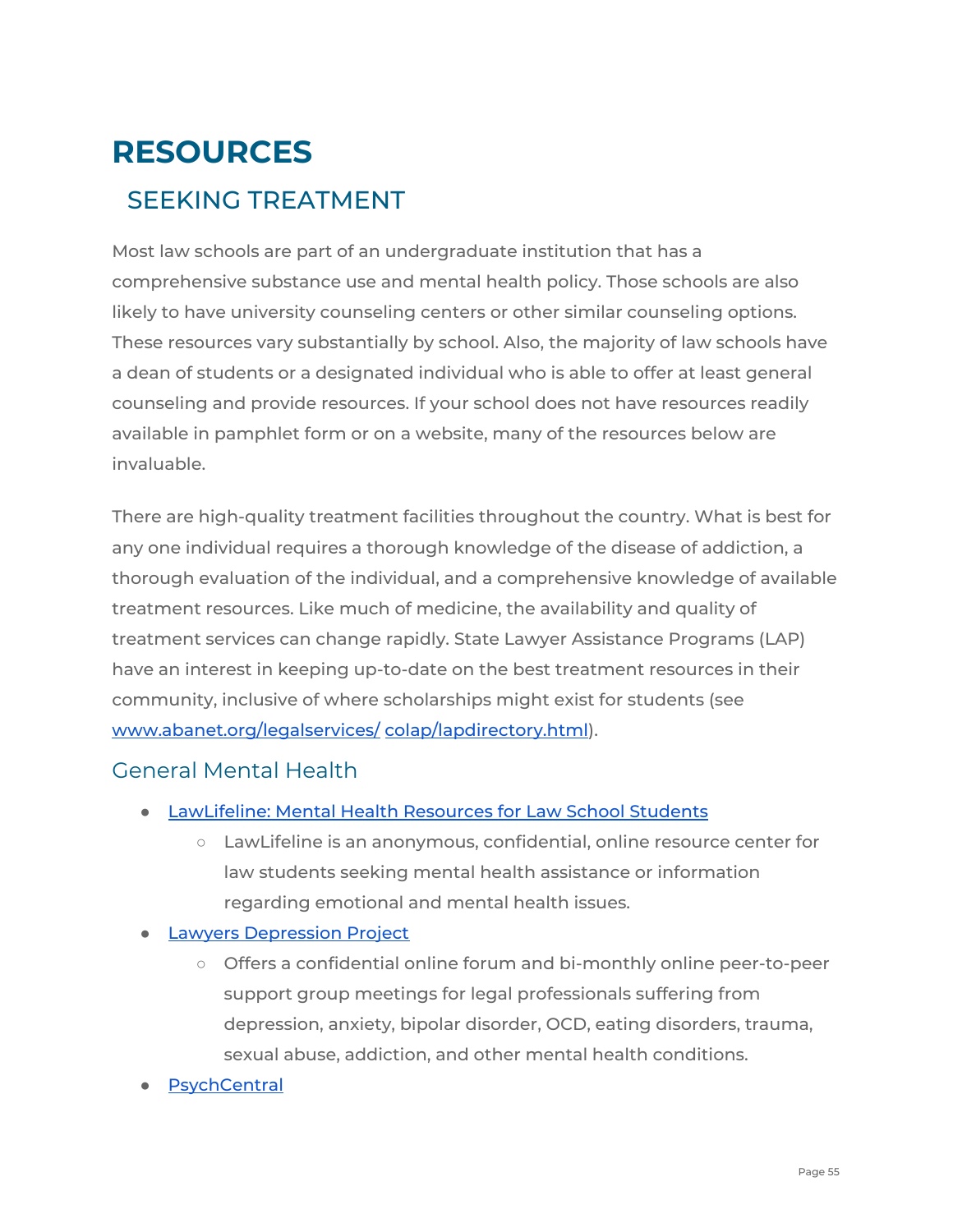- Offers information, resources, screening tests, and support groups for people experiencing mental health issues.
- [National](http://www.nami.org/) Alliance on Mental Illness
	- Offers guidance, support, and resources for individuals living with mental health conditions, as well as family members and caregivers.

## <span id="page-55-0"></span>Anxiety & Depression

- Anxiety & Depression [Association](https://adaa.org/) of America
	- Offers information, support, and resources for individuals with anxiety, depression, and related disorders.
- [Depression](https://www.dbsalliance.org/) & Bipolar Support Alliance
	- Offers in-person and online support groups for people living with a mood disorder as well as friends and family.
- **Lawyers with [Depression](http://www.lawyerswithdepression.com/)** 
	- $\circ$  A nationally award-winning depression website/blog with depression news, resources, blogs, and guest articles for anyone struggling with depression, anxiety, or too much stress.

## <span id="page-55-1"></span>Eating Disorders

- National Eating Disorders [Association](https://www.nationaleatingdisorders.org/)
- National [Association](https://anad.org/) of Anorexia Nervosa & Associated Disorders
- Overeaters [Anonymous](https://www.oa.org/)

## <span id="page-55-2"></span>Additional Resources

- ABA Commission on Lawyer Assistance Programs (CoLAP) Listserv for Law Students in Recovery (closed and anonymous), e-mail [NIrish@dcbar.org](mailto:NIrish@dcbar.org)
- ABA CoLAP Confidential Hotline for Law Students and Lawyers, 1-800-LAW-LAPS (529-5277)
- Active Minds, [www.activeminds.org,](http://www.activeminds.org/) a student-organized support group with chapters at a number of law schools
- Addiction Recovery Resources for the Professional: [www.lapage.com/arr](http://www.lapage.com/arr)
- Alcoholics Anonymous: [www.alcoholics-anonymous.org](http://www.alcoholics-anonymous.org/)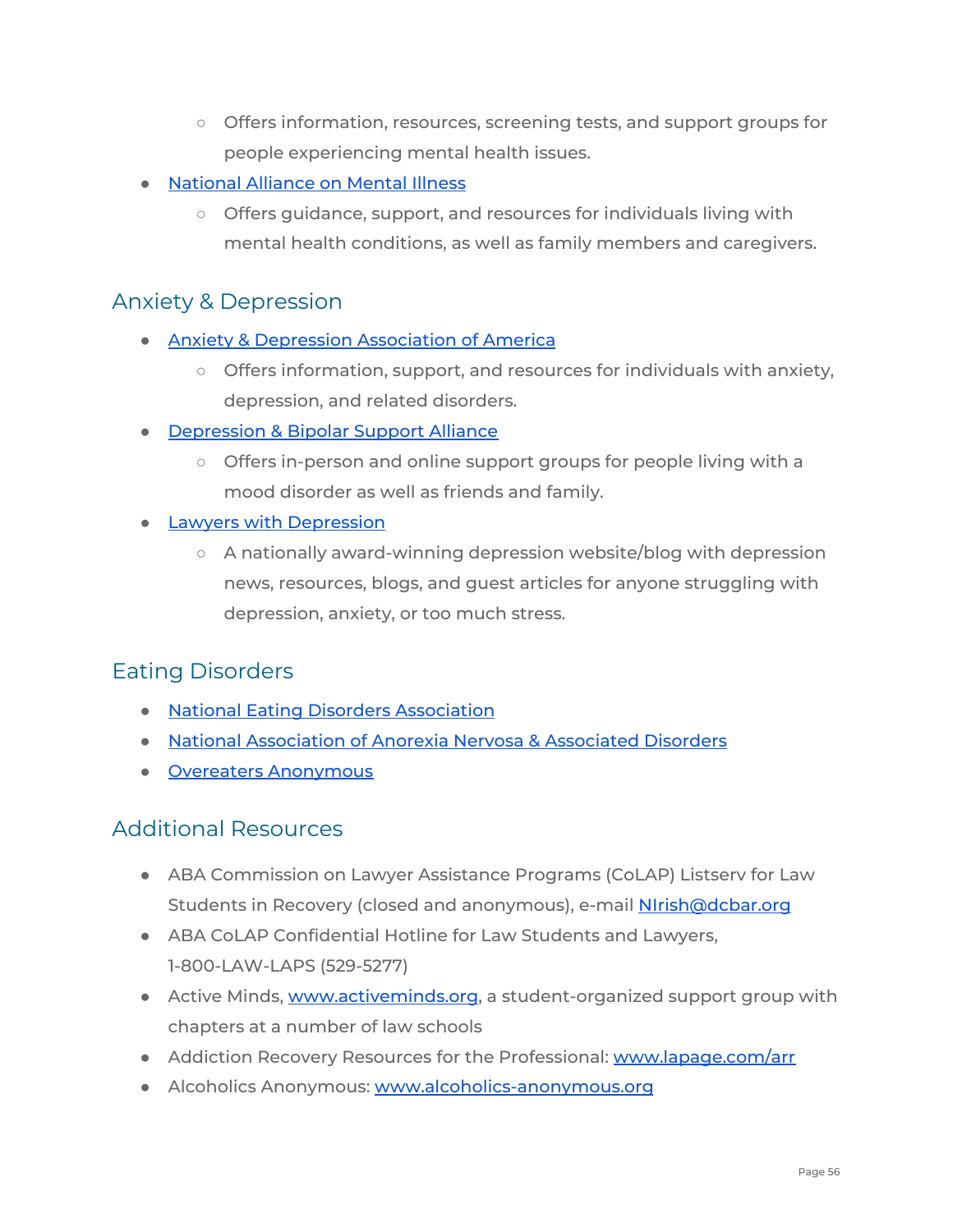- American Foundation for Suicide Prevention: [www.afsp.org](http://www.afsp.org/)
- American Medical Association: [www.ama-assn.org](http://www.ama-assn.org/)
- American Psychology Association: [www.apa.org](http://www.apa.org/)
- Center for substance use Treatment: [www.samhsa.gov](http://www.samhsa.gov/)
- Cocaine Anonymous: [www.ca.org;](http://www.ca.org/) 800-347-8998
- Crystal Meth Anonymous: [www.crystalmeth.org](http://www.crystalmeth.org/)
- Debtors Anonymous: [www.debtorsanonymous.org](http://www.debtorsanonymous.org/)
- Directory of State and Local Lawyer Assistance Programs: [americanbar.org/colap](https://www.americanbar.org/groups/lawyer_assistance/)
- Gamblers Anonymous: [www.gamblersanonymous.org](http://www.gamblersanonymous.org/)
- Habit Smart: [www.habitsmart.com](http://www.habitsmart.com/)
- International Lawyers in Alcoholics Anonymous: [www.ilaa.org](http://www.ilaa.org/)
- Marijuana Anonymous: [www.marijuana-anonymous.org](http://www.marijuana-anonymous.org/)
- Mental Health America: [www.nmha.org](http://www.nmha.org/)
- National Alliance on Mental Illness (NAMI): [www.nami.org](http://www.nami.org/)
- Narcotics Anonymous: [www.na.org](http://www.na.org/)
- National Clearinghouse for Alcohol and Drug Information: [www.health.org](http://www.health.org/)
- National Institutes for Mental Health: [www.nimh.nih.gov](http://www.nimh.nih.gov/)
- National Mental Health Awareness Campaign: [www.nostigma.org](http://www.nostigma.org/)
- National Suicide Prevention Hotline: 1-800-SUICIDE (784-2433),

#### [www.hopeline.com](http://www.hopeline.com/)

- Sobriety and Recovery Resources: [www.recoveryresources.orgsubstance](http://www.recoveryresources.orgsubstance/)
- Nicotine Anonymous: [www.nicotine-anonymous.org](http://www.nicotine-anonymous.org/) 415-750-0328
- The Hidden Sources of Law School Stress: Avoiding the Mistakes that Make Unhappy and Unprofessional Lawyers, Lawrence Krieger: [www.law.fsu.edu/academic\\_programs/humanizing\\_lawschool/booklet.html](http://www.law.fsu.edu/academic_programs/humanizing_lawschool/booklet.html)
- Treatment Improvement Exchange: [www.treatment.org](http://www.treatment.org/)
- Web of Addictions: [www.well.com/user/woa/](http://www.well.com/user/woa/)
- Women for Sobriety: [www.womenforsobriety.org](http://www.womenforsobriety.org/)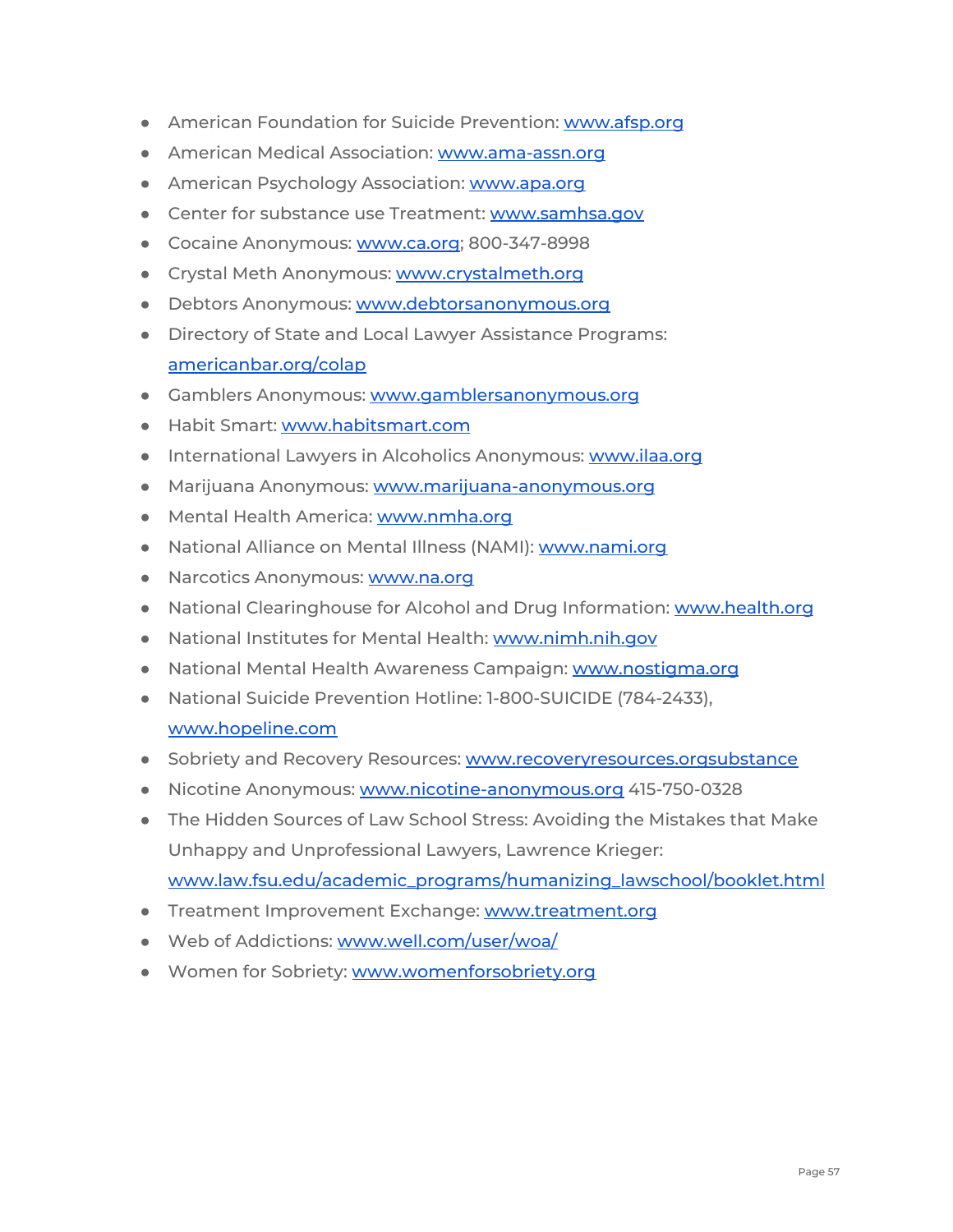## <span id="page-57-0"></span>SELECTED ARTICLES and MEDIA RESOURCES

There are myriad articles seeking to provide assistance to law students and to caring individuals who wish to help those students with mental health, substance use, stress and related issues. The link to several articles and other resources that have resonated with readers over the years are provided here.

- The ABA's Law [Student](https://abaforlawstudents.com/) Division website has a whole host of resources, including organizations, weblinks, blogs, and articles
- "Law [School](http://law2.umkc.edu/faculty/profiles/glesnerfines/bgf-strs.htm) and Stress", First Year Orientation Speech by Professor Barbara Glesner Fines
- "I wish I would have called you before" [Depression](http://www.americanbar.org/content/dam/aba/administrative/lawyer_%20assistance/ls_colap_depression_and_suicide_jones_and_crowley.authcheckdam.pdf) and suicide: Make sure you don't utter those [words](http://www.americanbar.org/content/dam/aba/administrative/lawyer_%20assistance/ls_colap_depression_and_suicide_jones_and_crowley.authcheckdam.pdf)"', by Don P. Jones & Michael J. Crowley.
- "The [Devastation](http://www.alabar.org/alap/articles/devastation_of_depression.pdf) of Depression: Lawyers are at Greater Risk--It's an [Impairment](http://www.alabar.org/alap/articles/devastation_of_depression.pdf) to Take Seriously", by Michael J. Sweeney.
- "Getting [Healthy,](http://media.wcl.american.edu/Mediasite/Play/acfe55debf3d4910930e8657b1%2068983e) Staying Healthy", a video for law student on the importance of getting ahead of their issue while in school, produced by David Jaffe:
- Lawrence Krieger has produced a student assistance booklet called "[The](http://www.law.fsu.edu/academic_programs/humanizing_lawschool/booklet.html) Hidden [Sources](http://www.law.fsu.edu/academic_programs/humanizing_lawschool/booklet.html) of Law School Stress" which have been distributed in law schools across the country.
- "Where Are We on the Path to Law Student [Well-Being?:](https://papers.ssrn.com/sol3/papers.cfm?abstract_id=3374976) Report on the ABA CoLAP Law Student Assistance [Committee](https://papers.ssrn.com/sol3/papers.cfm?abstract_id=3374976) Law School Wellness Survey," by Jordana A. Confino.

## <span id="page-57-1"></span>Free Apps for Stress, Anxiety, Relaxation, Depression, OCD & More:

- o ["There's](http://shar.es/Pn5ZD) an App for That!"; part of the Lawyer-Coach website.
- Insight Timer
- Pacifica
- MoodPath
- Talk Life
- What's Up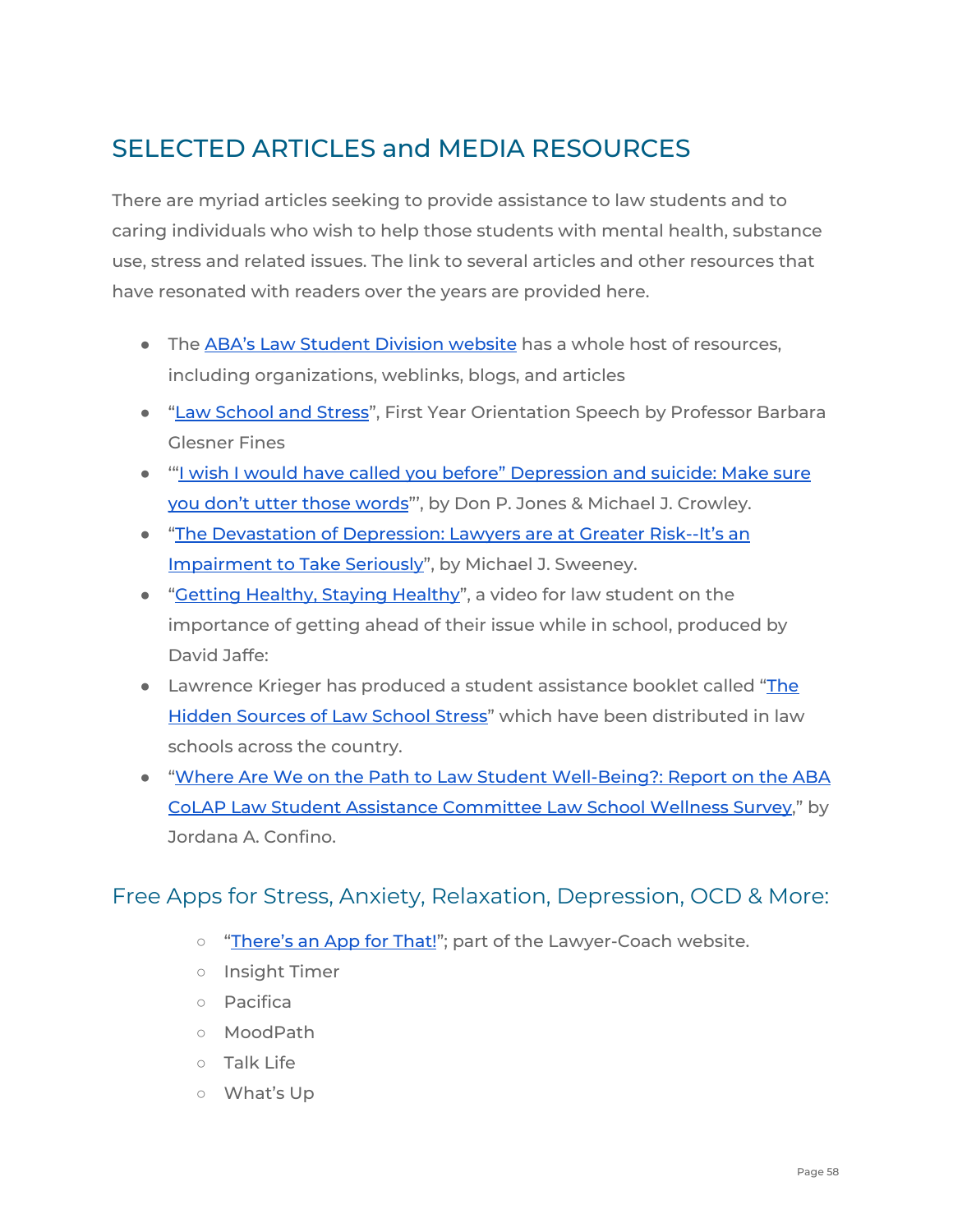- MindShift
- Live OCD Free

## <span id="page-58-0"></span>Discovery Stories

- "Smacked: A Story of [White-Collar](https://www.npr.org/sections/health-shots/2020/02/04/802479660/a-widow-not-a-wife-smacked-explores-an-ex-husbands-secret-addiction) Ambition, Addiction, and Tragedy" by Eilene Zimmerman. Zimmerman writes about her attorney ex-husband's unknown addiction which tragically killed him in 2015.
- Webinar: To Hell and Back: One Lawyer's Path to [Recovery](https://abaforlawstudents.com/event/to-hell-and-back-one-lawyers-path-to-recovery/) ABA CoLAP & ABA Law Student Division
- Podcast Series: New Voices of [Recovery](https://www.americanbar.org/groups/lawyer_assistance/events_cle/voices_of_recovery_podcast_series.html) ABA CoLAP
- Video: The Besden [Redemption](https://www.americanbar.org/groups/lawyer_assistance/events_cle/the_besden_redemption.html) ABA CoLAP & Indiana University School of Law
- Girl Walks Out of a Bar: A [Memoir](https://www.amazon.com/Girl-Walks-Out-Bar-Memoir/dp/1590793218) Lisa Smith (2016)
- The Addicted Lawyer: Tales of the Bar, Booze, Blow, and [Redemption](https://www.amazon.com/Addicted-Lawyer-Tales-Booze-Redemption/dp/1682613704) Brian Cuban (2017)

#### <span id="page-58-1"></span>Mindfulness Resources

- The [Contemplative](https://scholarship.law.ufl.edu/cgi/viewcontent.cgi?article=1436&context=facultypub) Lawyer: On the Potential Contributions of Mindfulness [Meditation](https://scholarship.law.ufl.edu/cgi/viewcontent.cgi?article=1436&context=facultypub) to Law Students, Lawyers, and Their Clients – Riskin (Harvard Negotiation Law Review, 2002)
- [Mindfulness](https://www.amazon.com/Mindfulness-Law-Students-Achieve-Balance/dp/0977345513) for Law Students: Using the Power of Mindful Awareness to Achieve [Balance](https://www.amazon.com/Mindfulness-Law-Students-Achieve-Balance/dp/0977345513) and Success in Law School – Scott Rogers (2009)
- The Anxious Lawyer: An 8-Week Guide to a Joyful and [Satisfying](https://www.amazon.com/Anxious-Lawyer-Satisfying-Mindfulness-Meditation/dp/1627226249) Law Practice Through [Mindfulness](https://www.amazon.com/Anxious-Lawyer-Satisfying-Mindfulness-Meditation/dp/1627226249) and Meditation – Jeena Cho (2016)
- The Lawyer's Guide to [Balancing](https://www.amazon.com/Lawyers-Guide-Balancing-Life-Work/dp/1570737002) Life & Work: Taking the Stress Out of [Success](https://www.amazon.com/Lawyers-Guide-Balancing-Life-Work/dp/1570737002) – George Kauffman (2003)
- The Six-Minute Solution: A [Mindfulness](https://amzn.to/2OdbnSL) Primer for Lawyers Scott Rogers (2009)
- [Transforming](https://www.amazon.com/Transforming-Practices-Finding-Satisfaction-Legal/dp/1604427299) Practices: Finding Joy and Satisfaction in the Legal Life Steven Keeva (2011)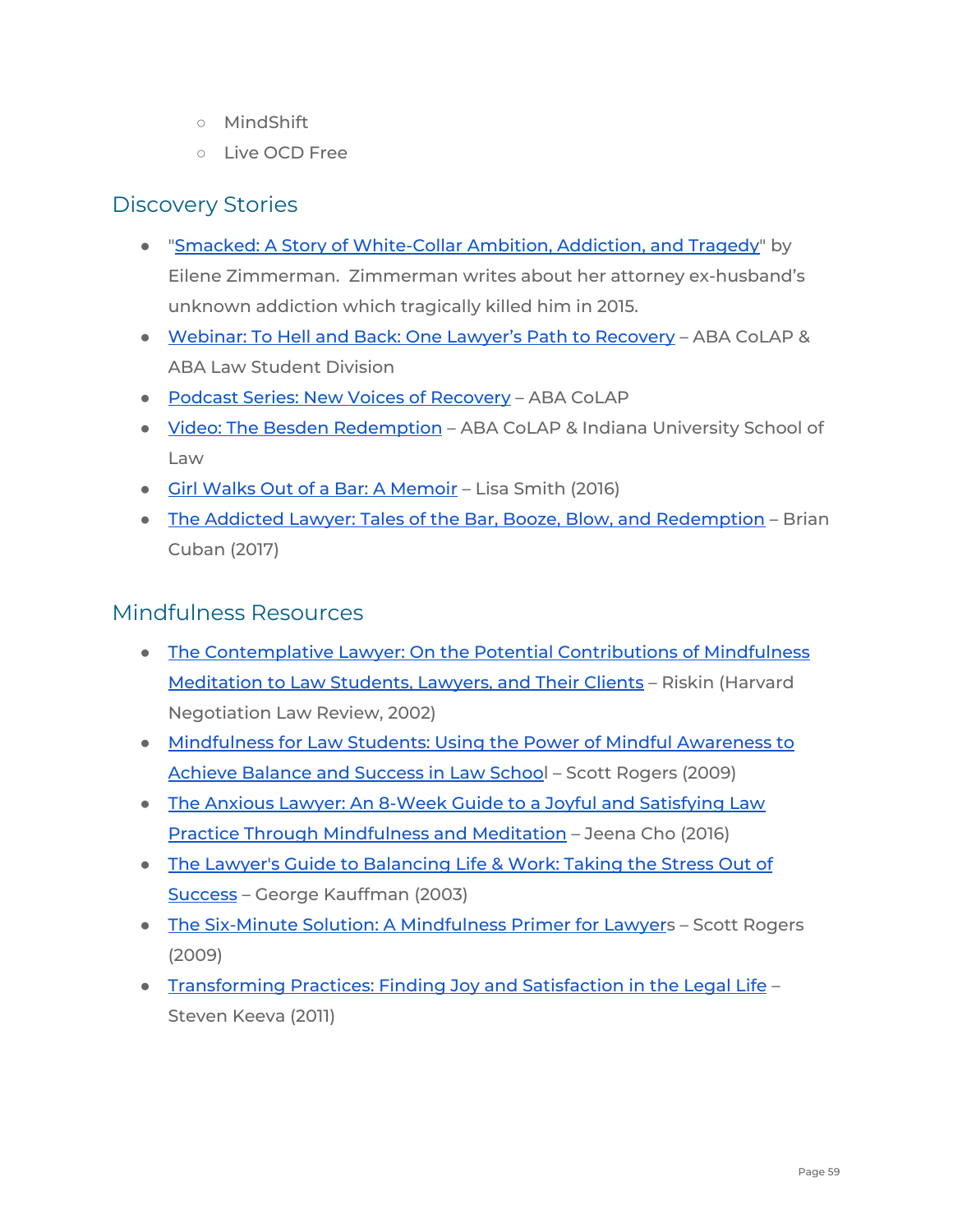## <span id="page-59-0"></span>LAW SCHOOL RESOURCES

## <span id="page-59-1"></span>Sample bylaws

#### **Article I: Statement of Purpose**

LAW STUDENTS ANONYMOUS (LSA) is being established in the fall of 2003 at COLLEGE OF LAW in association with the Assistant Dean of Academic Assistance and Student Counseling with the following objectives: (1) To provide a weekly support group for those students who may need to receive the help of a group in dealing with problems such as substance use or other stressors. (2) Provide through the use of cooperative agreements with licensed organizations a system of assessment and referral for those students whose problems lie deeper than what a support group can provide. 3) To provide informational programs to the Faculty, Students and Staff on topics appropriate to the goals of the program such as identifying substance use or coping with stress. (4) To provide a help line or phone number similar to an EAP. (5) To act as a liaison to the state Lawyers Assistance Program.

#### **Article II: Membership**

**Section 1** Any currently enrolled student at College of Law may be a member of LSA entitled to all the privileges and duties of membership herein provided.

**Section 2** In order to work the help desk for LSA and act as a group leader, or serve on the Board, a student must have completed their first semester and the peer assistance training provided by LSA.

**Section 3** There will be no membership dues to LSA.

**Section 4** Any Student who misrepresents the policies or objectives of LSA will be subject to disciplinary action or removal from the membership.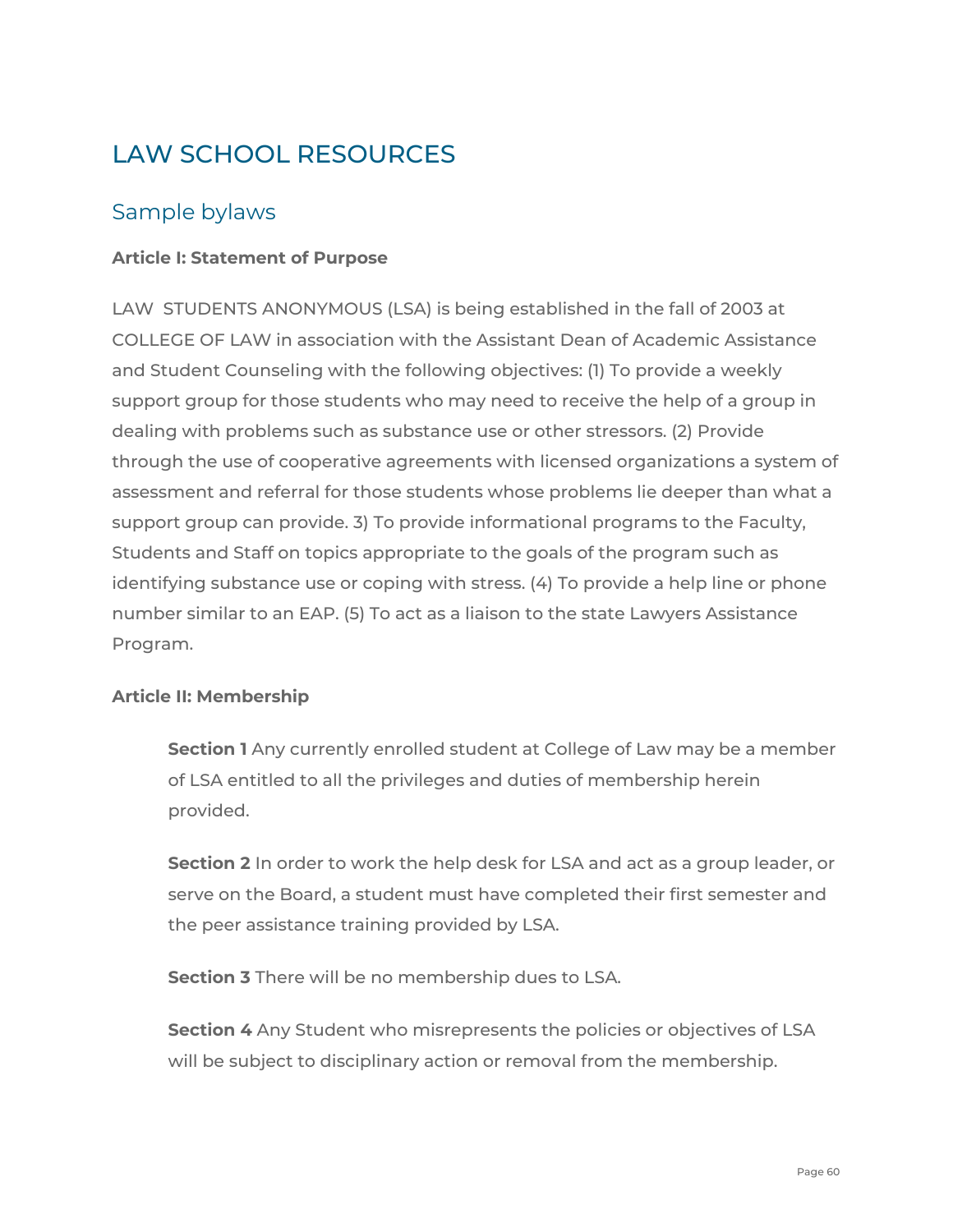#### **Article III: Board of Directors**

**Section 1** The Board of Directors will be elected to a term of one year and their duties shall consist of:

- 1. Director The Director shall oversee the Board and shall act as LSA's representative to the College of Law, Student Bar Association, and the State Lawyers Assistance Program. In addition, the Director will preside over meetings, receive all mail addressed to LSA and have signature authority over all bank accounts maintained by LSA.
- 2. Treasurer The Treasurer shall maintain all accounting records of LSA and is responsible for maintaining the accounts). The Treasurer will have signature authority on all banking accounts maintained by LSA.
- 3. Secretary The Secretary shall take minutes of all meetings, post notices of meetings and presentations and make any necessary room arrangements for meetings or presentations. The Secretary shall also be responsible for preparing any correspondence relating to any LSA matters.
- 4. Volunteer Coordinator The Volunteer Coordinator shall be responsible for making all necessary arrangements for the time, room and leader of the weekly meetings and for the staffing of the phone line. The Volunteer Coordinator shall also be responsible for establishing a training schedule for student volunteers.

**Section 2** Members of the Board will be elected as follows:

- 1. Elections will be held during the Spring Semester for the following academic year at a time to be decided by the current Board, not to be later than the third full week in April or prior to Spring Break.
- 2. The majority of eligible voting members who are present at the election meeting will elect Board Members.
- 3. Nominations will be open and taken from the floor.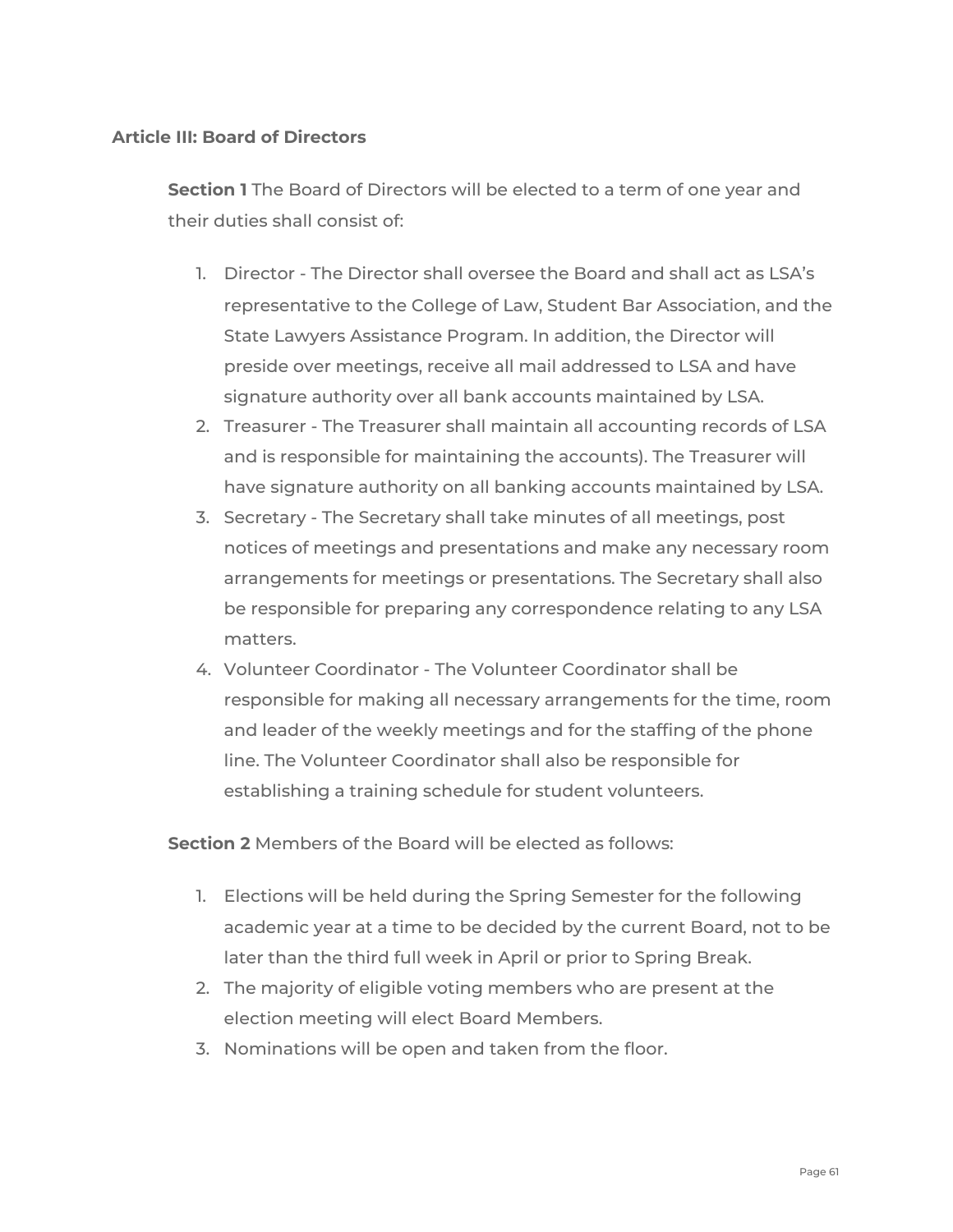- 4. A minimum of one (1) semester of membership is required to be nominated for a position on the board and to be eligible to vote.
- 5. Nominations shall be made at a special meeting to be held no less than one week prior to elections.
- 6. Newly elected officers shall take office on the first meeting of the fall semester.
- 7. Voting shall be by secret ballot and counted by the current Director and Secretary.
- 8. Current officers can be nominated to run, and can be re-elected to the same position for consecutive terms.

**Section 3** Any officer who is deemed inactive in the performance of their duties or who misrepresents LSA or who is found guilty of any act that hinders the goals of LSA may be removed by a 2/3 majority of the voting members, provided he/she is afforded an opportunity to provide a defense.

**Section 4** The Board of Directors may establish committees and delegate their authority on an as needed basis.

#### **Article IV: Amendment Process**

**Section 1** These bylaws may be amended as provided herein.

**Section 2** Before any proposed amendment is acted upon by the membership:

- 1. It must be typewritten, double-spaced.
- 2. It must be signed by at least two voting members.
- 3. It must be read to the members during the meeting previous to the meeting that it is to be voted on.
- 4. A copy must be posted on the LSA bulletin board and notice made to all members at least seven (7) days prior to the meeting at which action is to be taken.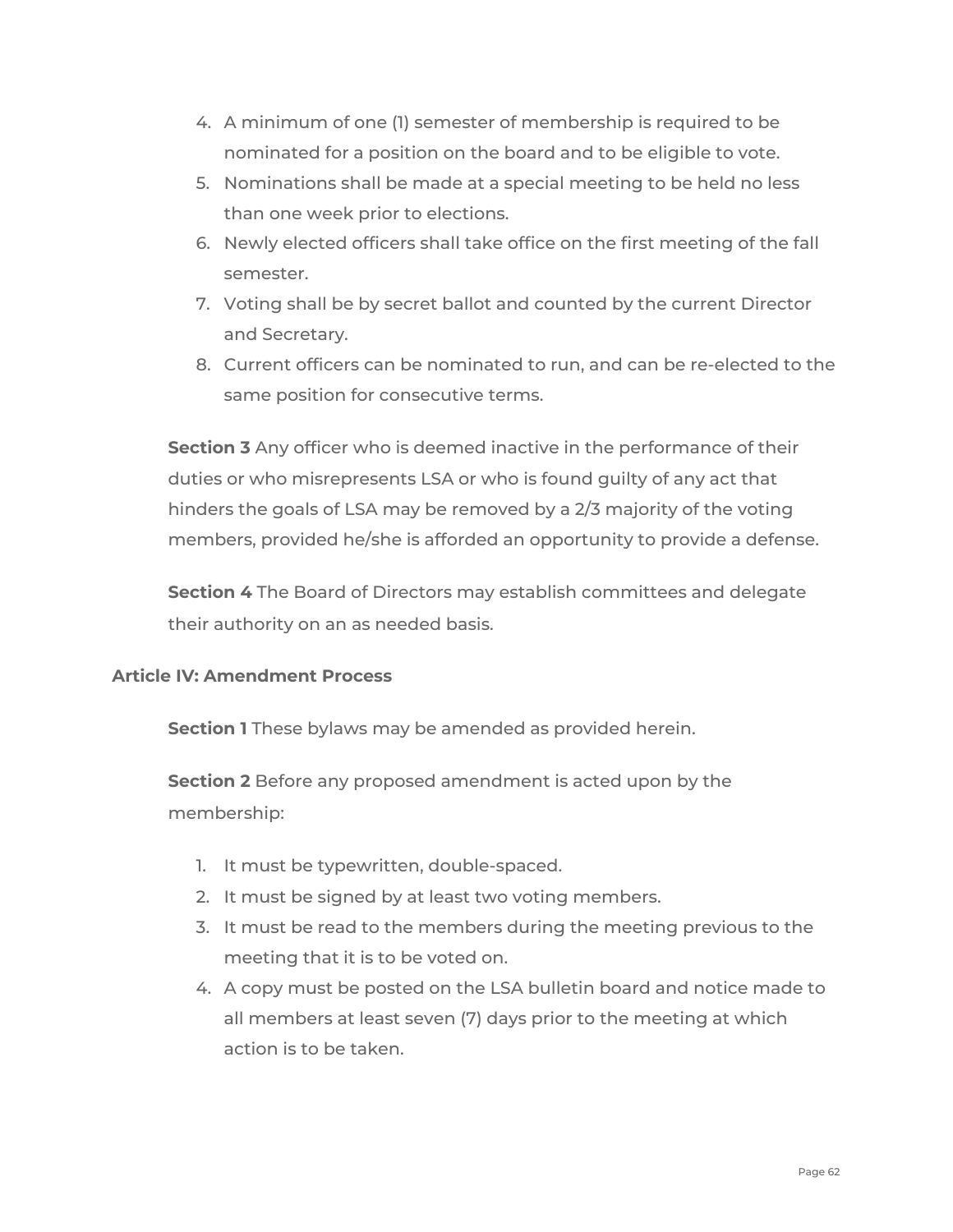#### **Article V: Ratification**

**Section 1** These amendments shall become ratified and shall then become effective upon the approval of a 2/3 vote of the eligible voting members present at the meeting during which voting on the proposed amendment takes place.

#### **Article VI: Additional Bylaws**

**Section 1** In the interest of time and academics, meetings shall be limited to one hour, unless the board deems it necessary to extend the time.

**Section 2** In order to stay within the one-hour limit, no more than five topics will be on each agenda.

**Section 3** The Board of Directors without membership approval can expend no more than \$25.00, unless already budgeted.

**Section 4** Business records shall be open for membership inspection upon request; however, no record shall contain the name or other identifiers of any student receiving assistance from LSA.

**Section 5** LSA will adhere to Robert's Rules of Order, with some added flexibility when conducting meetings.

**Section 6** LSA officers will have executive meetings prior to every membership meeting. They will have the responsibility of consulting and agreeing upon the time and place of the meeting, how the notices shall be delivered to the membership; who will be presiding; discussion of the objectives of the meeting; and what will be on the agenda for that meeting.

#### **Article VII: Office Hours**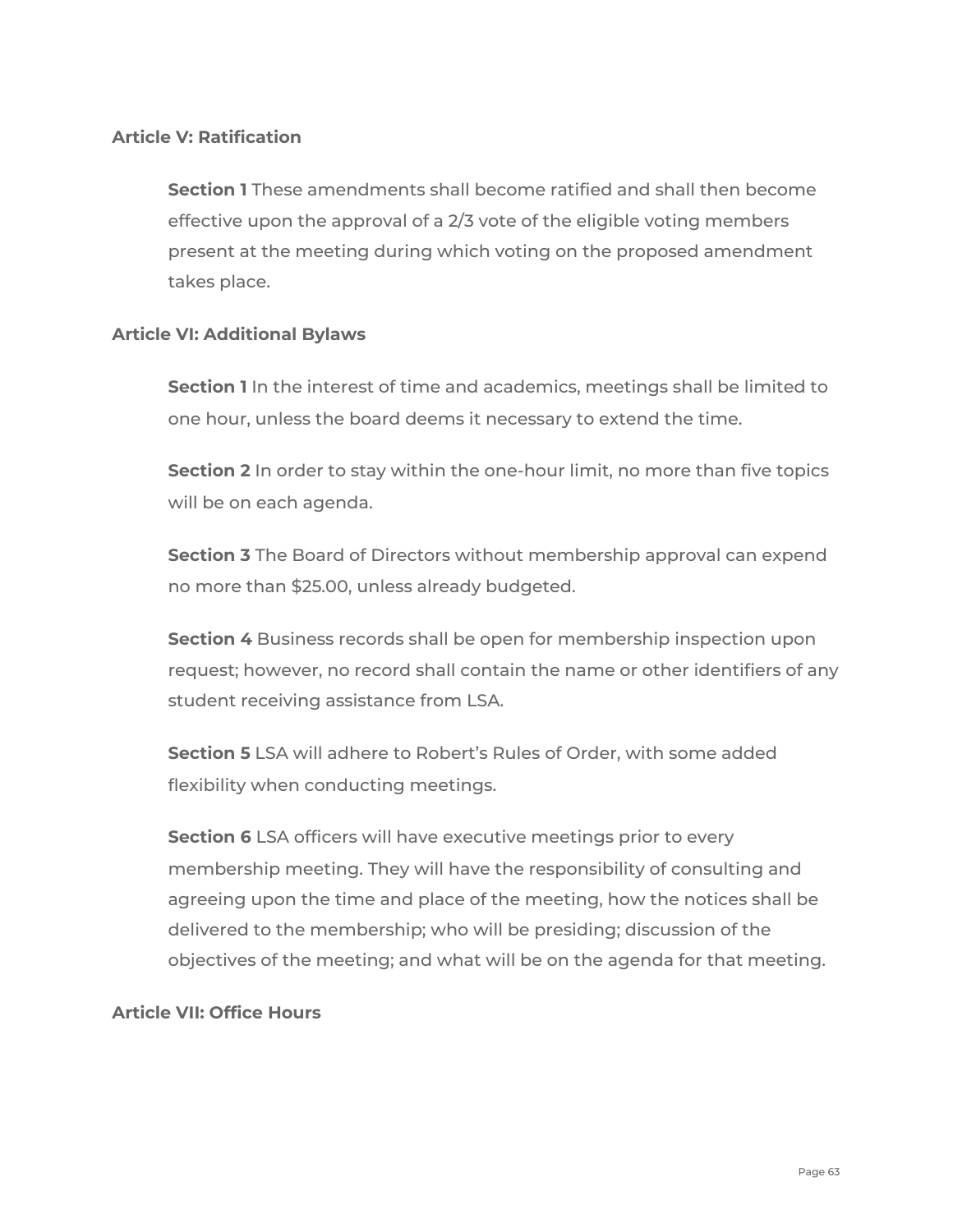Law Students Anonymous is located in room X, College of Law. Office hours are xxxx.

## <span id="page-63-0"></span>WHAT SOME LAW SCHOOLS HAVE DONE/ARE DOING TO PROMOTE WELLNESS

Collaborative efforts between the office of student affairs/services with the campus counseling services to offer law student specific programming such as:

- "Bounce Back Quickly from Dashed Expectations," a presentation intended to help law students with taking their own road to resilience. We hope to better inform students on strategies of adapting well in the face of adversity and significant sources of stress.
- One school has branded "Let's Talk," a program in which a mental health professional comes to the law school for 1-2 hours a week and serves as a consultant for the law school community. This allows students to raise concerns that they may have about themselves or someone else and to get feedback on an appropriate next step. This is done privately and confidentiality.
- Designating a specific mental health professional at the campus counseling services to either come to the law school for a designated day each week or to remain in the counseling center but have a specialty in working with law students. Another option that some schools have adopted is to set up special walk-in hours once a week near the law and school.

## <span id="page-63-1"></span>Programming Ideas

● Wellness Fair. The school can invite businesses/agencies from the community to table in the school lobby for students for a few hours in the middle of the day. Attendees can include: yoga studios, rock climbing gym, martial arts center, counseling center, chaplains (when applicable), the director of the local LAP or LCL, a massage therapist, dieticians, strategies for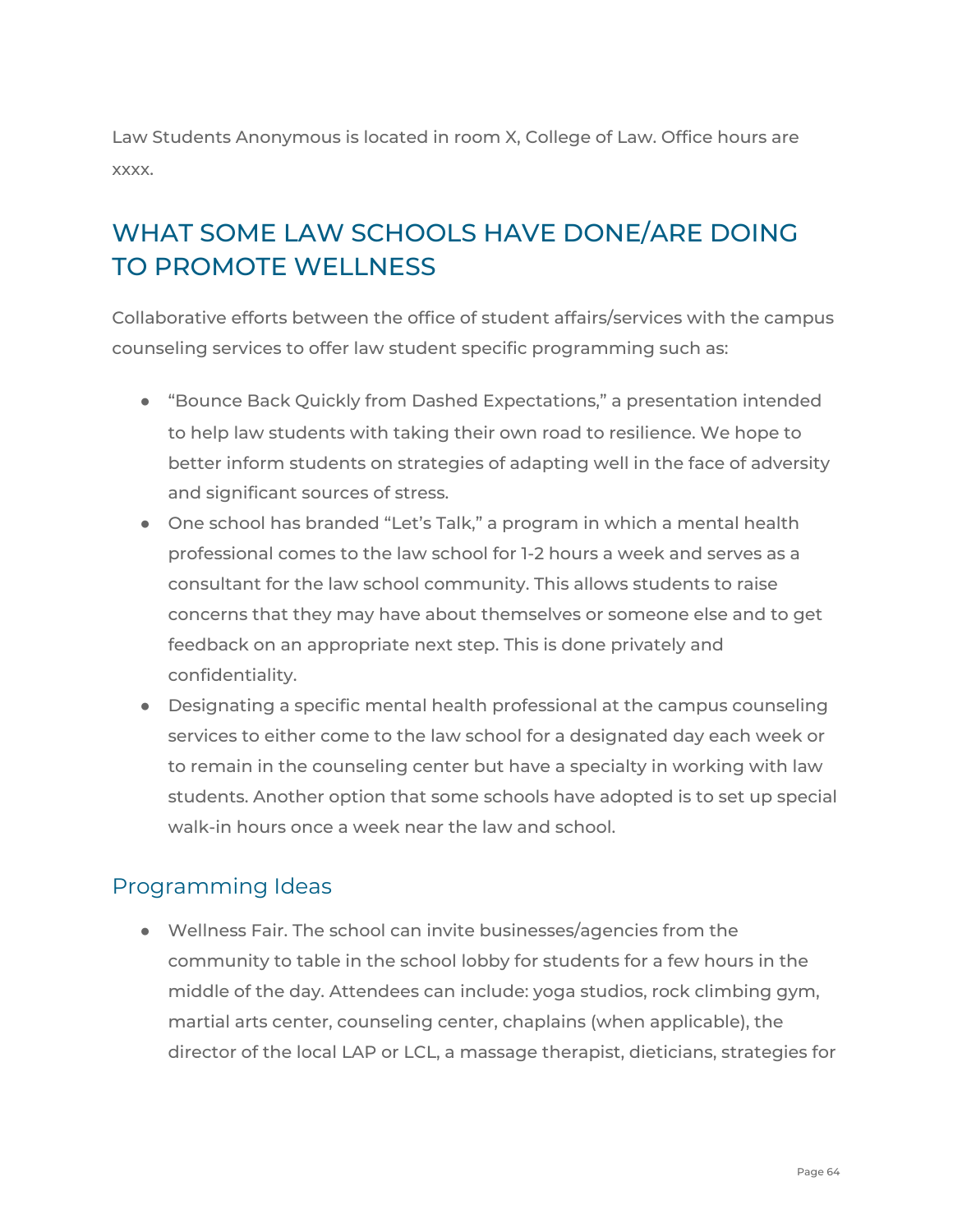time management, creativity station, etc. Many businesses will bring brochures and class schedules, and may bring coupons or offer discounts.

- "Family Fun Day" for students and their families. Include good food, good company, a roving magician or other entertainment for the kids, to create a place where law students and their families can be "normal" for a day.
- Relaxation/Wellness Week. Perhaps offer these during the exam period or midway through the semester. Offer different programs or events each day that center on wellness or relaxation; please see attached flyers for specific ideas. (Vanderbilt and UC Davis flyers here) Some general ideas include but are not limited to: chair massages, therapy dogs, , Sexual health presentations, mindfulness workshops, resiliency training, etc.
- ABA Law [Student](https://abaforlawstudents.com/events/initiatives-and-awards/mental-health-resources/) Division Mental Health Day. The ABA Law Student division has a Mental Health Initiative Project that designates a day each year as "National Mental Health Day" and provides this mental health day toolkit on the Division website:

The Report on the ABA CoLAP Law Student Assistance [Committee](https://papers.ssrn.com/sol3/papers.cfm?abstract_id=3374976) Law School [Wellness](https://papers.ssrn.com/sol3/papers.cfm?abstract_id=3374976) Survey provides additional detailed information about initiatives that law schools are spearheading to promote law student well-being.

## <span id="page-64-0"></span>Relaxation Week Example

April 1-4, Tuesday, April 2, 12-1:30 p.m., King Hall Courtyard

● "Going to the Dogs: Relieve Stress with Puppy Love!" All King Hall students, faculty and staff welcome!!

Thursday, April 4, Noon-1 p.m., Room 2303

● Food for Thought: A Conversation About Health and Wellness in the Legal Profession." Presented by Katherine Bender, MS, NCC, Dave Nee Foundation and Shana Alexander, Psy.D, UC Davis Counseling Services. Pizza will be served!!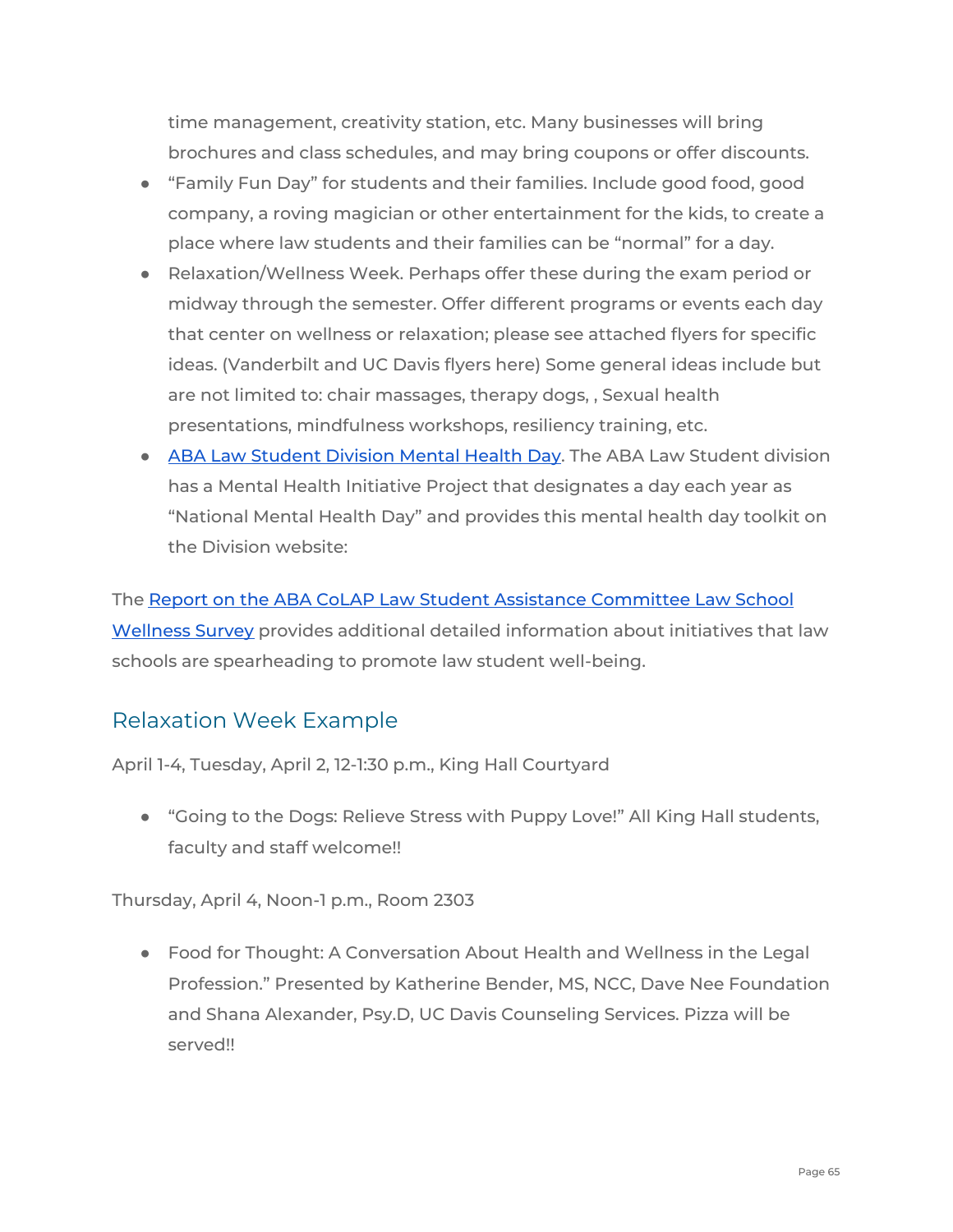Thursday, April 4, 3:20 p.m., Hosted by: the King Hall Health Law Association

● Group Exercise Session. Come join King Hall's Health Law Association for a great work out on the grassy field to the west of the track on Russell Blvd. and Howard Way at 3:20 pm this coming Thursday, April 4th. Exercise will include a variety of running, strength training, calisthenics, core work, and ab work. If you are unable to do one type of workout- no worries! All levels of athletes are welcome! The workout will be adjusted based on each individual's ability."

Sponsored by the Deans' Office and the King Hall Health Law Association Hope to see you there!!

## <span id="page-65-0"></span>Sample Wellness Week schedules:

- Ave Maria School of Law 2020 [Wellness](https://www.avemarialaw.edu/mental-health-wellness/) Week
- [University](https://media.law.miami.edu/current-students/img/wellness-week-2018.jpg) of Miami School of Law 2018 Wellness Week
- Stanford Law 2019 [Wellness](https://www.sandiego.edu/law/documents/student-affairs/live-well-march-2018.pdf) Week
- SMU Dedman School of Law 2018 [Wellness](https://www.smu.edu/Law/Students/Student-Affairs/Student-Wellness) Week
- The George [Washington](https://www.law.gwu.edu/fall-2017-health-and-wellness-week) University Law School 2019 Health and Wellness [Week](https://www.law.gwu.edu/fall-2017-health-and-wellness-week)
- Penn State Law 2017 Mental Health and [Wellness](https://pennstatelaw.psu.edu/mental-health-and-wellness-week) Week
- UC Berkeley School of Law 2017 Mental Health and [Wellness](https://www.law.berkeley.edu/students/wellness/2019-mental-health-and-wellness-week/) Month
- American University [Washington](https://www.wcl.american.edu/wcl-american-edu/assets/Image/news-events/news/Wellness%20Week%202014.pdf) College of Law 2019 Wellness Week

#### <span id="page-65-1"></span>Peer to Peer

Some law schools offer mentoring programs in which each 1L is placed with a 2L or 3L mentor. Other law schools train "peer counselors" so that students who may have substance use or mental health concerns can talk with a peer as a first step. See for example the Law School Peer Support Network Training Manual [developed](http://www.americanbar.org/content/dam/aba/administrative/%20lawyer_assistance/ls_colap_law_school_peer_support_network_training_manual.authcheckdam.pdf) by the University of [Minnesota.](http://www.americanbar.org/content/dam/aba/administrative/%20lawyer_assistance/ls_colap_law_school_peer_support_network_training_manual.authcheckdam.pdf) Some schools have student-initiated wellness groups or mental health awareness groups who can assist in sponsoring some of the programs or workshops mentioned above.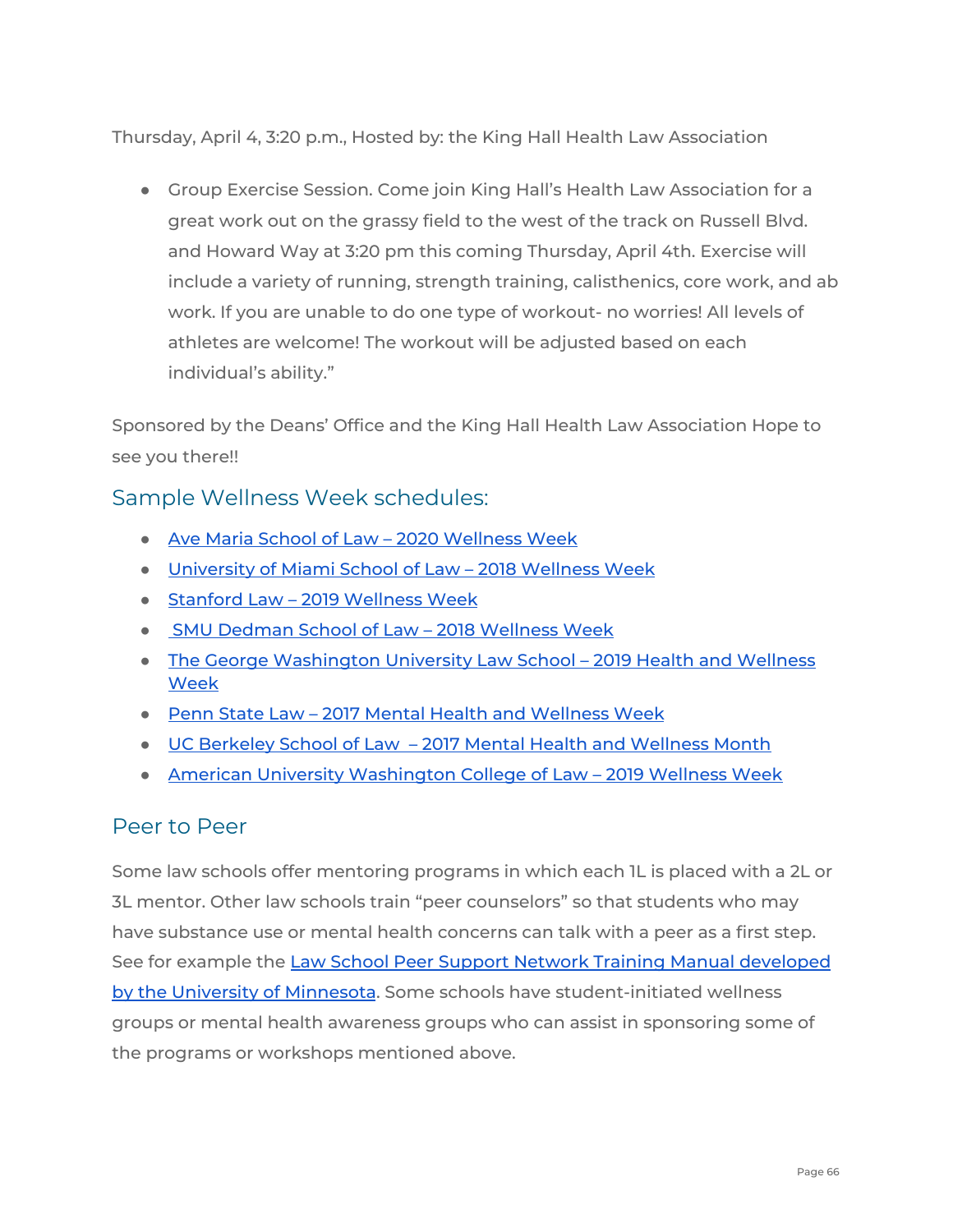## <span id="page-66-0"></span>Suicide Prevention Programs:

- Q.P.R. (Question, Persuade, Refer a suicide [gatekeeper](http://www.qprinstitute.com/) prevention)
- The Dave Nee Foundation [Uncommon](http://daveneefoundation.org/) Counsel

## <span id="page-66-1"></span>INTERVENTION

Interventions are a tool for helping a person get help whose condition is such that his/her perception is affected by the disease so that the addicted person cannot readily see that help is needed. Interventions without fail work better with professional assistance. State lawyer assistance programs have people trained in interventions that may be contacted and are glad to help law school administrators either directly or by putting them in touch with a local, trained interventionist. Interventions work best in contexts where the impaired person has something significant at stake and the law school context is an ideal time for a student with addictive disease to get help that will allow him or her to address this issue.

#### <span id="page-66-2"></span>**Types**

SIMPLE: One-on-One. Loved one or M.D./Counselor asks the person to stop using and gives education and/or support in the request.

CRISIS: Individual ends up in a hospital or jail and stops on their own.

CLASSICAL: Vernon Johnson Model. Johnson wrote the book, "I'll Quit Tomorrow." This model focuses on the user and uses family/peer support. User will not know about the meeting to intervene until all concerned individuals are gathered.

SYSTEMS: Based on works by Virginia Satir, which focuses on family. Does not keep the intervention secret from the user. Uses individuals outside of the family, such as friends, clergy and employer. This approach does not confront in the same way as the Johnson Model.

The CRAFT (Community [Enforcement](http://motivationandchange.com/outpatient-treatment/for-families/craft-overview/) and Family Training) program is another way to deal with a friend or family member with a substance use/addiction issue,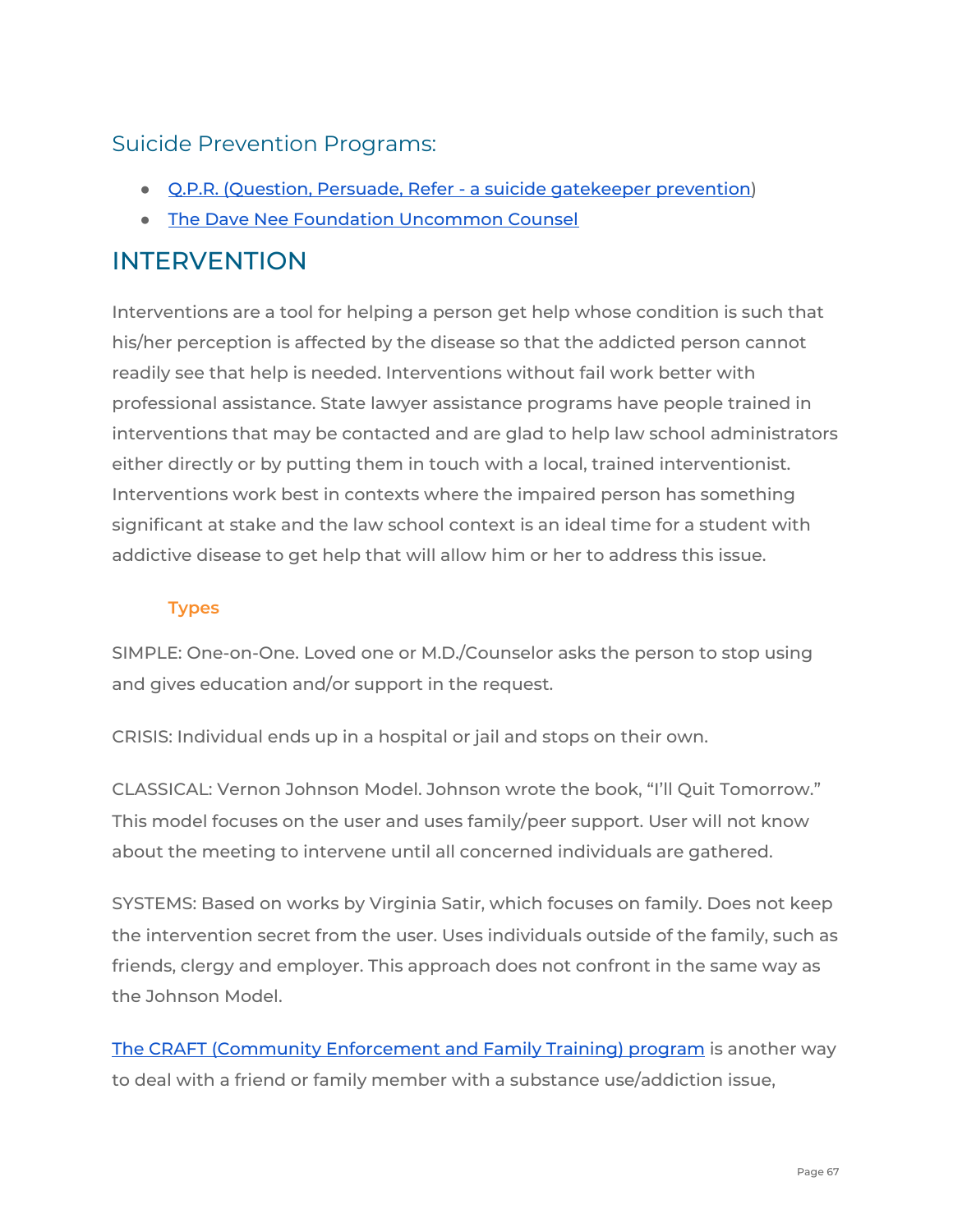particularly as a student may be in law school while dealing with family member or a friend in addiction, which can also produce extreme stress, anxiety and affect one's performance.

#### <span id="page-67-0"></span>**Assessment Tools**

There are a number of free online self-tests for assessment of possible impairment issues. The important thing is not to panic if the results of a test suggest there is an issue. However, you should seek a resource that you know or believe you can trust to help you find additional answers.

- Free Alcohol [Dependence](http://www.the-alcoholism-guide.org/free-alcohol-asessment.html) Counseling
- SAMHI Online | substance use & Mental Health [Interventions](https://www.samhi.online/)
- [LawLifeline](http://www.lawlifeline.org/self_evaluator) self evaluator

## <span id="page-67-1"></span>COURSES AND OTHER LAW SCHOOL PROGRAMMING ON MENTAL HEALTH AND SUBSTANCE USE

For an extensive list of links to syllabi, we recommend the Appendix E of the [Report](https://papers.ssrn.com/sol3/papers.cfm?abstract_id=3374976) on the ABA CoLAP Law Student Assistance [Committee](https://papers.ssrn.com/sol3/papers.cfm?abstract_id=3374976) Law School Wellness Survey - Appendix to Recommendation 33.2: Creating a [Well-Being](https://www.americanbar.org/content/dam/aba/images/abanews/ThePathToLawyerWellBeingReportRevFINAL.pdf) Course and Lecture Series for Law [Students](https://www.americanbar.org/content/dam/aba/images/abanews/ThePathToLawyerWellBeingReportRevFINAL.pdf).

Syllabus I: Silver, Marjorie A. (2004) [Substance](http://www.nylat.org/documents/CourseinaBox.pdf) Use, Stress, Mental Health, and the Legal [Profession.](http://www.nylat.org/documents/CourseinaBox.pdf) Touro Law Center for the New York State Lawyer [Assistance](http://www.nylat.org/documents/CourseinaBox.pdf) Trust [\(2004\).](http://www.nylat.org/documents/CourseinaBox.pdf)

Syllabus II: Prepared for the ABA Commission on Lawyer Assistance Programs and for the Canadian Bar Association

#### **1 st Year: STRESS AND LIFESTYLE MANAGEMENT**

- Lecture: Lawyer from Lawyer Assistance Program on topic: Managing Stress as a Practicing Lawyer
	- Credit Time: 1.0 Hour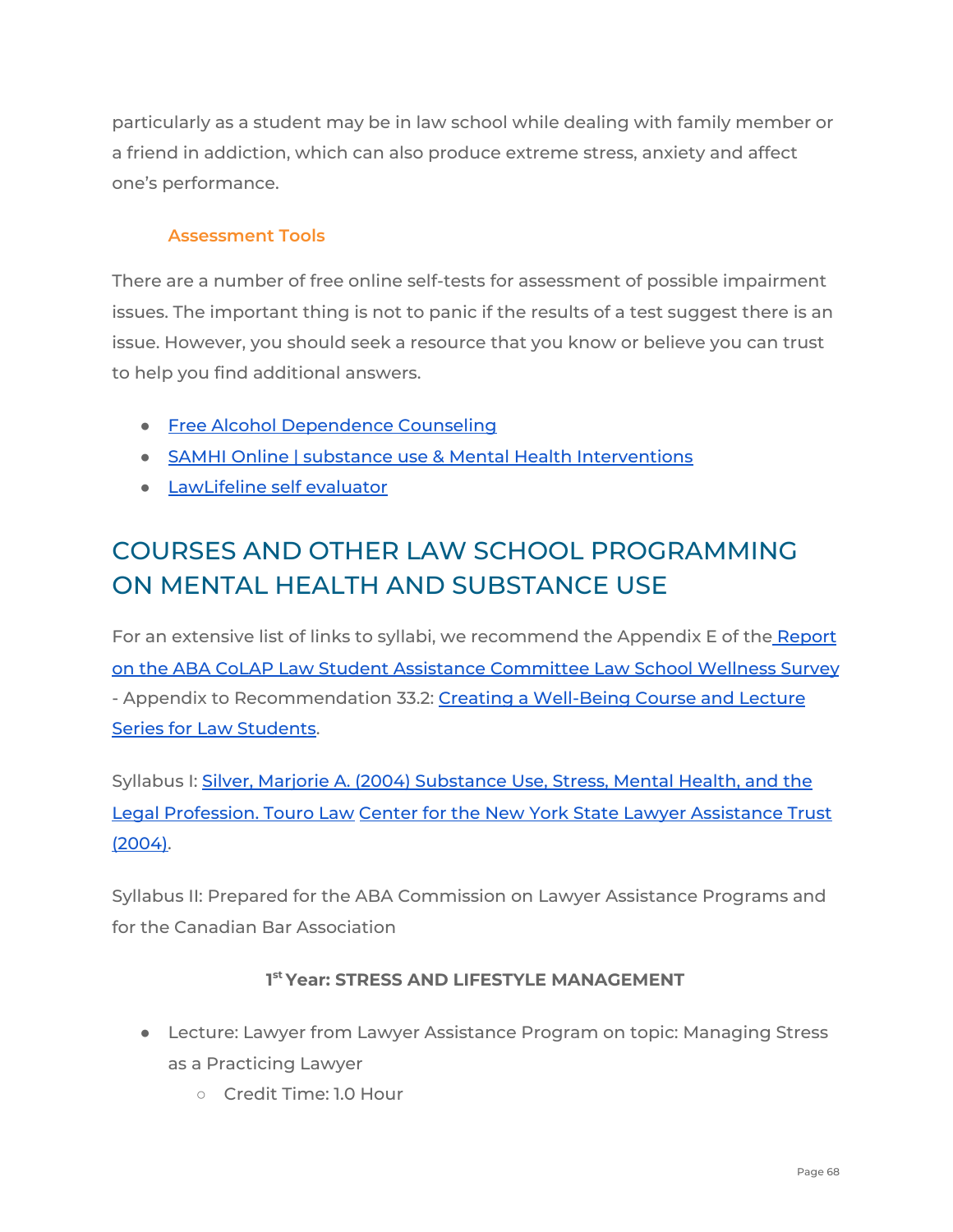- Video on Stress Management/ Lifestyle Issues
	- Credit Time: 1.0 Hour
- Seminar Discussion on 3 case examples (class in groups of 20)
	- Credit Time: 3 x 1.0 Hour= 3.0 hours
- Essay assignment (1000 words): Strategy for handling personal problems arising from specific (new) case examples.
	- Credit Time: 5.0 hours

#### **2d Year: WHEN PERSONAL PROBLEMS BECOME PROFESSIONAL ISSUES**

- Lecture: Lecture: Lawyer from Lawyer Assistance Program on topic: When a Lawyer faces disciplinary proceedings as a result of personal problems
	- Credit Time: 1.0 Hour
- Video on the Intervention Process
	- Credit Time: 1.0 Hour
- Seminar Discussion on 3 case examples (class in groups of 20)
	- Credit Time: 3 x 1.0 Hour= 3.0 hours
- Essay assignment (1000 words): Strategy for handling personal problems arising from specific (new) case examples.
	- Credit Time: 5.0 hours

#### **3d Year: ALCOHOLISM AND DRUG ADDICTION**

- Lecture: Lawyer from Lawyer Assistance Program on topic: Alcoholism, Drug Dependency and other addictions
	- Credit Time: 1.0 Hour
- Video on the Lawyer Assistance Programs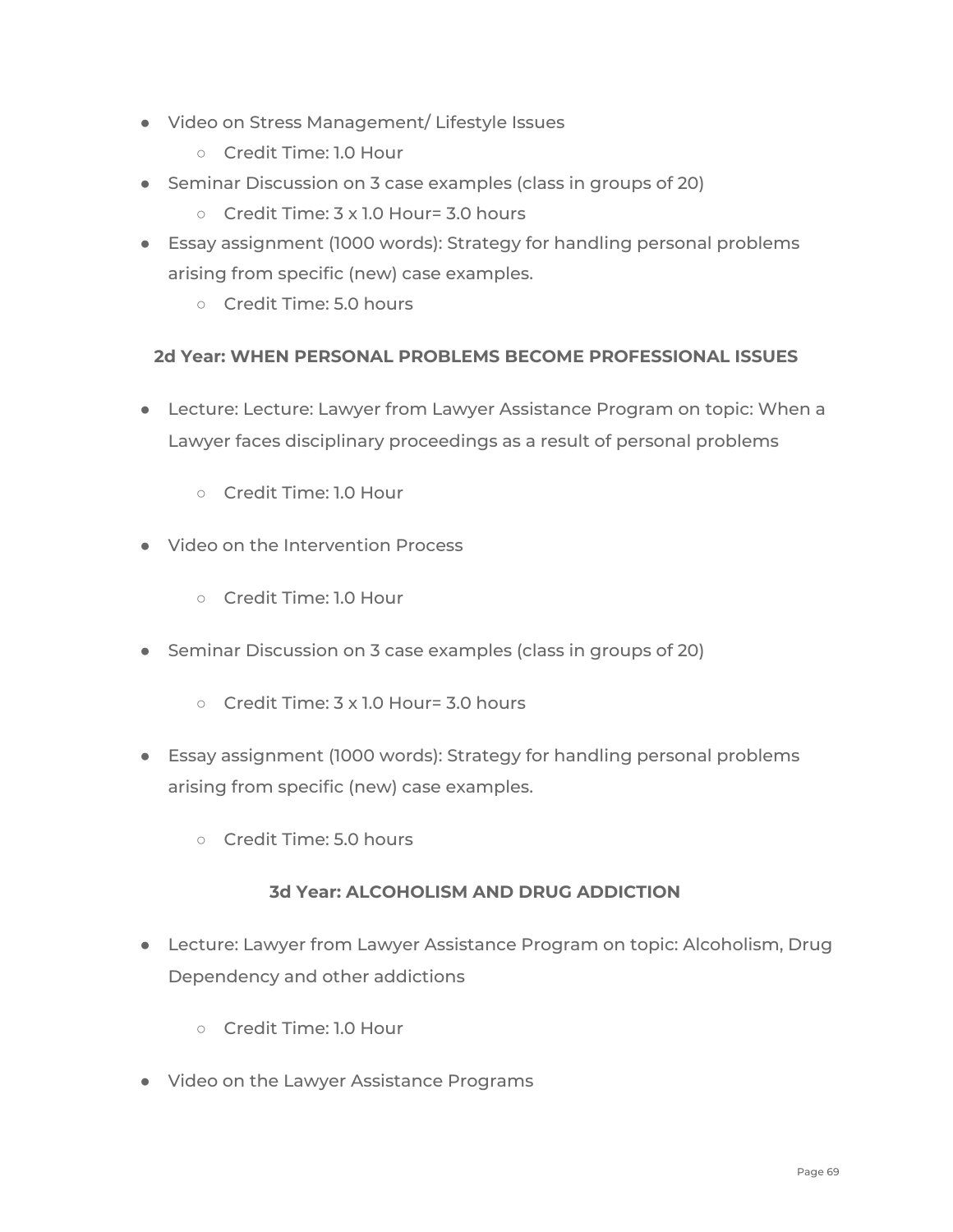- Credit Time: 1.0 Hour
- One hour Lecture: set up and presentation of written material in preparation for an all day retreat.
	- All-day retreat on Friday, Saturday or Sunday (class in groups of 20) to discuss practice and personal problems arising from addiction, illness, or other distress;
	- Discussion Topics: alcohol addiction; drug addiction; alcohol/drug use; family pressures; balancing responsibilities to clients and spouse/children; emotional difficulties including depression, physical or emotional illness.
	- Credit Time: 7.0 hours

NOTE: The Syllabus has been organized for three different formats on the basis of one hour per year, two hours per year, and ten hours per year.

The one hour per year model would provide face to face lecture (#1 in each year).

The two hour model would include both the lecture and the videos (#1 and #2 in each year).

The ten hour model would incorporate all four items for each year.

Further, the law school could choose to devote more than one or two hours in any given year. For example, the law school could choose the ten hour format for the first year and the two hour format for each of the second and third year.

#### ["Well-Being](https://law.duke.edu/curriculum/courseinfo/course?id=419) and the Practice of Law"

Don Carroll "Law and Addiction Outline" from "Legal [Education](https://www.americanbar.org/content/dam/aba/administrative/lawyer_assistance/ls_colap_don_carroll_legal_educ_and_alcohol.authcheckdam.pdf) and Alcohol" presented at the 15<sup>th</sup> Annual National Workshop for Lawyer Assistance Programs.